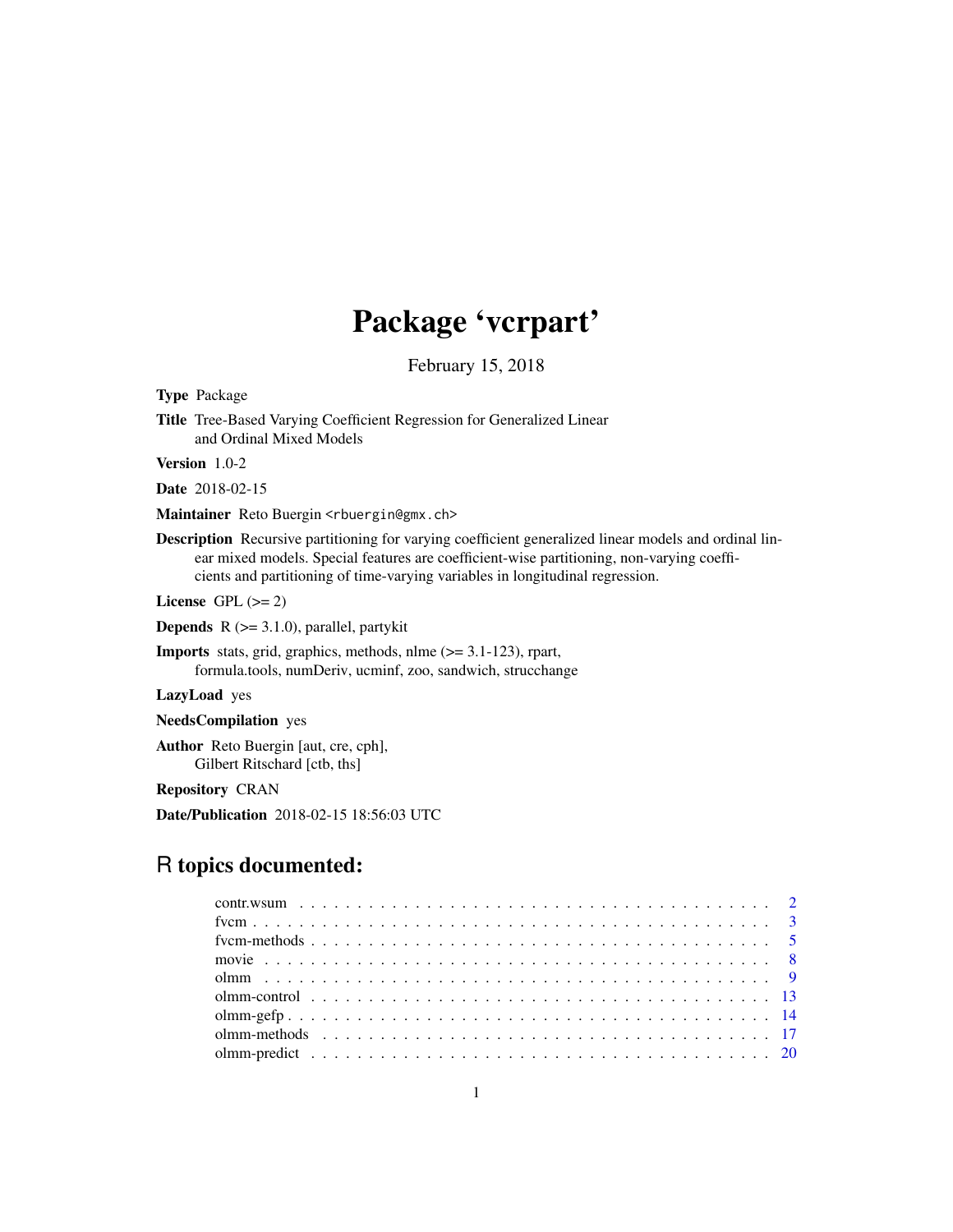#### <span id="page-1-0"></span>2 contr.wsum

| Index | 57 |
|-------|----|

contr.wsum *Contrast matrices*

## Description

Returns a category-weighted contrast matrix

## Usage

```
contr.wsum(x, weights = rep.int(1.0, length(x)), sparse = FALSE)
```
## Arguments

|         | age <b>Matrix</b> .                                                                |
|---------|------------------------------------------------------------------------------------|
| sparse  | ogical indicating if the result should be sparse (of class dgCMatrix), using pack- |
| weights | a vector of weights with the same length as x.                                     |
|         | a factor vector                                                                    |

## Details

Computes a contrast matrix similar to [contr.sum](#page-0-0). The reference category is however weighted by the sum of weights of the other categories.

## Value

A matrix with  $nlevels(x)$  rows and  $nlevels(x)$ - 1 columns.

## Author(s)

Reto Buergin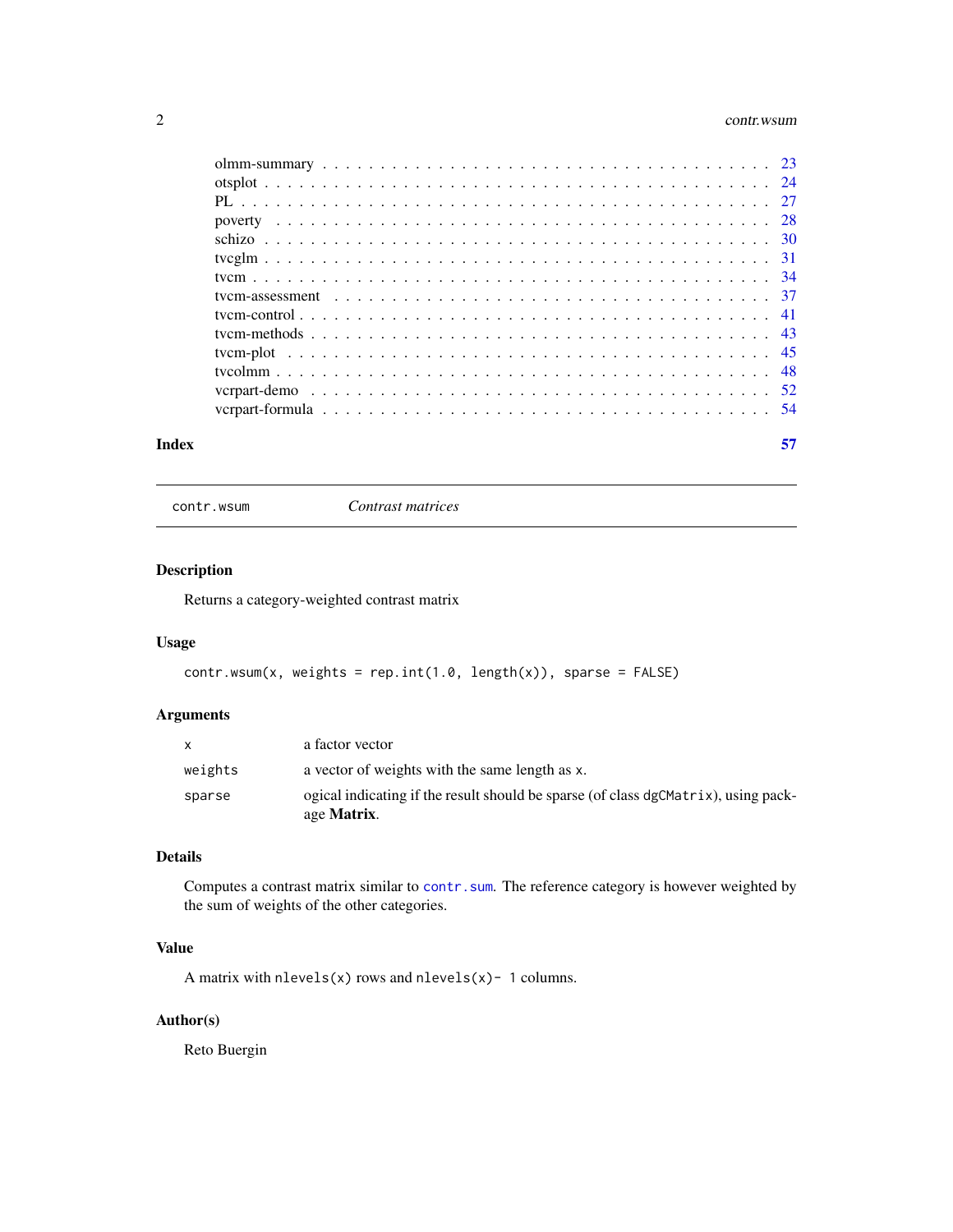#### <span id="page-2-0"></span>from the state of  $\sim$  3

#### See Also

[contr.sum](#page-0-0)

#### Examples

```
x <- factor(rep(LETTERS[1:3], c(10, 20, 30)))
contr.wsum(x) # standard call
contr.wsum(x, sparse = TRUE) # using a sparse matrix
```
<span id="page-2-1"></span>fvcm *Bagging and Random Forests based on* [tvcm](#page-33-1)

## <span id="page-2-2"></span>**Description**

Bagging (Breiman, 1996) and Random Forest (Breiman, 2001) ensemble algorithms for [tvcm](#page-33-1).

#### Usage

```
fvcm(..., control = fvcm\_control())fvcm_control(maxstep = 10, minsize = 10,
             folds = folds_control("subsampling", K = 100),
            mtry = 5, sctest = FALSE, alpha = 1.0,
            mindev = 0.0, verbose = TRUE, ...)
fvoclmm(..., family = cumulative(), control = fvoclmm_countol())fvcolmm_control(maxstep = 10, minsize = 20,
                folds = folds_control("subsampling", K = 100),
                mtry = 5, sctest = TRUE, alpha = 1.0,
                nimpute = 1, verbose = TRUE, ...)
fvcglm(..., family, control = fvcglm\_control())fvcglm_control(maxstep = 10, minsize = 10,
               folds = folds_control("subsampling", K = 100),
               mtry = 5, mindev = 0,
               verbose = TRUE, ...)
```
## Arguments

... for [fvcm](#page-2-1), [fvcolmm](#page-2-2) and [fvcglm](#page-2-2) arguments to be passed to [tvcm](#page-33-1). This includes at least the arguments formula, data and family, see examples below. For [fvcm\\_control](#page-2-2) further control arguments to be passed to [tvcm\\_control](#page-40-1). For [fvcolmm\\_control](#page-2-2) and [fvcglm\\_control](#page-2-2) further control arguments to be passed to [fvcm\\_control](#page-2-2).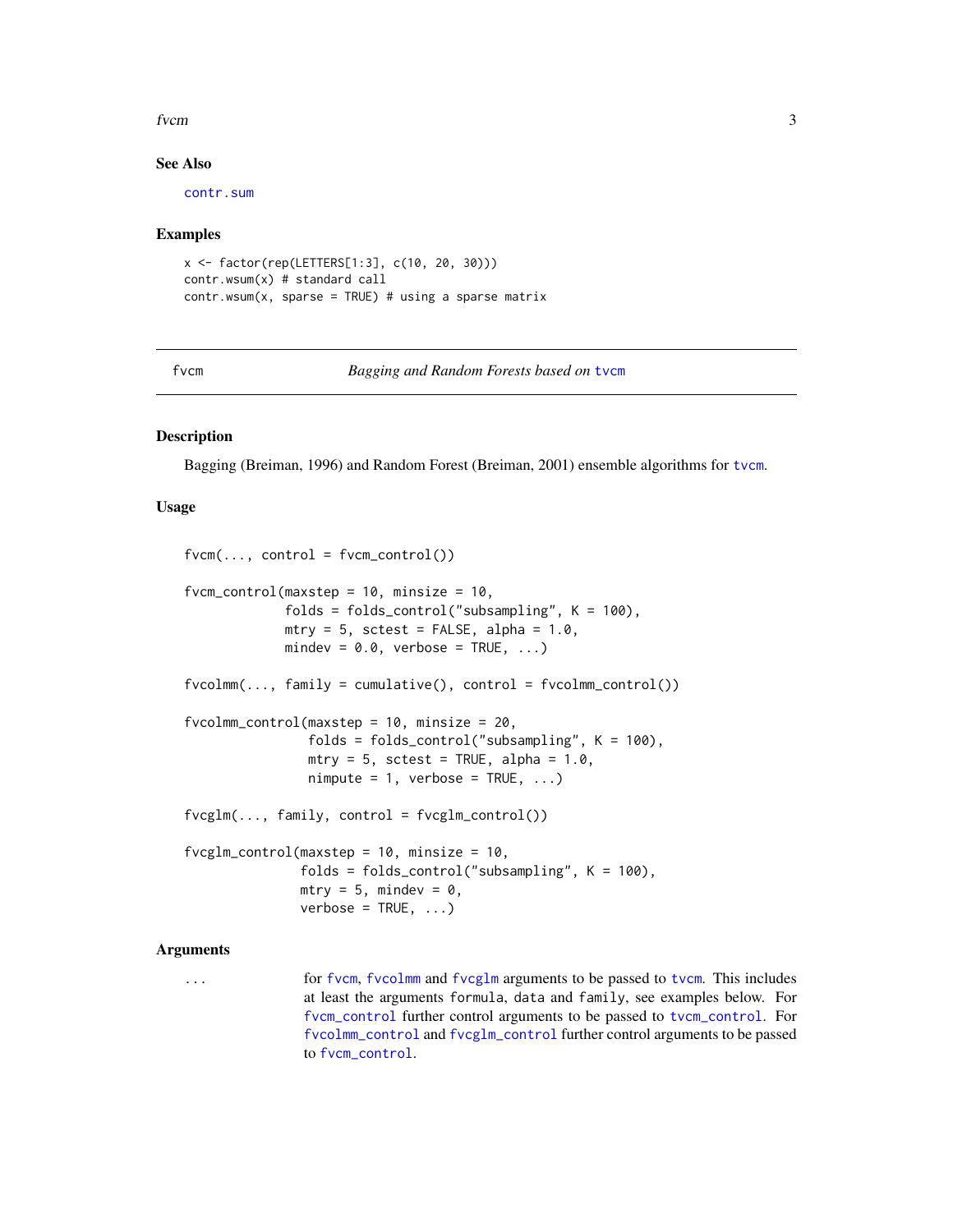<span id="page-3-0"></span>

| control          | a list of control parameters as produced by fvcm_control.                                                                                                                                   |  |  |  |  |  |
|------------------|---------------------------------------------------------------------------------------------------------------------------------------------------------------------------------------------|--|--|--|--|--|
| family           | the model family, e.g., binomial or cumulative.                                                                                                                                             |  |  |  |  |  |
| maxstep          | integer. The maximum number of steps for when growing individual trees.                                                                                                                     |  |  |  |  |  |
| folds            | a list of parameters to control the extraction of subsets, as created by folds_control.                                                                                                     |  |  |  |  |  |
| mtry             | positive integer scalar. The number of combinations of partitions, nodes and<br>variables to be randomly sampled as candidates in each iteration.                                           |  |  |  |  |  |
| sctest           | logical scalar. Defines whether coefficient constancy tests should be used for the<br>variable and node selection in each iteration.                                                        |  |  |  |  |  |
| mindev, alpha    | these parameters are merely specified to disable the default stopping rules for<br>tycm. See also tycm_control for details.                                                                 |  |  |  |  |  |
| minsize, nimpute |                                                                                                                                                                                             |  |  |  |  |  |
|                  | special parameter settings for fvcolmm. The minimum node size is set to the<br>default of tycolmm. The default nimpute deactivates the imputation procedure<br>in cases of unbalanced data. |  |  |  |  |  |
| verbose          | logical. Should information about the fitting process be printed to the screen?                                                                                                             |  |  |  |  |  |

## Details

Implements the *Bagging* (Breiman, 1996) and *Random Forests* (Breiman, 2001) ensemble algorithms for [tvcm](#page-33-1). The method consist in growing multiple trees by using [tvcm](#page-33-1) and aggregating the fitted coefficient functions in the scale of the predictor function. To enable bagging, use mtry = Inf in [fvcm\\_control](#page-2-2).

[fvcolmm](#page-2-2) and [fvcglm](#page-2-2) are the extensions for [tvcolmm](#page-47-1) and [tvcglm](#page-30-1).

[fvcm\\_control](#page-2-2) is a wrapper of [tvcm\\_control](#page-40-1) and the arguments indicated specify modified defaults and parameters for randomizing split selections. Notice that, relative to [tvcm\\_control](#page-40-1), also the cv prune arguments are internally disabled. The default arguments for alpha and maxoverstep essentially disable the stopping rules of [tvcm](#page-33-1), where the argument maxstep (the number of iterations i.e. the maximum number of splits) fully controls the stopping. The parameter mtry controls the randomization for selecting combinations of partitions, nodes and variables for splitting. The default of  $mtry = 5$  is arbitrary.

#### Value

An object of class fvcm.

#### Author(s)

Reto Buergin

#### References

Breiman, L. (1996). Bagging Predictors. *Machine Learning*, 24(2), 123–140.

Breiman, L. (2001). Random Forests. *Machine Learning*, 45(1), 5–32.

Hastie, T., R. Tibshirani and J. Friedman (2001). *The Elements of Statistical Learning* (2 ed.). New York, USA: Springer-Verlag.

Buergin, R. A. (2015). Tree-based methods for moderated regression with application to longitudinal data. PhD thesis. University of Geneva.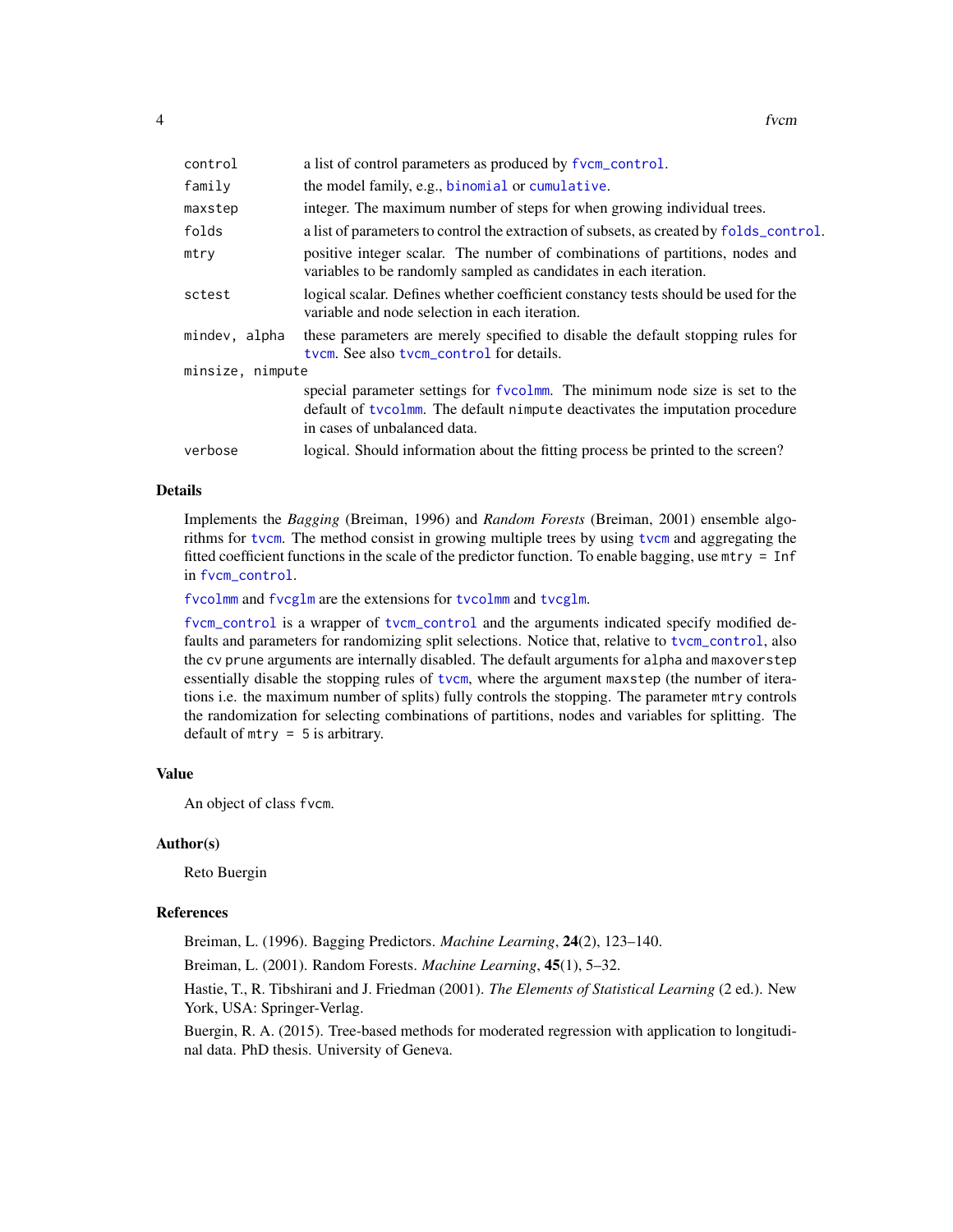#### <span id="page-4-0"></span>from-methods 5

## See Also

[fvcm-methods](#page-4-1), [tvcm](#page-33-1), [glm](#page-0-0), [olmm](#page-8-2)

#### Examples

```
## ------------------------------------------------------------------- #
## Dummy example:
##
## Bagging 'tvcm' on the artificially generated data 'vcrpart_3'. The
## true coefficient function is a sinus curve between -pi/2 and pi/2.
## The parameters 'maxstep = 3' and 'K = 5' are chosen to restrict the
## computations.
## ------------------------------------------------------------------- #
## simulated data
data(vcrpart_3)
## setting parameters
control <-
  fvcm_control(maxstep = 3,
               folds = folds_control("subsampling", K = 5, 0.5, seed = 3))
## fitting the forest
model \leq fvcm(y \sim vc(z1, by = x1), data = vcrpart_3,
              family = gaussian(), control = control)
## plot the first two trees
plot(model, "coef", 1:2)
## plotting the partial dependency of the coefficient for 'x1'
plot(model, "partdep")
```
#### <span id="page-4-1"></span>fvcm-methods *Methods for* [fvcm](#page-2-1) *objects*

#### <span id="page-4-2"></span>Description

Standard methods for computing on [fvcm](#page-2-1) objects.

#### Usage

```
## S3 method for class 'fvcm'
oobloss(object, fun = NULL, ranef = FALSE, ...)
## S3 method for class 'fvcm'
plot(x, type = c("default", "coeff","simple", "partdep"),
     tree = NULL, ask = NULL, ...)
```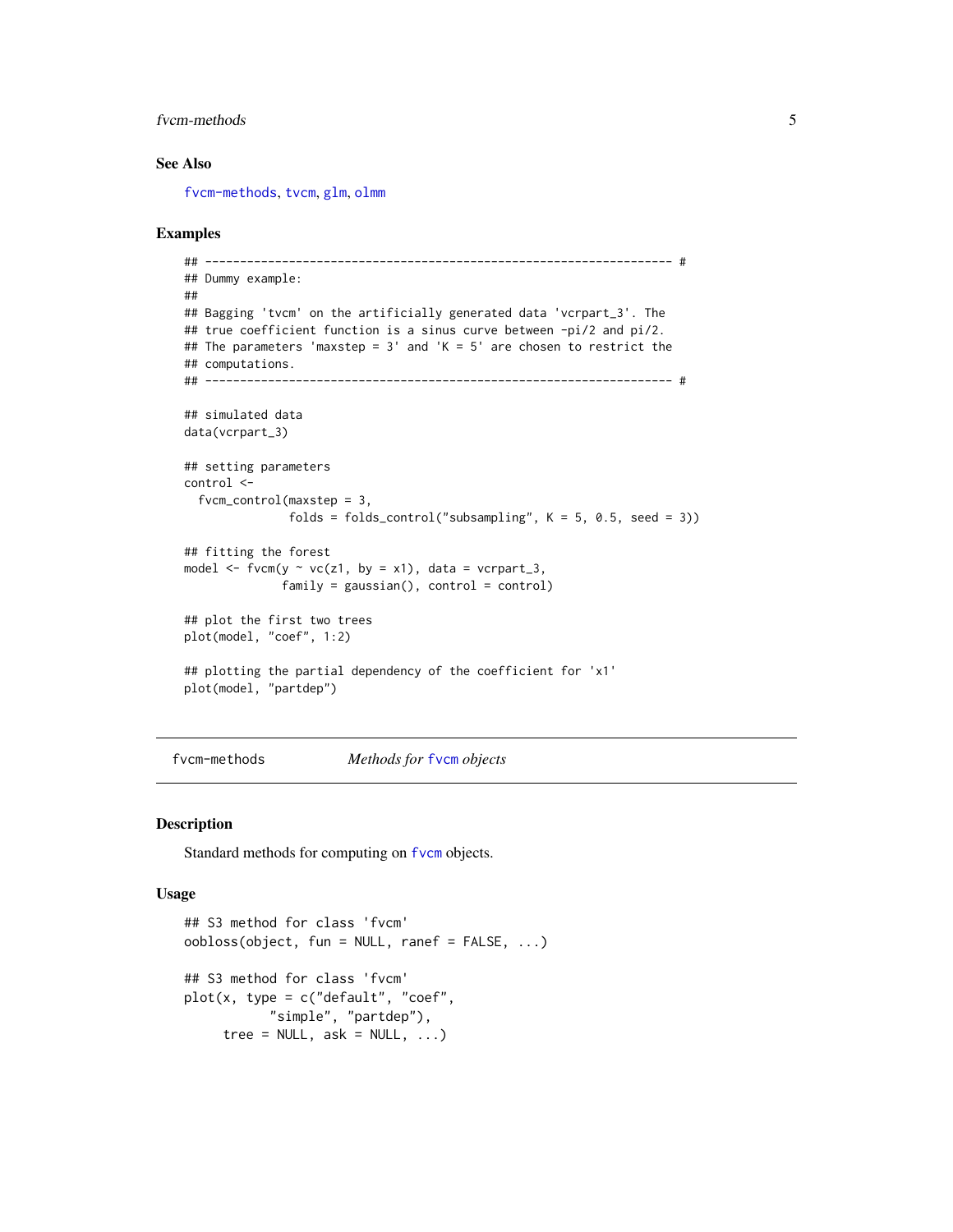```
## S3 method for class 'fvcm'
predict(object, newdata = NULL,
        type = c("link", "response", "prob", "class", "coef", "ranef"),
        ranef = FALSE, na.action = na.pass, verbose = FALSE, \ldots)
```
## Arguments

| object, x | an object of class fvcm.                                                                                                                                             |
|-----------|----------------------------------------------------------------------------------------------------------------------------------------------------------------------|
| fun       | the loss function. The default loss function is defined as the sum of the deviance<br>residuals. For a user defined function fun, see the examples of oobloss. tvcm. |
| newdata   | an optional data frame in which to look for variables with which to predict. If<br>omitted, the training data are used.                                              |
| type      | character string indicating the type of plot or prediction. See plot. tvcm or<br>predict.tvcm. "response" and "prob" are identical.                                  |
| tree      | integer vector. Which trees should be plotted.                                                                                                                       |
| ask       | logical. Whether an input should be asked before printing the next panel.                                                                                            |
| ranef     | logical scalar or matrix indicating whether predictions should be based on ran-<br>dom effects. See predict.olmm.                                                    |
| na.action | function determining what should be done with missing values for fixed effects<br>in newdata. The default is to predict NA: see na. pass.                            |
| verbose   | logical scalar. If TRUE verbose output is generated during the validation.                                                                                           |
| $\cdots$  | further arguments passed to other methods.                                                                                                                           |
|           |                                                                                                                                                                      |

## Details

[oobloss.fvcm](#page-4-2) estimates the out-of-bag loss based on predictions of the model that aggregates only those trees in which the observation didn't appear (cf. Hastie et al, 2001, sec. 15). The prediction error is computed as the sum of prediction errors obtained with fun, which are the deviance residuals by default.

The plot and the prediction methods are analogous to [plot.tvcm](#page-44-1) resp. [predict.tvcm](#page-42-1). Note that the plot options mean and conf.int for type ="coef" are not available (and internally set to FALSE).

Further undocumented, available methods are [fitted](#page-0-0), [print](#page-0-0) and [ranef](#page-16-1). All these latter methods have the same arguments as the corresponding default methods.

#### Author(s)

Reto Buergin

#### References

Breiman, L. (1996). Bagging Predictors. *Machine Learning*, 24(2), 123–140. Breiman, L. (2001). Random Forests. *Machine Learning*, 45(1), 5–32. Hastie, T., R. Tibshirani and J. Friedman (2001). *The Elements of Statistical Learning* (2 ed.). New York, USA: Springer-Verlag.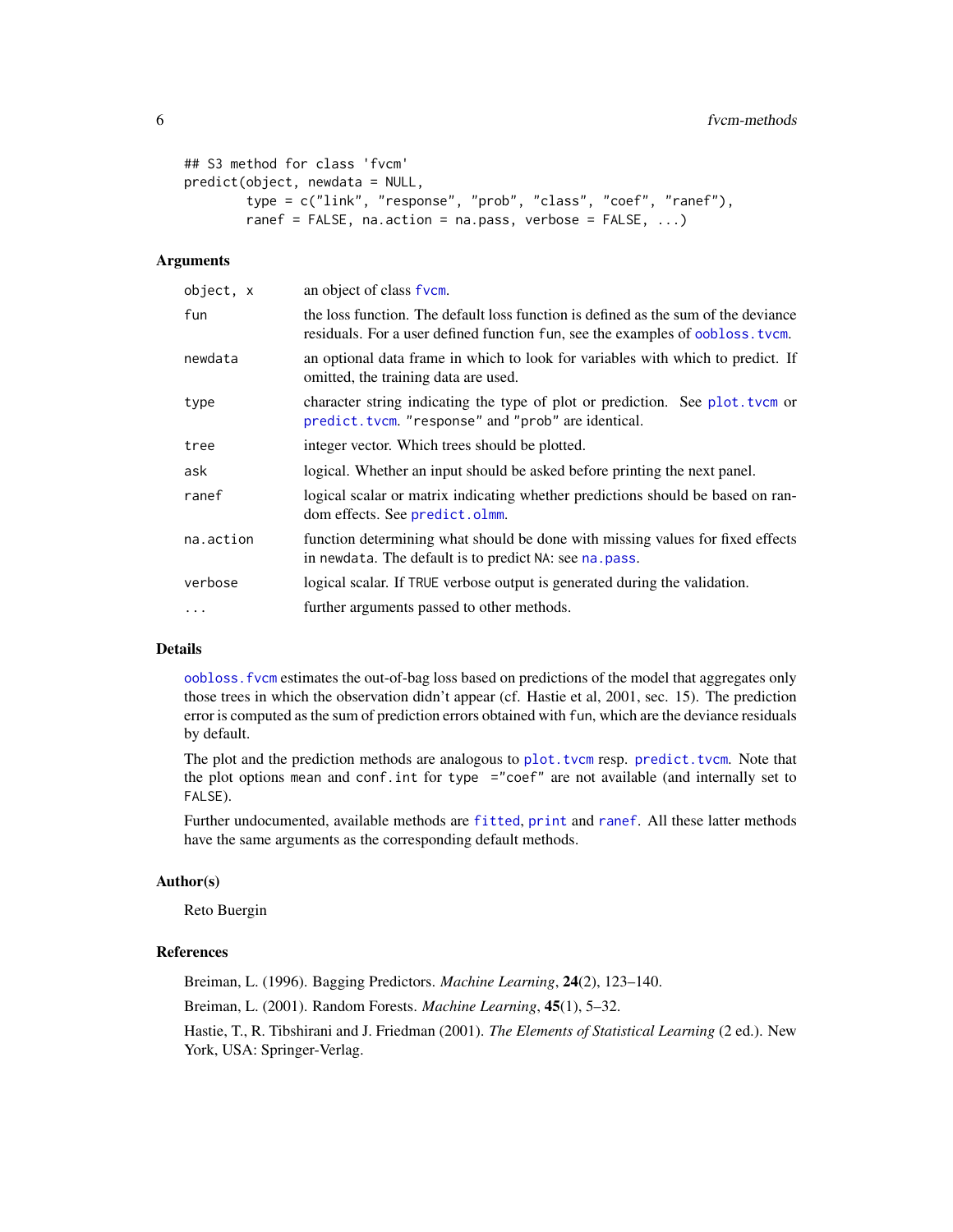#### <span id="page-6-0"></span>from-methods 7

#### See Also

[fvcm](#page-2-1), [tvcm-methods](#page-42-2)

#### Examples

```
## ------------------------------------------------------------------- #
## Dummy example 1:
##
## Fitting a random forest tvcm on artificially generated ordinal
## longitudinal data. The parameters 'maxstep = 1' and 'K = 2' are
## chosen to restrict the computations.
## ------------------------------------------------------------------- #
## load the data
data(vcrpart_1)
## fit and analyse the model
control <-
  fvoclmm\_control(mtry = 2, maxstep = 1,folds = folds_control(type = "subsampling", K = 2, prob = 0.75))
model.1 \leqfvcolmm(y \sim -1 + wave + vc(z3, z4, by = treat, intercept = TRUE) + re(1|id),
          family = cumulative(), subset = 1:100,
          data = vcrpart_1, control = control)
## estimating the out of bag loss
suppressWarnings(oobloss(model.1))
## predicting responses and varying coefficients for subject '27'
subs < - vcrpart_1$id == "27"## predict coefficients
predict(model.1, newdata = vcrpart_1[subs,], type = "coef")
## marginal response prediction
predict(model.1, vcrpart_1[subs,], "response", ranef = FALSE)
## conditional response prediction
re \le matrix(5, 1, 1, dimnames = list("27", "(Intercept)"))
predict(model.1, vcrpart_1[subs,], "response", ranef = re)
predict(model.1, vcrpart_1[subs.], "response", ranef = <math>0 * re</math>)## predicting in-sample random effects
head(predict(model.1, type = "ranef"))
## fitted responses (marginal and conditional prediction)
head(predict(model.1, type = "response", ranef = FALSE))
head(predict(model.1, type = "response", ranef = TRUE))
```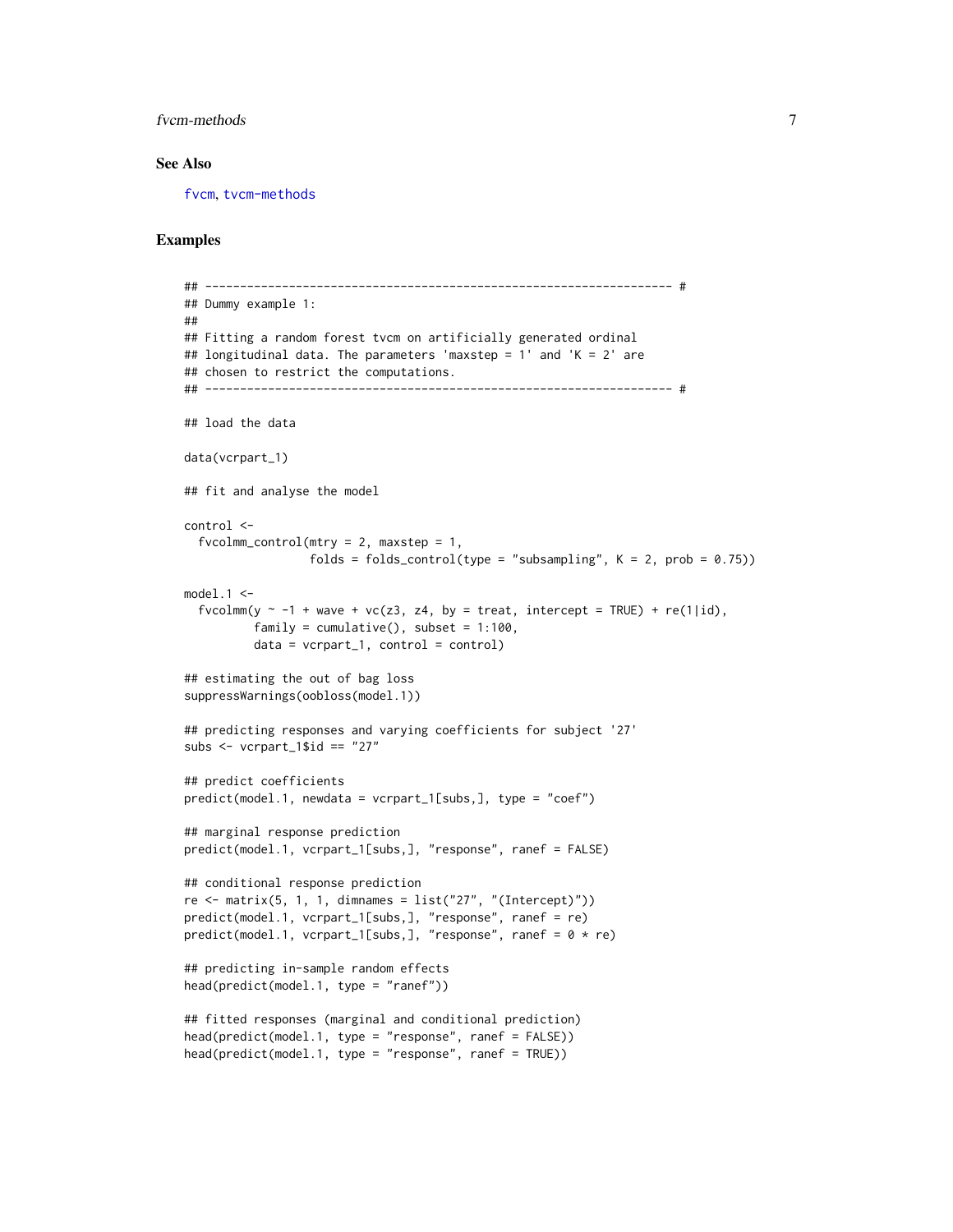#### <span id="page-7-0"></span>8 movie with the state of the state of the state of the state of the state of the state of the state of the state of the state of the state of the state of the state of the state of the state of the state of the state of t

```
## ------------------------------------------------------------------- #
## Dummy example 2:
##
## Fitting a random forest tvcm on artificially generated normally
## distributed data. The parameters 'maxstep = 3' and 'K = 3' are
## chosen to restrict the computations and 'minsize = 5' to obtain at
## least a few splits given the small sample size.
## ------------------------------------------------------------------- #
data(vcrpart_2)
## fit and analyse the model
control \le fvcm_control(mtry = 1L, minsize = 5, maxstep = 3,
                        folds_control("subsampling", K = 3, 0.75))
model.2 <- fvcglm(y \sim -1 + vc(z1, z2, by = x1, intercept = TRUE) + x2,data = vcrpart_2,
                  family = gaussian(), subset = 1:50, control = control)
## estimating the out of bag loss
suppressWarnings(oobloss(model.2))
## predict the coefficient for individual cases
predict(model.2, vcrpart_2[91:100, ], "coef")
```
movie *Movie critics*

#### Description

Movie critics of the Variety magazine. The data were previously used to fit adjacent-categories mixed models by Hartzl et al. (2001)

#### Usage

data(movie)

## Format

A data frame with 372 observations on 93 movies. Three vectors contain information on

movie movie ID.

critic ordinal response on a 3 category scale, "Con" < "Mixed" < "Pro".

review critics, "Medved", "Ebert", "Siskel" and "Medved".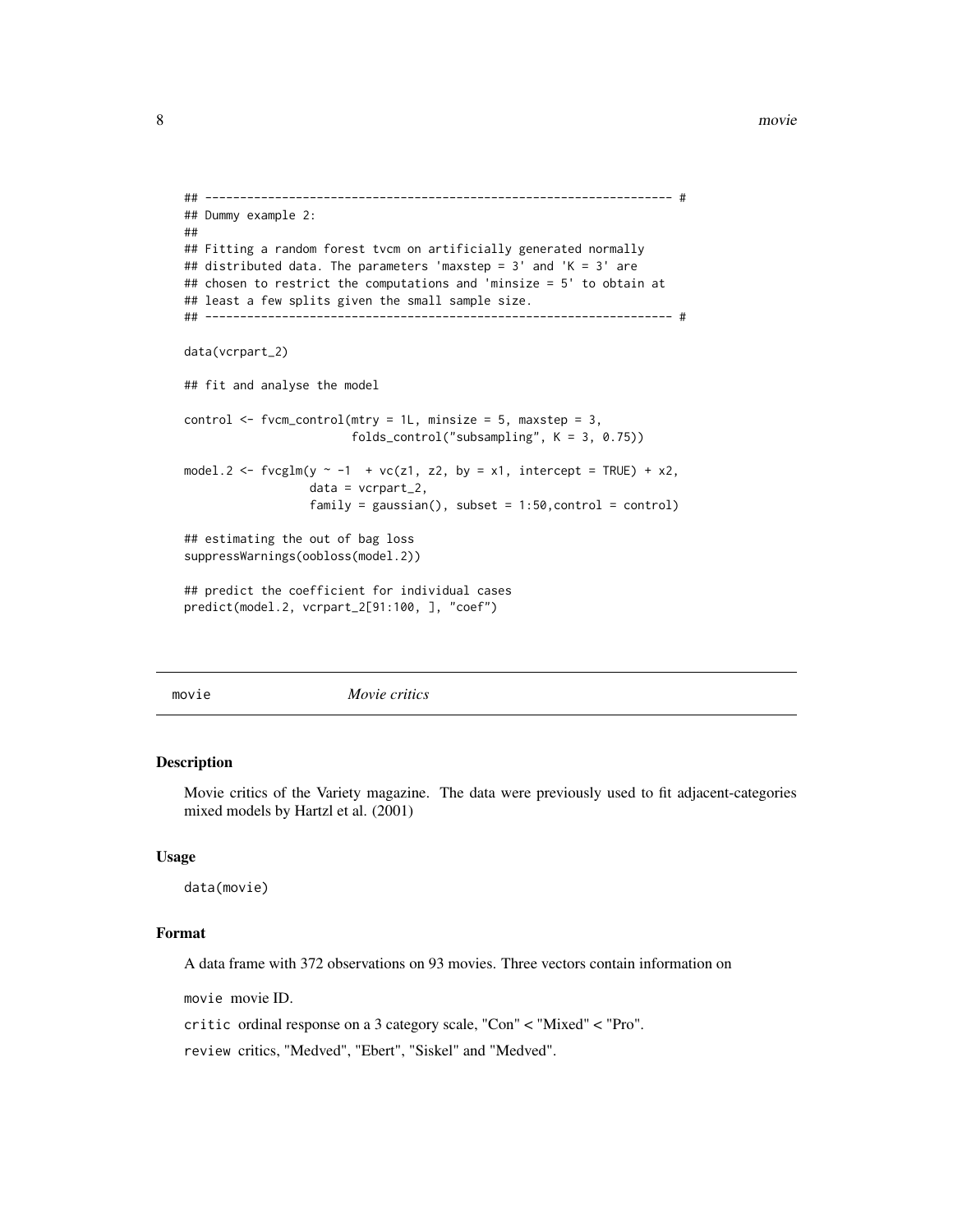#### <span id="page-8-0"></span>olmm and the contract of the contract of the contract of the contract of the contract of the contract of the contract of the contract of the contract of the contract of the contract of the contract of the contract of the c

#### Source

The data are tabulated in Hartzel et al. (2001).

#### References

Hartzel, J., A. Agresti and B. Caffo (2001). Multinomial Logit Random Effect Models, *Statistical Modelling* 1(2), 81–102.

<span id="page-8-2"></span>olmm *Fitting ordinal and nominal two-stage linear mixed models*

#### <span id="page-8-1"></span>**Description**

Fits different types of two-stage linear mixed models for longitudinal (or clustered) ordinal (or multinomial) responses. O ne-stage models are also allowed. Random effects are assumed to be multivariate normal distributed with expectation 0. At the time being, cumulative link models with the logit, probit or cauchy link, the baseline-category logit and the adjacent-category logit model are implemented. Coefficients can be category-specific (i.e. non-proportional odds effects) or global (i.e. proportional odds, or parallel effects).

The function solves the score function for coefficients of the marginal likelihood by using Gauss-Hermite quadrature (e.g., Hedeker; 1994). Random effects are predicted by their expectation (see Hartzl et al.; 2001). Standard deviations of parameter estimates are, by default, based on the expected Fisher-information matrix.

#### Usage

```
cumulative(link = c("logit", "probit", "cauchy"))
adjacent(link = "logit")
baseline(link = "logit")
olmm(formula, data, family = cumulative(),
     weights, subset, na.action = na.omit,
     offset, contrasts, control = olmm\_control(), ...)
```
#### Arguments

| formula | a symbolic description of the model. This should be something like                                                                                                                                                                                                                                                                                                                                                                                          |
|---------|-------------------------------------------------------------------------------------------------------------------------------------------------------------------------------------------------------------------------------------------------------------------------------------------------------------------------------------------------------------------------------------------------------------------------------------------------------------|
|         | $y \sim ce(x1) + ge(x2) + re(1 + ge(w2)   id)$                                                                                                                                                                                                                                                                                                                                                                                                              |
|         | where $ce(x1)$ specifies that the predictor $x1$ has a category-specific i.e. non-<br>proportional odds effect and $ge(x2)$ that the predictor x2 has global i.e. propor-<br>tional odds fixed effect, see ge, resp. ce. Random effects are specified within<br>the re term, where the variable id above behind the vertical bar $\vert$ defines the<br>subject <i>i.e.</i> cluster factor. Notice that only one subject factor is allowed. See<br>details. |
| data    | an optional data frame with the variables in formula. By default the variables<br>are taken from the environment from which olmm is called.                                                                                                                                                                                                                                                                                                                 |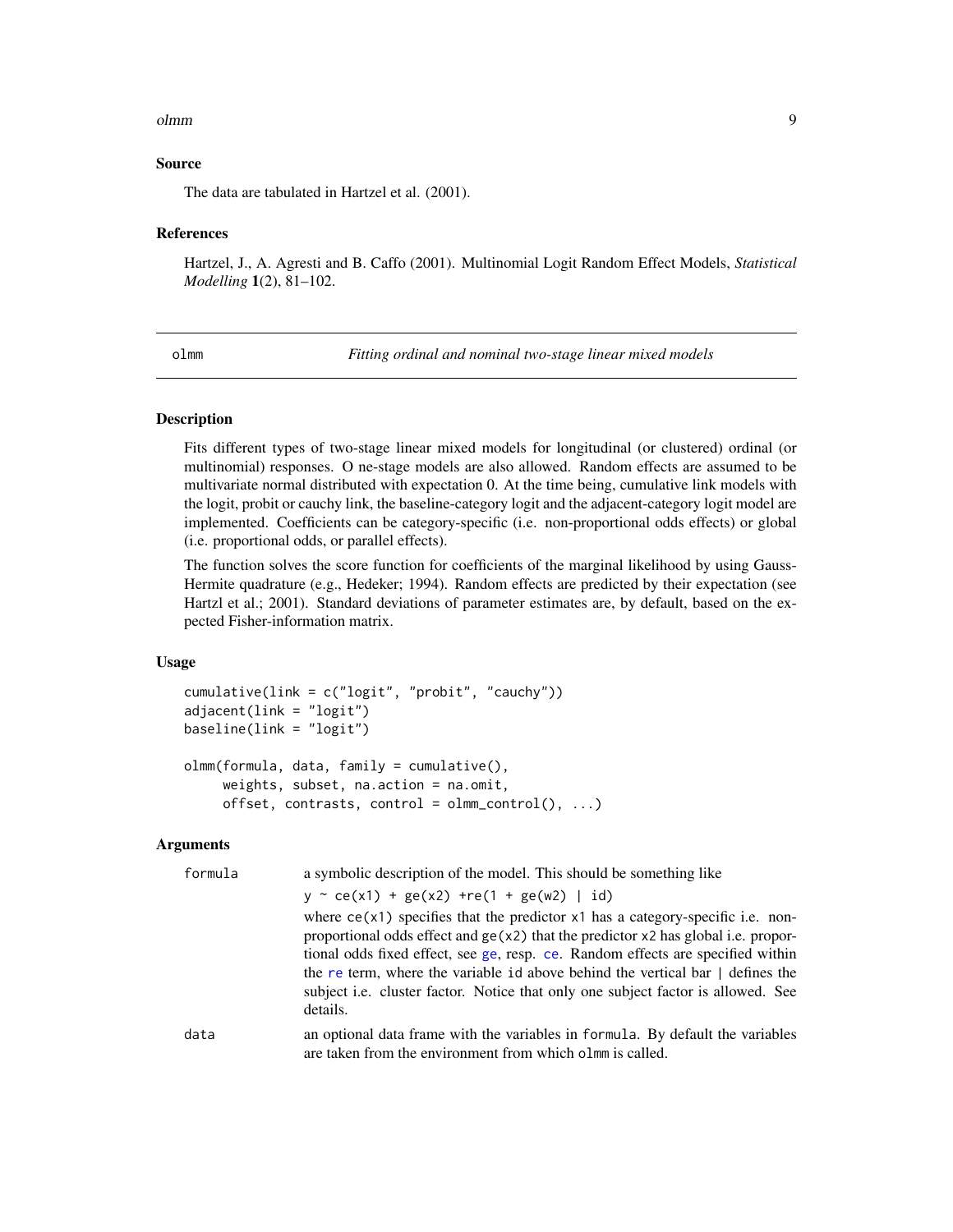<span id="page-9-0"></span>10 olmm

| family                       | an family.olmm object produced by cumulative, adjacent or baseline.                                                                              |
|------------------------------|--------------------------------------------------------------------------------------------------------------------------------------------------|
| weights                      | a numeric vector of weights with length equal the number of observations. The<br>weights should be constant for subjects.                        |
| offset                       | a matrix specifying the offset separately for each predictor equation, of which<br>there are the number of categories of the response minus one. |
| subset, na.action, contrasts |                                                                                                                                                  |
|                              | further model specification arguments as in $\text{Im}$ .                                                                                        |
| control                      | a list of control parameters produced by olmm_control.                                                                                           |
| link                         | character string. The name of the link function.                                                                                                 |
| $\ddots$                     | arguments to be passed to control.                                                                                                               |

## Details

The function can be used to fit simple ordinal two-stage mixed effect models with up to 3-4 random effects. For models with higher dimensions on random effects, the procedure may not convergence (cf. Tutz; 1996). Coefficients for the adjacent-category logit model are extracted via coefficient transformation (e.g. Agresti; 2010).

The three implemented families are defined as follows: [cumulative](#page-8-1) is defined as the link of the sum of probabilities of lower categories, e.g., for link = "logit", the logit of the sum of probabilities of lower categories. [adjacent](#page-8-1) is defined as the logit of the probability of the lower of two adjacent categories. [baseline](#page-8-1) is defined as the logit of the probability of a category with reference to the highest category. Notice that the estimated coefficients of cumulative models may have the opposite sign those obtained with alternative software.

For alternative fitting functions, see for example the functions clmm of **ordinal**, nplmt of package mixcat, DPolmm of package DPpackage, lcmm of package lcmm, MCMCglmm of package MCM-Cglmm or OrdinalBoost of package GMMBoost.

The implementation adopts functions of the packages statmod (Novomestky, 2012) and matrixcalc (Smyth et al., 2014), which is not visible for the user. The authors are grateful for these codes.

The formula argument specifies the model to be fitted. Categorical regression models distinguish between global effects (or proportional-odds effects), which are defined with [ge](#page-53-1) terms, and category-specific effects, which are defined by [ce](#page-53-1) terms. For undefined terms, the function will use [ge](#page-53-1) terms. Notice that this default does not necessarily yield interpretable outputs. For example, for the [baseline](#page-8-1) model you may use only [ce](#page-53-1) terms, which must be specified manually manually. See the example below. For [cumulative](#page-8-1) models at present it is not possible to specifiy [ce](#page-53-1) for the random effects component because the internal, unconstraint integration would yield unusable predictor values.

#### Value

[olmm](#page-8-2) returns an object of class [olmm](#page-8-2). [cumulative](#page-8-1), [adjacent](#page-8-1) and [baseline](#page-8-1) yield an object of class family.[olmm](#page-8-2). The olmm class is a list containing the following components:

| env   | environment in which the object was built.                               |
|-------|--------------------------------------------------------------------------|
| frame | the model frame.                                                         |
| call  | the matched call to the function that created the object (class "call"). |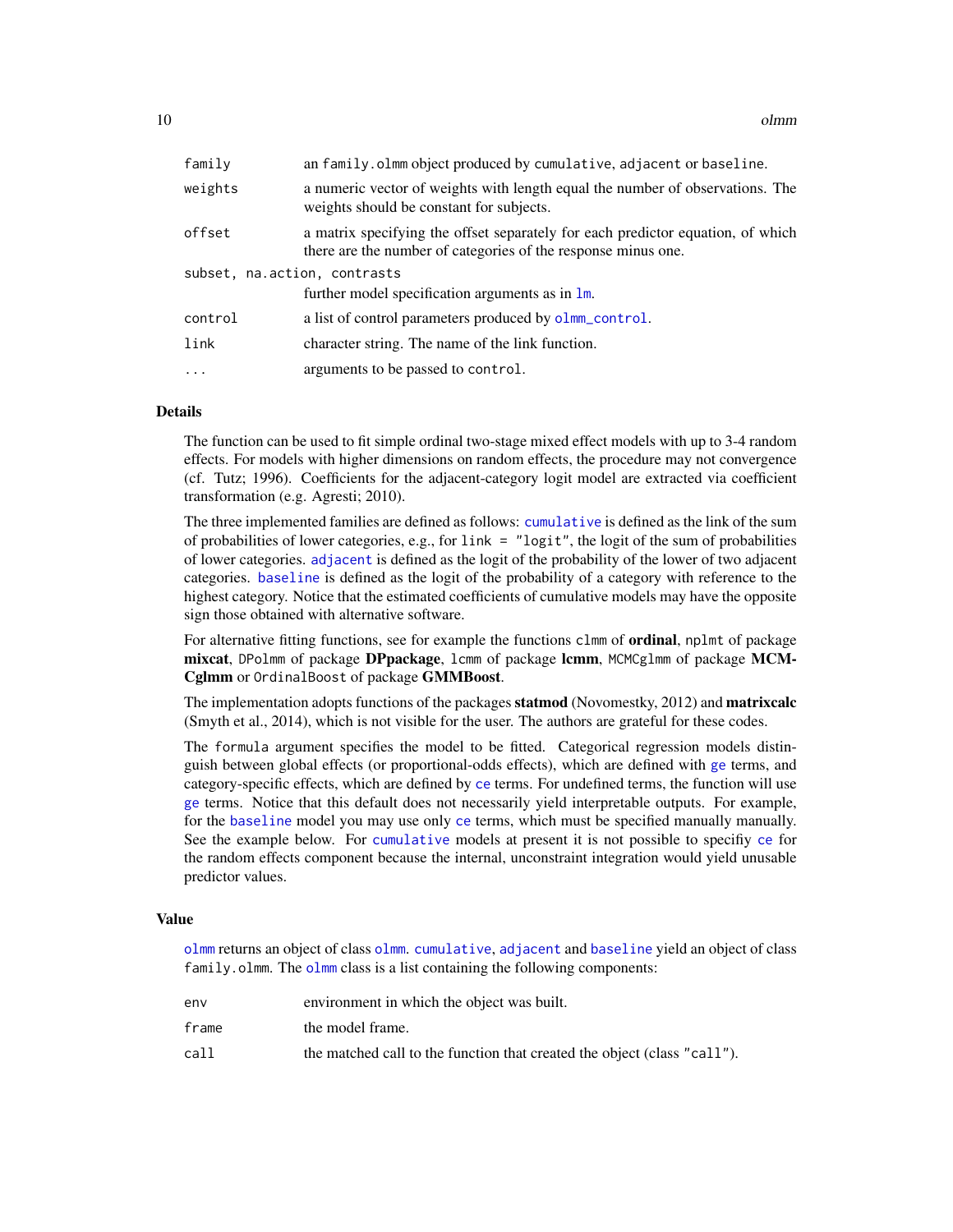#### <span id="page-10-0"></span>olmm and the contract of the contract of the contract of the contract of the contract of the contract of the contract of the contract of the contract of the contract of the contract of the contract of the contract of the c

| control      | a list of class olmm_control produced by olmm_control.                                                                                                                                             |
|--------------|----------------------------------------------------------------------------------------------------------------------------------------------------------------------------------------------------|
| formula      | the formula of the call.                                                                                                                                                                           |
| terms        | a list of terms of the fitted model.                                                                                                                                                               |
| family       | an object of class family. olmm that specifies that family of the fitted model.                                                                                                                    |
| у            | (ordered) categorical response vector.                                                                                                                                                             |
| χ            | model matrix for the fixed effects.                                                                                                                                                                |
| W            | model matrix for the random effects.                                                                                                                                                               |
| subject      | a factor vector with grouping levels.                                                                                                                                                              |
| subjectName  | variable name of the subject vector.                                                                                                                                                               |
| weights      | numeric observations weights vector.                                                                                                                                                               |
| weights_sbj  | numeric weights vector of length N.                                                                                                                                                                |
| offset       | numeric offset matrix                                                                                                                                                                              |
| xlevels      | (only where relevant) a list of levels of the factors used in fitting.                                                                                                                             |
| contrasts    | (only where relevant) a list of contrasts used.                                                                                                                                                    |
| dims         | a named integer of dimensions. Some of the dimensions are $n$ is the number<br>of observations, $p$ is the number of fixed effects per predictor and $q$ is the total<br>number of random effects. |
| fixef        | a matrix of fixed effects (one column for each predictor).                                                                                                                                         |
| ranefCholFac | a lower triangular matrix. The cholesky decomposition of the covariance matrix<br>of the random effects.                                                                                           |
| coefficients | a numeric vector of several fitted model parameters                                                                                                                                                |
| restricted   | a logical vector indicating which elements of the coefficients slot are re-<br>stricted to an initial value at the estimation.                                                                     |
| eta          | a matrix of unconditional linear predictors of the fixed effects without random<br>effects.                                                                                                        |
| u            | a matrix of orthogonal standardized random effects (one row for each subject<br>level).                                                                                                            |
| logLik_obs   | a numeric vector of log likelihood value (one value for each observation).                                                                                                                         |
| logLik_sbj   | a numeric vector of log likelihood values (one value for each subject level).                                                                                                                      |
| logLik       | a numeric value. The log likelihood of the model.                                                                                                                                                  |
| score_obs    | a matrix of observation-wise partial derivates of the marginal log-likelihood<br>equation.                                                                                                         |
| score_sbj    | a matrix of subject-wise partial derivates of the marginal log-likelihood equa-<br>tion.                                                                                                           |
| score        | a numeric vector of (total) partial derivates of the log-Likelihood function.                                                                                                                      |
| info         | the information matrix (default is the expected information).                                                                                                                                      |
| ghx          | a matrix of quadrature points for the Gauss-Hermite quadrature integration.                                                                                                                        |
| ghw          | a matrix of weights for the Gauss-Hermite quadrature integration.                                                                                                                                  |
| ranefElMat   | a transformation matrix                                                                                                                                                                            |
| optim        | a list of arguments for calling the optimizer function.                                                                                                                                            |
| control      | a list of used control arguments produced by olmm_control.                                                                                                                                         |
| output       | the output of the optimizer (class "list").                                                                                                                                                        |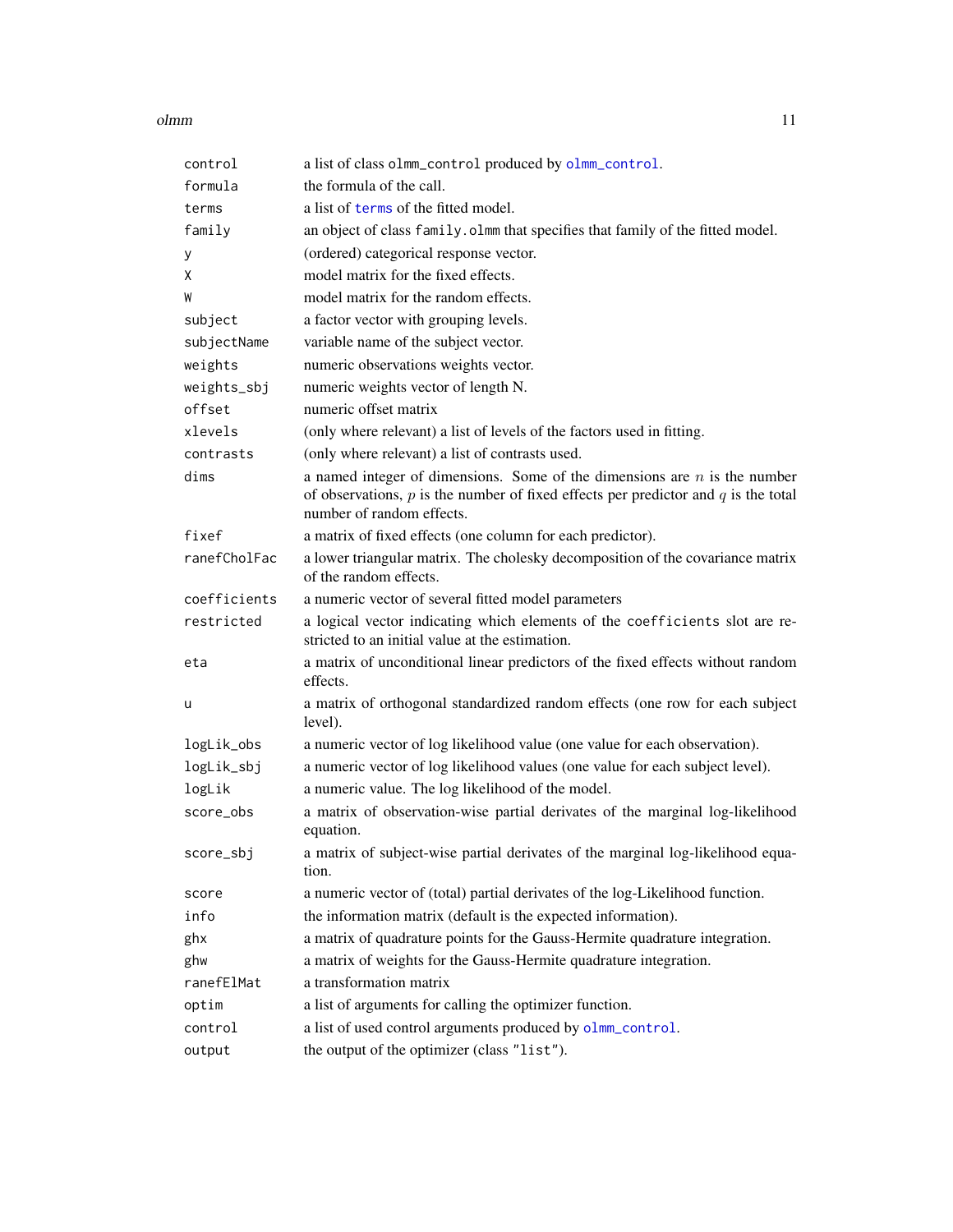#### <span id="page-11-0"></span>Author(s)

Reto Buergin

#### References

Agresti, A. (2010). *Analysis of Ordinal Categorical Data* (2 ed.). New Jersey, USA: John Wiley & Sons.

Hartzel, J., A. Agresti and B. Caffo (2001). Multinomial Logit Random Effect Models, *Statistical Modelling* 1(2), 81–102.

Hedeker, D. and R. Gibbons (1994). A Random-Effects Ordinal Regression Model for Multilevel Analysis, *Biometrics* 20(4), 933–944.

Tutz, G. and W. Hennevogl (1996). Random Effects in Ordinal Regression Models, *Computational Statistics & Data Analysis* 22(5), 537–557.

Tutz, G. (2012). *Regression for Categorical Data*. New York, USA: Cambridge Series in Statistical and Probabilistic Mathematics.

Novomestky, F. (2012). matrixcalc: Collection of Functions for Matrix Calculations. R package version 1.0-3. URL <https://CRAN.R-project.org/package=matrixcalc>

Smyth, G., Y. Hu, P. Dunn, B. Phipson and Y. Chen (2014). statmod: Statistical Modeling. R package version 1.4.20. URL <https://CRAN.R-project.org/package=statmod>

#### See Also

[olmm-methods](#page-16-2), [olmm\\_control](#page-12-1), [ordered](#page-0-0)

#### Examples

```
## ------------------------------------------------------------------- #
## Example 1: Schizophrenia
##
## Estimating the cumulative mixed models of
## Agresti (2010) chapters 10.3.1
## ------------------------------------------------------------------- #
data(schizo)
model.10.3.1 <-
 olmm(imps79o \sim tx + sqrt(week) + re(1|id),
      data = schizo, family = cumulative()summary(model.10.3.1)
## ------------------------------------------------------------------- #
## Example 2: Movie critics
##
## Estimating three of several adjacent-categories
## mixed models of Hartzl et. al. (2001)
## ------------------------------------------------------------------- #
```
data(movie)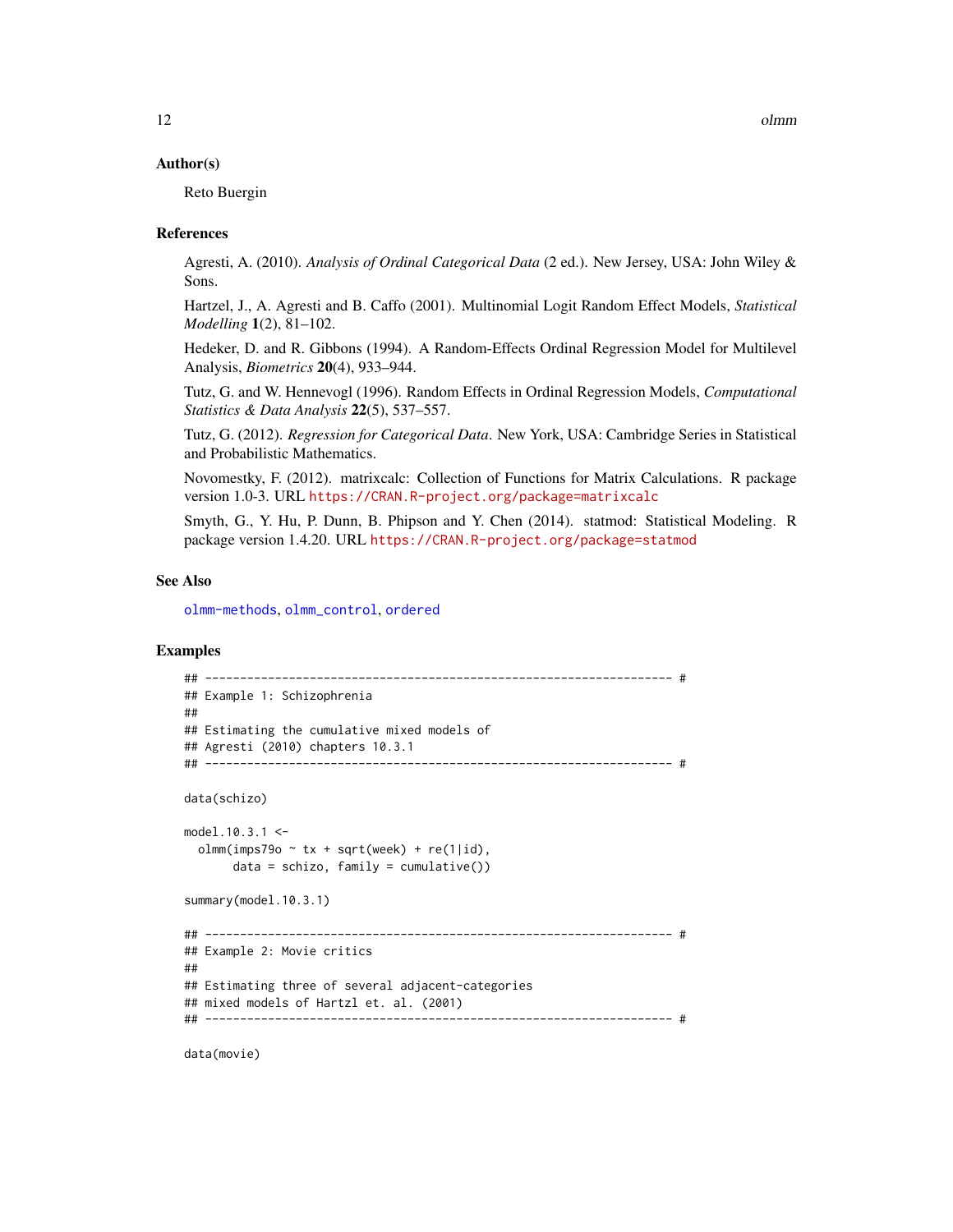```
## model with category-specific effects for "review"
model.24.1 <- olmm(critic \sim ce(review) + re(1|movie, intercept = "ce"),
                   data = movie, family = adjacent())
```

```
summary(model.24.1)
```
olmm-control *Control parameters for* [olmm](#page-8-2)*.*

## <span id="page-12-1"></span>Description

Various parameters that control aspects for [olmm](#page-8-2).

## Usage

```
olmm_control(fit = c("nlminb", "ucminf", "optim"),
            doFit = TRUE, numGrad = FALSE,
            numHess = numGrad, nGHQ = 7L,
             start = NULL, restricted = NULL, verbose = FALSE, ...)
```
## Arguments

| fit              | character string. The name of the function to be used for the optimization.                                                                                                                                                               |
|------------------|-------------------------------------------------------------------------------------------------------------------------------------------------------------------------------------------------------------------------------------------|
| doFit            | logical scalar. When FALSE an unfitted olmm object is returned.                                                                                                                                                                           |
| numGrad          | logical scalar indicating whether the score function should be retrieved numeri-<br>cally.                                                                                                                                                |
| numHess          | logical scalar. Indicates whether the Hess matrix for the variance-covariance<br>matrix should be estimated numerically, which is an approximation of the ob-<br>served Fisher information. Must be TRUE if numGrad is TRUE. See details. |
| nGH <sub>O</sub> | a positive integer specifying the number of quadrature points for the approxima-<br>tion of the marginal Likelihood by numerical integration.                                                                                             |
| start            | a named numeric vector of initial values for the parameters. The parameter must<br>be named in exactly in the way as they appear when the model is fitted.                                                                                |
| restricted       | a character vector of names of coefficients to be restricted to the initial values.<br>The argument is ignored in case of adjacent category models.                                                                                       |
| verbose          | logical scalar. If TRUE verbose output is generated during the optimization of the<br>parameter estimates.                                                                                                                                |
| $\ddotsc$        | further arguments to be passed to fit.                                                                                                                                                                                                    |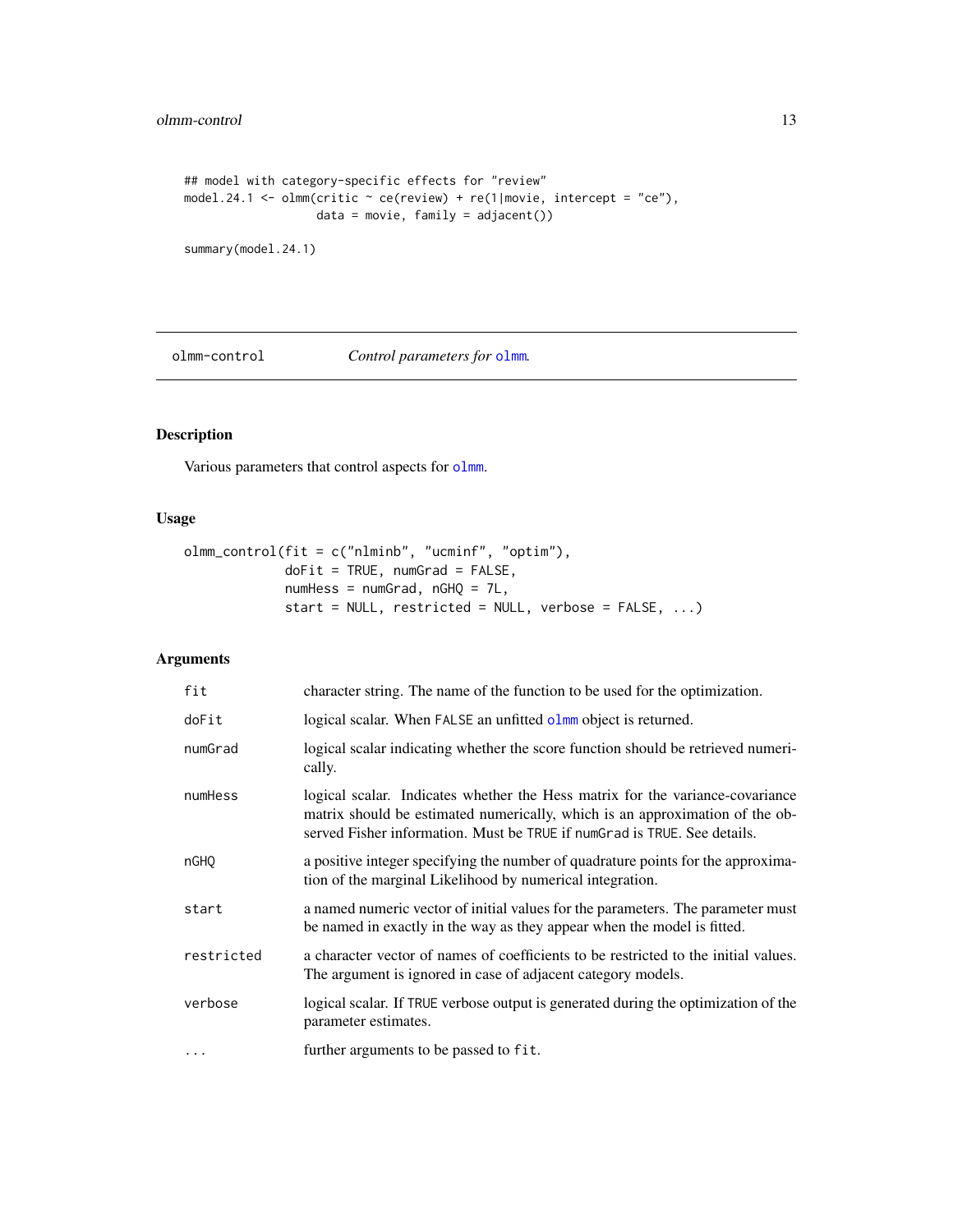## Details

Initial values may decrease the computation time and avoid divergence. The start argument accepts a vector with named elements according to the column names of the [model.matrix](#page-0-0). At the time being, initial values for adjacent-categories models must be transformed into the baselinecategory model form.

Notice that an additional argument control, e.g., control = list(trace = 1), can be passed access control parameters of the optimizers. For arguments, see [ucminf](#page-0-0), [nlminb](#page-0-0) or [optim](#page-0-0).

## Value

A list of class [olmm\\_control](#page-12-1) containing the control parameters.

## Author(s)

Reto Buergin

## See Also

[olmm](#page-8-2)

#### Examples

olmm\_control(doFit = FALSE)

olmm-gefp *Methods for score processes of* [olmm](#page-8-2) *objects*

#### <span id="page-13-1"></span>**Description**

Methods to extract and pre-decorrelate the (negative) marginal maximum likelihood observation scores and compute the standardized cumulative score processes of a fitted [olmm](#page-8-2) object.

#### Usage

```
estfun.olmm(x, predecor = FALSE, control = predecor_control(),
            nuisance = NULL, ...)predecor_control(impute = TRUE, seed = NULL,
                 symmetric = TRUE, center = FALSE,
                 reltol = 1e-6,
                 maxit = 250L, minsize = 1L,
                 include = c("observed", "all"),
                 verbose = FALSE, silent = FALSE)
gefp.olmm(object, scores = NULL, order.by = NULL, subset = NULL,
         predecor = TRUE, parm = NULL, center = TRUE, drop = TRUE,
          silent = FALSE, ...)
```
<span id="page-13-0"></span>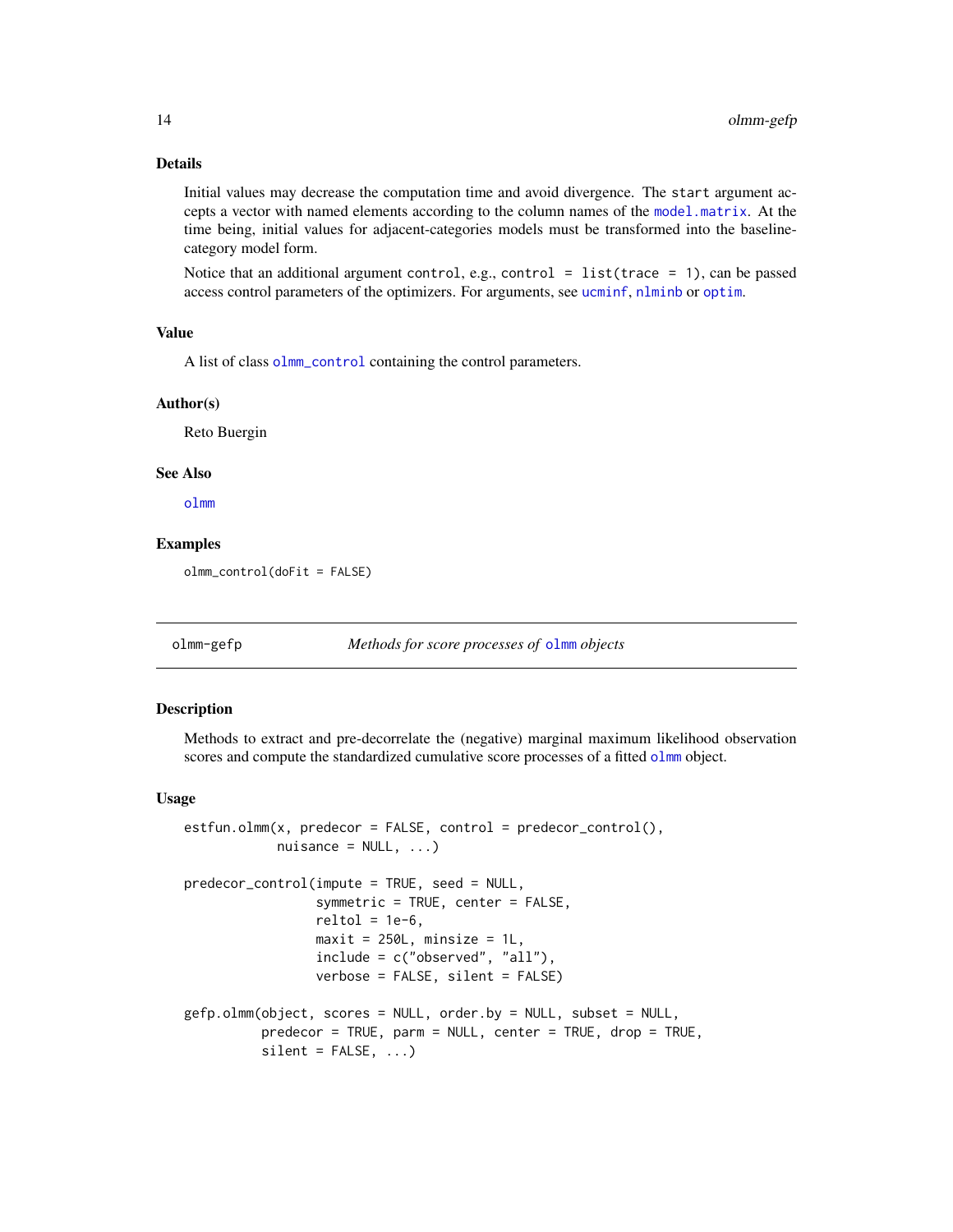## <span id="page-14-0"></span>olmm-gefp 15

## Arguments

| x, object | a fitted olmm object.                                                                                                                                                                                                                                     |
|-----------|-----------------------------------------------------------------------------------------------------------------------------------------------------------------------------------------------------------------------------------------------------------|
| predecor  | logical scalar. Indicates whether the within-subject correlation of the estimating<br>equations should be removed by a linear transformation. See details.                                                                                                |
| control   | a list of control parameter as produced by predecor_control.                                                                                                                                                                                              |
| nuisance  | integer vector. Defines the coefficients which are regarded as nuisance and there-<br>fore omitted from the transformation.                                                                                                                               |
| impute    | logical scalar. Whether missing values should be replaced using imputation.                                                                                                                                                                               |
| seed      | an integer scalar. Specifies the random number used for the set. seed call before<br>the imputation. If set to NULL, set. seed is not processed.                                                                                                          |
| symmetric | logical scalar. Whether the transformation matrix should be symmetric.                                                                                                                                                                                    |
| minsize   | integer scalar. The minimum number of observations for which entries in the<br>transformation should be computed. Higher values will lead to lower accuracy<br>but stabilize the computation.                                                             |
| reltol    | convergence tolerance used to compute the transformation matrix.                                                                                                                                                                                          |
| maxit     | the maximum number of iterations used to compute the transformation matrix.                                                                                                                                                                               |
| silent    | logical scalar. Should the report of warnings be suppressed?                                                                                                                                                                                              |
| include   | logical scalar. Whether the transformation matrix should be computed based on<br>the scores corresponding to observations (option "observed") or on all scores<br>(option "all"), including the imputed values.                                           |
| verbose   | logical scalar. Produces messages.                                                                                                                                                                                                                        |
| scores    | a function or a matrix. Function to extract the estimating equations from object<br>or a matrix representing the estimating equations. If NULL (default), the est fun. olmm<br>function will be used with argument predecor and additional arguments from |
| order.by  | a numeric or factor vector. The explanatory variable to be used to order the<br>entries in the estimating equations. If set to NULL (the default) the observations<br>are assumed to be ordered.                                                          |
| subset    | logical vector. For extracts the subset of the estimating equations to be used.                                                                                                                                                                           |
| parm      | integer, logical or a character vector. Extracts the columns of the estimating<br>equations.                                                                                                                                                              |
| center    | logical scalar. TRUE subtracts, if necessary, the column means of the estimating<br>equations.                                                                                                                                                            |
| drop      | logical. Whether singularities should be handled automatically (otherwise sin-<br>gularities yield an error).                                                                                                                                             |
| $\ddots$  | arguments passed to other functions. gefp.olmm passes these arguments to<br>scores if scores is a function.                                                                                                                                               |

## Details

Complements the estfun method of the package sandwich and the gefp method of the package strucchange for [olmm](#page-8-2) objects. [estfun.olmm](#page-13-1) allows to pre-decorrelate the intra-individual correlation of observation scores, see the argument predecor. The value returned by gefp.olmm may be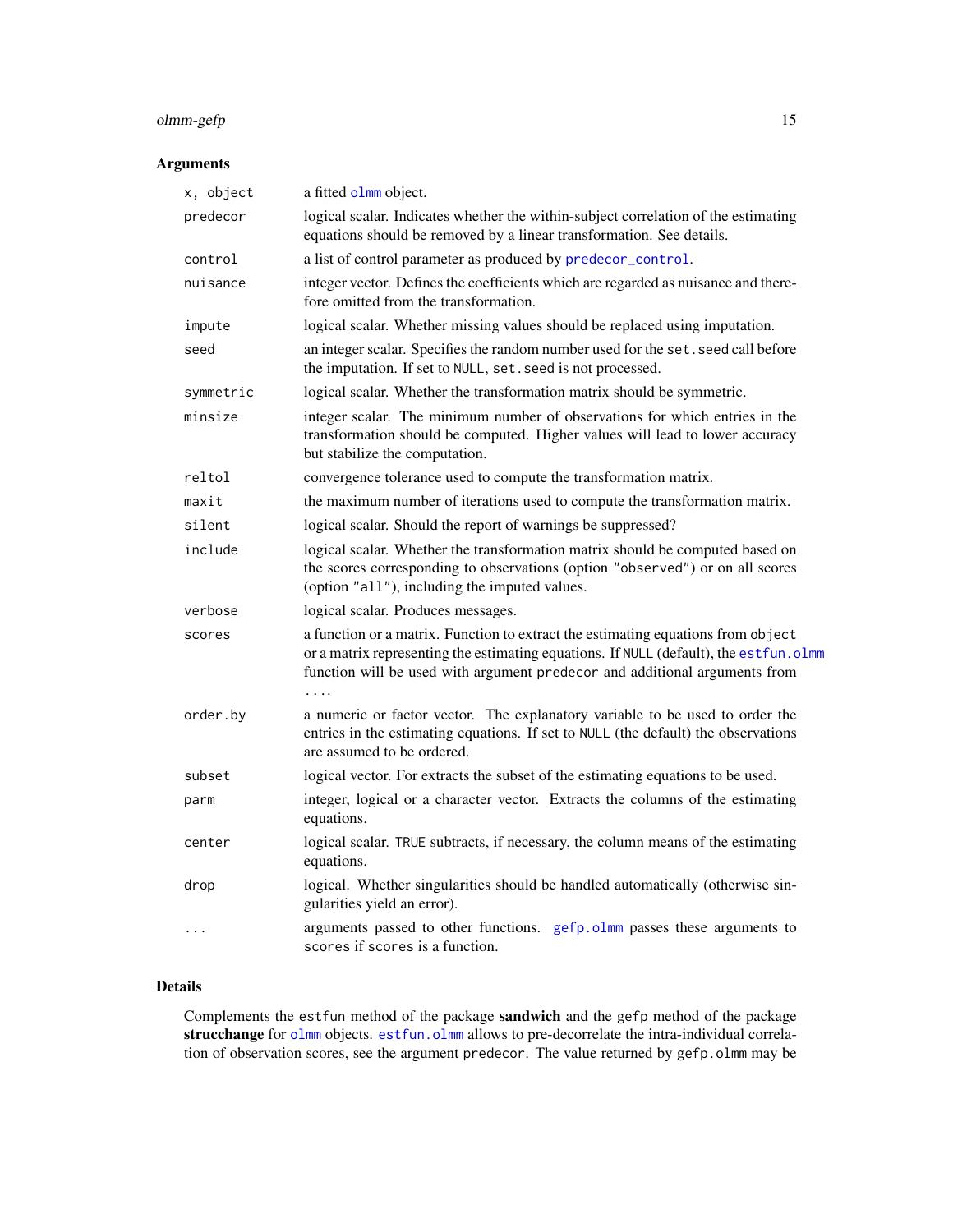used for testing coefficient constancy regarding an explanatory variable order.by by the sctest function of package strucchange, see the examples below.

If predecor  $=$  TRUE in est fun. olmm, a linear within-subject transformation is applied that removes (approximately) the intra-subject correlation from the scores. Backgrounds are provided by Buergin and Ritschard (2014a).

Given a score matrix produced by [estfun.olmm](#page-13-1), the empirical fluctuation process can be computed by [gefp.olmm](#page-13-1). See Zeileis and Hornik (2007). [gefp.olmm](#page-13-1) provides with subset and parm arguments specifically designed for nodewise tests in the [tvcm](#page-33-1) algorithm. Using subset extracts the partial fluctuation process of the selected subset. Further, center = TRUE makes sure that the partial fluctuation process (starts and) ends with zero.

#### Value

[predecor\\_control](#page-13-1) returns a list of control parameters for computing the pre-decorrelation transformation [matrix](#page-0-0). est fun.olmm returns a matrix with the estimating equations and  $g \in f_p$ .olmm a list of class class "gefp".

#### Author(s)

Reto Buergin

#### References

Zeileis A., Hornik K. (2007), Generalized M-Fluctuation Tests for Parameter Instability, *Statistica Neerlandica*, 61(4), 488–508.

Buergin R. and Ritschard G. (2015), Tree-Based Varying Coefficient Regression for Longitudinal Ordinal Responses. *Computational Statistics & Data Analysis*, 86, 65–80.

#### See Also

[olmm](#page-8-2)

#### Examples

```
## ------------------------------------------------------------------- #
## Dummy example :
##
## Testing coefficient constancy on 'z4' of the 'vcrpart_1' data.
## ------------------------------------------------------------------- #
data(vcrpart_1)
```

```
## extract a unbalanced subset to show to the full functionality of estfun
vcrpart_1 <- vcrpart_1[-seq(1, 100, 4),]
subset <- vcrpart_1$wave != 1L ## obs. to keep for fluctuation tests
table(table(vcrpart_1$id))
```

```
## fit the model
model \le - olmm(y \le treat + re(1|id), data = vcrpart_1)
```
<span id="page-15-0"></span>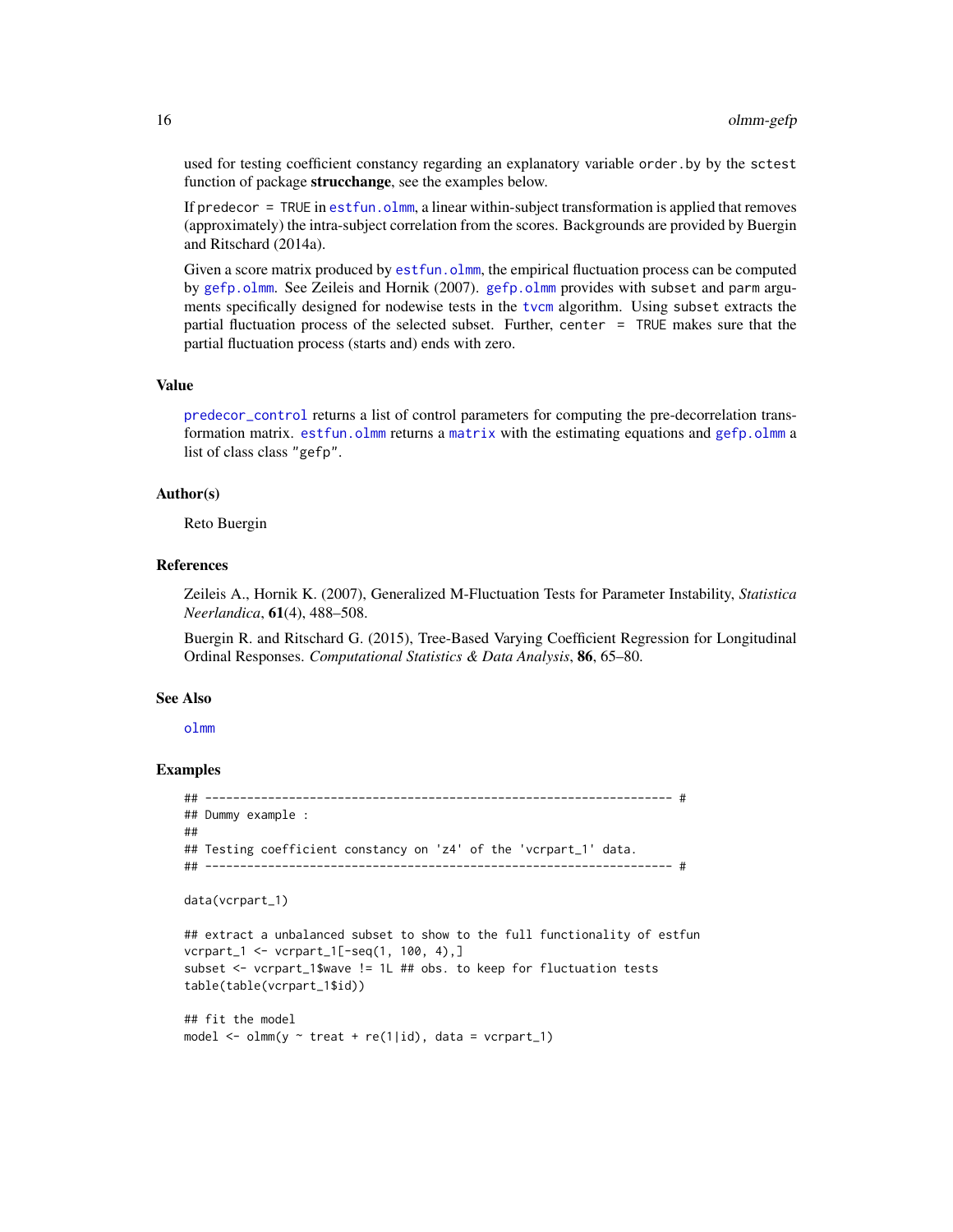## <span id="page-16-0"></span>olmm-methods 17

```
## extract and pre-decorrelate the scores
scores <- estfun.olmm(model, predecor = TRUE,
                      control = predecor_control(verbose = TRUE))
attr(scores, "T") # transformation matrix
## compute the empirical fluctuation process
fp <- gefp.olmm(model, scores, order.by = vcrpart_1$z4)
## process a fluctuation test
library(strucchange)
sctest(fp, functional = catL2BB(fp))
```
<span id="page-16-2"></span>olmm-methods *Methods for* [olmm](#page-8-2) *objects*

## <span id="page-16-1"></span>Description

Standard methods for computing on [olmm](#page-8-2) objects.

#### Usage

```
## S3 method for class 'olmm'
anova(object, ...)
## S3 method for class 'olmm'
coef(object, which = c("all", "fe"), ...)## S3 method for class 'olmm'
fixef(object, which = c("all", "ce", "ge"), ...)
## S3 method for class 'olmm'
model.matrix(object, which = c("fe", "fe-ce", "fe-ge",
             "re", "re-ce", "re-ge"), ...)
## S3 method for class 'olmm'
neglogLik2(object, ...)
## S3 method for class 'olmm'
ranef(object, norm = FALSE, ...)
## S3 method for class 'olmm'
ranefCov(object, ...)
## S3 method for class 'olmm'
simulate(object, nsim = 1, seed = NULL,
         newdata = NULL, \text{rand } = TRUE, ...## S3 method for class 'olmm'
```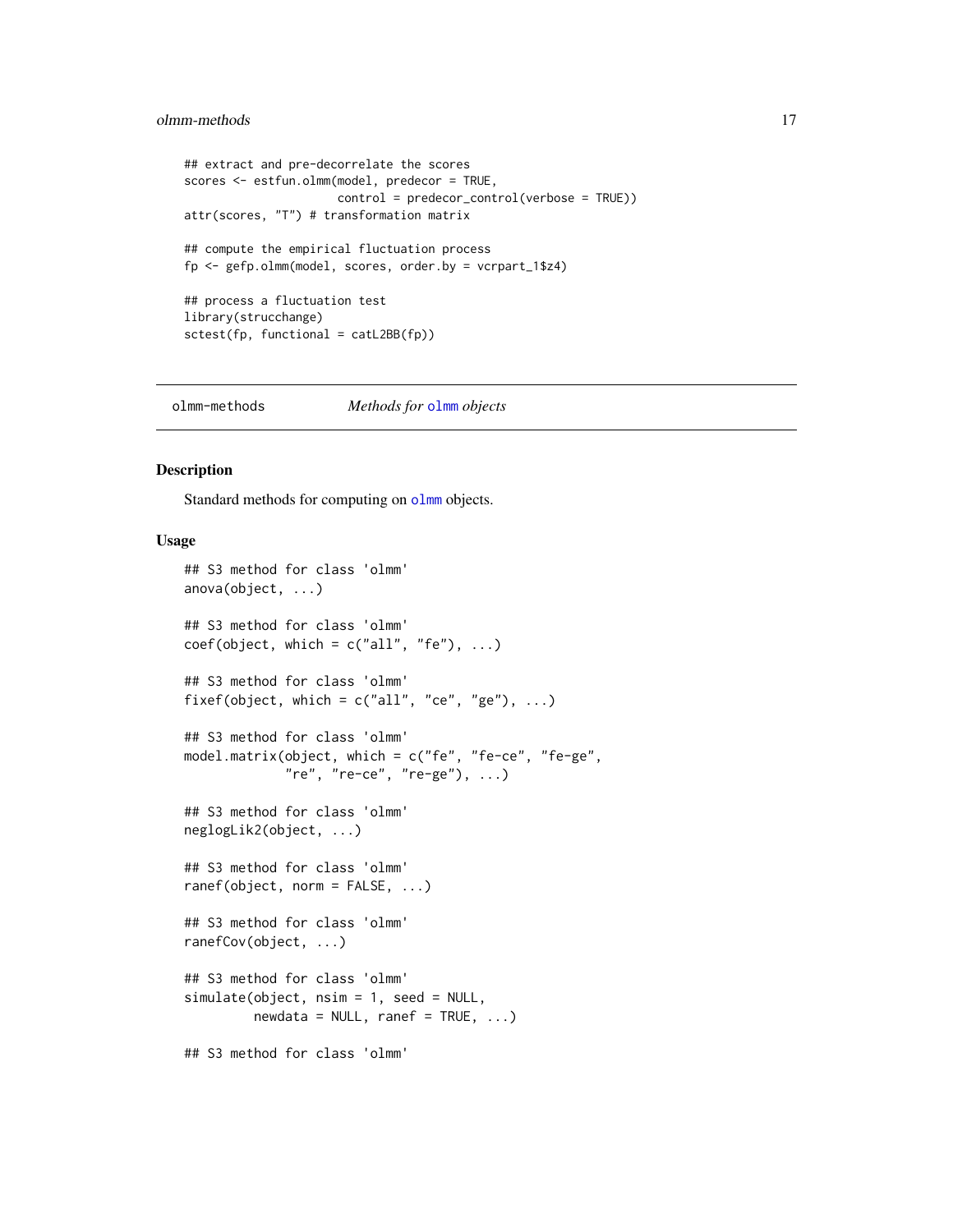#### <span id="page-17-0"></span>18 olmm-methods and the state of the state of the state of the state of the state of the state of the state of the state of the state of the state of the state of the state of the state of the state of the state of the sta

```
terms(x, which = c("fe-ce", "fe-ge", "re-ce", "re-ce", "re-ge"), ...)## S3 method for class 'olmm'
VarCorr(x, sigma = 1., ...)## S3 method for class 'olmm'
weights(object, level = c("observation", "subject"), ...)
```
#### Arguments

| object, x | an olmm object.                                                                                                                                                                                                                                                                                                                                                                                                                                   |
|-----------|---------------------------------------------------------------------------------------------------------------------------------------------------------------------------------------------------------------------------------------------------------------------------------------------------------------------------------------------------------------------------------------------------------------------------------------------------|
| which     | optional character string. For coef and fixef, it indicates whether "all" co-<br>efficients, the fixed effects "fe", the category-specific fixed effects "ce" (i.e.<br>non-proportional odds) or the global fixed effects "ge" (i.e. proportional odds)<br>should be extracted. For model matrix it indicates whether the model matrix<br>of the fixed- ("fe") or the random effects ("re") should be extracted.                                  |
| level     | character string. Whether the results should be on the observation level (level = "observation")<br>or on the subject level (level $=$ "subject").                                                                                                                                                                                                                                                                                                |
| norm      | logical. Whether residuals should be divided by their standard deviation.                                                                                                                                                                                                                                                                                                                                                                         |
| nsim      | number of response vectors to simulate. Defaults to 1.                                                                                                                                                                                                                                                                                                                                                                                            |
| seed      | an object specifying if and how the random number generator should be initial-<br>ized. See simulate                                                                                                                                                                                                                                                                                                                                              |
| newdata   | a data frame with predictor variables.                                                                                                                                                                                                                                                                                                                                                                                                            |
| ranef     | either a logical or a matrix (see predict.olmm). Whether the simulated re-<br>sponses should be conditional on random effects. If TRUE, the newdata data<br>frame must contain the subject identification variable. Further, if all subjects in<br>newdata are in object, the simulation will be based on the estimated random<br>effects as obtained with ranef. If any subject in newdata is not in object the<br>random effects are simulated. |
| sigma     | ignored but obligatory argument from original generic.                                                                                                                                                                                                                                                                                                                                                                                            |
| .         | potential further arguments passed to methods.                                                                                                                                                                                                                                                                                                                                                                                                    |
|           |                                                                                                                                                                                                                                                                                                                                                                                                                                                   |

## Details

[anova](#page-0-0) implements log-likelihood ratio tests for model comparisons, based on the marginal likelihood. At the time being, at least two models must be assigned.

[neglogLik2](#page-16-1) is the marginal maximum likelihood of the fitted model times minus 2.

[ranefCov](#page-16-1) extracts the variance-covariance matrix of the random effects. Similarly, [VarCorr](#page-16-1) extracts the estimated variances, standard deviations and correlations of the random effects.

[resid](#page-0-0) extracts the residuals of Li and Sheperd (2012). By default, the marginal outcome distribution is used to compute these residuals. The conditional residuals can be computed by assigning ranef = TRUE as a supplementary argument.

Further, undocumented methods are [deviance](#page-0-0), [extractAIC](#page-0-0), [fitted](#page-0-0), [formula](#page-0-0), [getCall](#page-0-0), [logLik](#page-0-0), [model.frame](#page-0-0), [nobs](#page-0-0), [update](#page-0-0), [vcov](#page-0-0).

The [anova](#page-0-0) implementation is based on codes of the **lme4** package. The authors are grateful for these codes.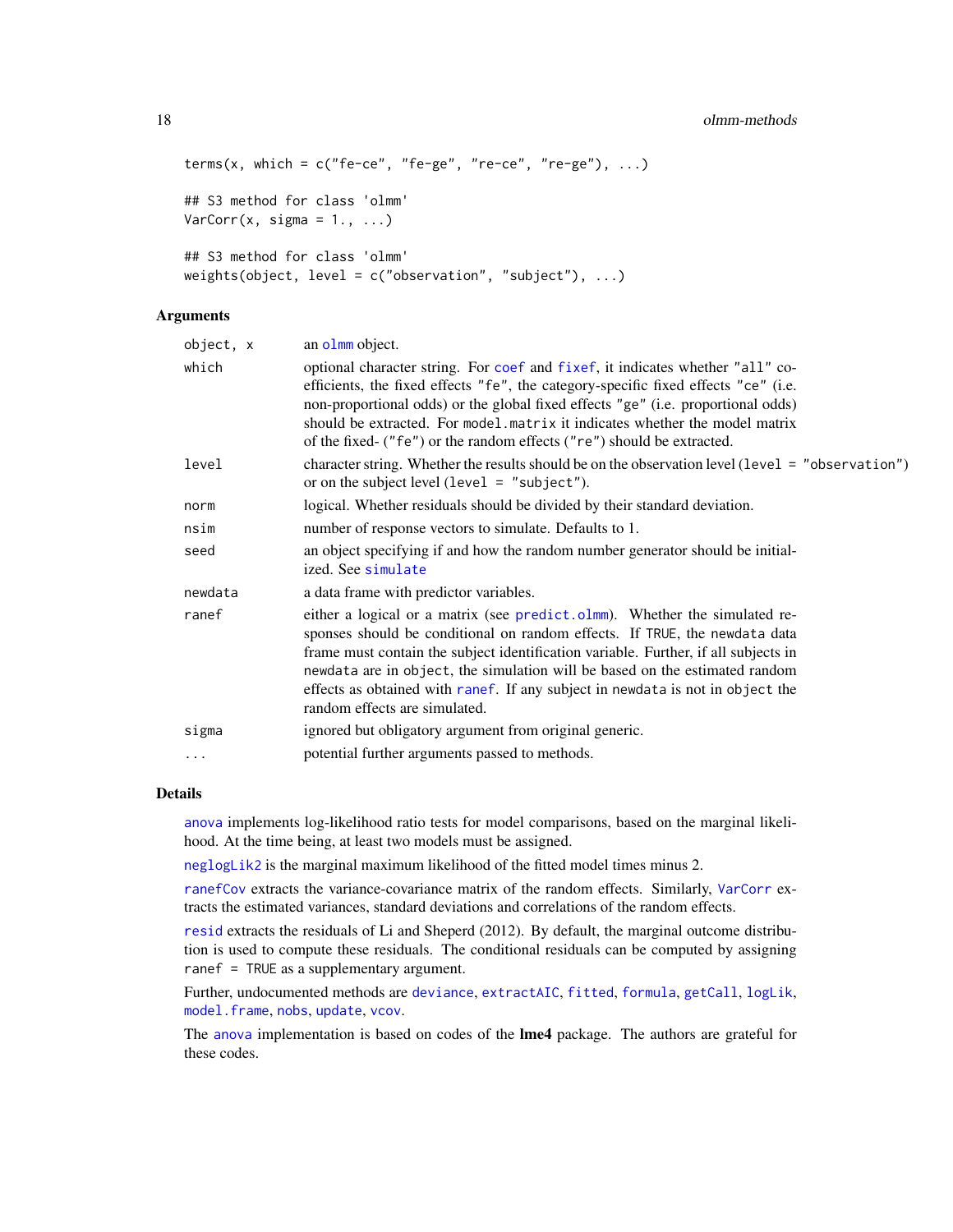#### <span id="page-18-0"></span>olmm-methods 19

#### Author(s)

Reto Buergin

#### **References**

Agresti, A. (2010). *Analysis of Ordinal Categorical Data* (2 ed.). New Jersey, USA: John Wiley & Sons.

Tutz, G. (2012). *Regression for Categorical Data*. New York, USA: Cambridge Series in Statistical and Probabilistic Mathematics.

Li, C. and B. E. Sheperd (2012). A New Residual for Ordinal Outcomes, *Biometrika*, 99(2), 437– 480.

Bates, D., M. Maechler, B. M. Bolker and S. Walker (2015). Fitting Linear Mixed-Effects Models Using lme4, *Journal of Statistical Software*, 67(1), 1–48.

## See Also

[olmm](#page-8-2), [predict.olmm](#page-19-1), [gefp.olmm](#page-13-1)

#### Examples

```
## --------------------------------------------------------- #
## Example: Schizophrenia (see also example of 'olmm')
## --------------------------------------------------------- #
data(schizo)
schizo \le schizo[1:181,]schizo$id <- droplevels(schizo$id)
## anova comparison
## ----------------
## fit two alternative models for the 'schizo' data
model.0 \leq -\n 0 \text{mm}(imps790 \leq x + \text{sqrt}week) + re(1|id), schizo)
model.1 <- olmm(imps79o ~ tx + sqrt(week)+tx*sqrt(week)+re(1|id),schizo)
anova(model.0, model.1)
## simulate responses
## ------------------
## simulate responses based on estimated random effects
simulate(model.0, newdata = schizo[1, ], ranef = TRUE, seed = 1)
simulate(model.0, newdata = schizo[1, ], seed = 1,
         ranef = ranef(model.0)[schizo[1, "id"],,drop=FALSE])
## simulate responses based on simulated random effects
newdata <- schizo[1, ]
newdata$id <- factor("123456789")
simulate(model.0, newdata = newdata, ranef = TRUE)
```
## other methods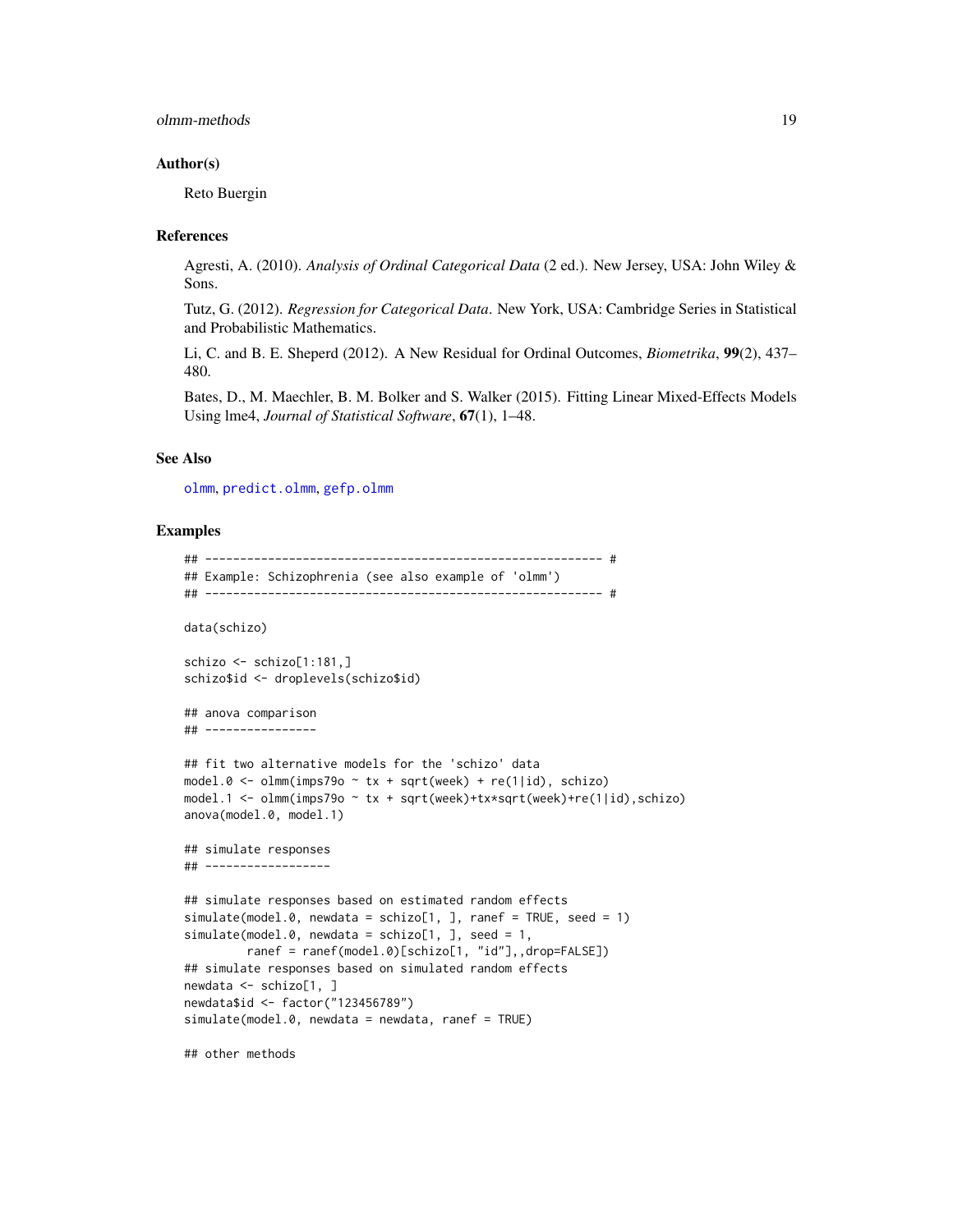```
## -------------
coef(model.1)
fixef(model.1)
head(model.matrix(model.1, "fe-ge"))
head(weights(model.1))
ranefCov(model.1)
head(resid(model.1))
terms(model.1, "fe-ge")
VarCorr(model.1)
head(weights(model.1, "subject"))
```
olmm-predict *Predict outcome probabilities and responses for* [olmm](#page-8-2) *objects*

## <span id="page-19-1"></span>Description

fitted and predict method for [olmm](#page-8-2) objects. The function implements mainly the prediction methods of Skrondal and Rabe-Hesketh (2009).

## Usage

```
## S3 method for class 'olmm'
fitted(object, ...)
## S3 method for class 'olmm'
predict(object, newdata = NULL,
        type = c("link", "response", "prob", "class", "ranef"),
        ranef = FALSE, na.action = na.pass, \ldots)
```
## Arguments

| object    | a fitted olmm object.                                                                                                                                                                                                                                                              |
|-----------|------------------------------------------------------------------------------------------------------------------------------------------------------------------------------------------------------------------------------------------------------------------------------------|
| newdata   | data frame for which to evaluate predictions.                                                                                                                                                                                                                                      |
| type      | character string. type = "response" and type = "prob" yield response<br>probabilities, type = $"class"$ the response category with highest probability<br>and type = $"link"$ the linear predictor matrix. type = $"rand"$ yields the<br>predicted random effects, see ranef.olmm. |
| ranef     | logical or numeric matrix. See details.                                                                                                                                                                                                                                            |
| na.action | function determining what should be done with missing values for fixed effects<br>in newdata. The default is to predict NA: see na. pass.                                                                                                                                          |
| $\cdots$  | optional additional parameters. Includes of fset and subset.                                                                                                                                                                                                                       |

<span id="page-19-0"></span>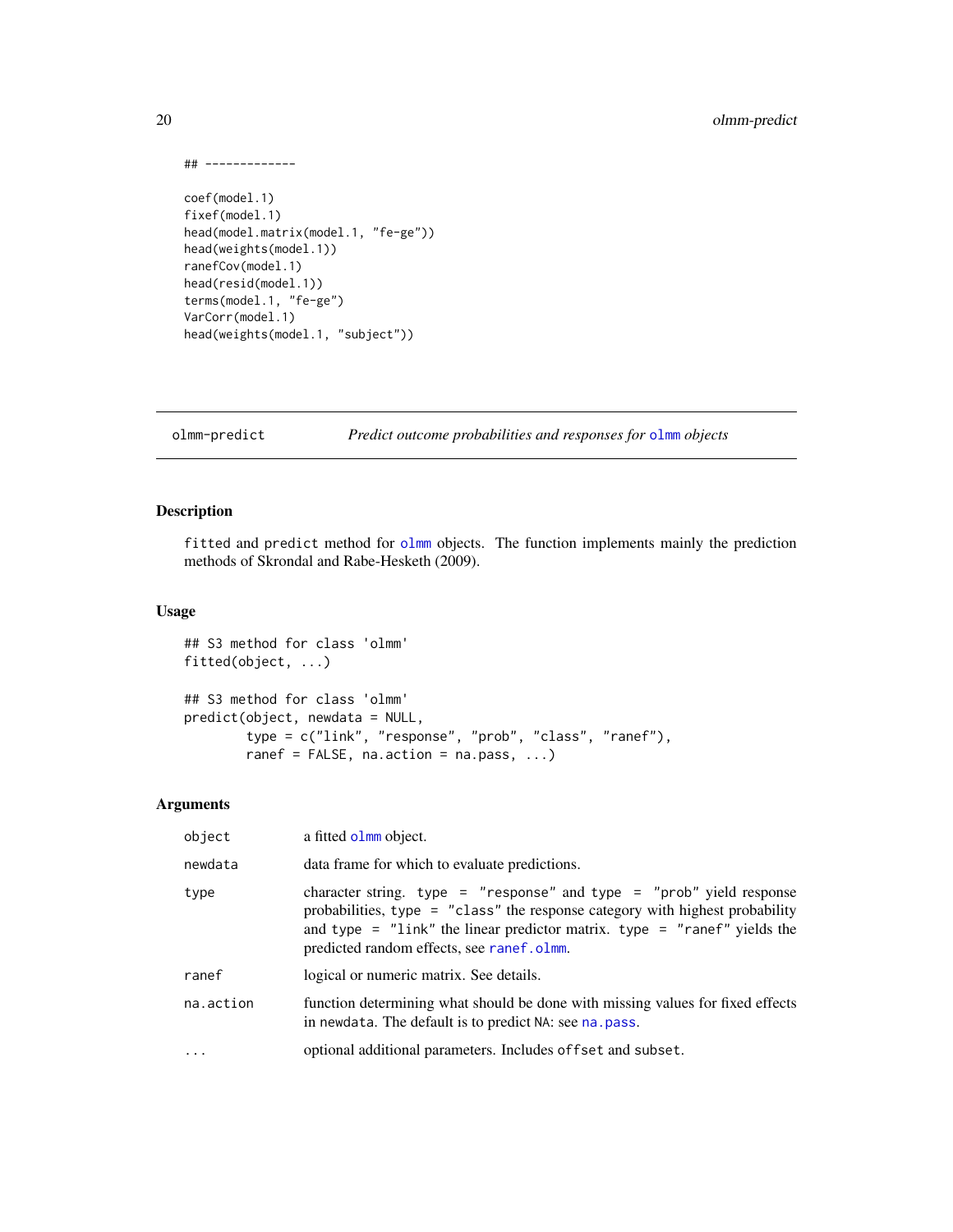#### <span id="page-20-0"></span>olmm-predict 21

#### Details

If type = "link" and ranef = FALSE, the fixed effects components are computed. The random effect components are ignored.

If type = "link" and ranef = TRUE, the fixed effect components plus the random effect components are computed. The function will look for whether random coefficients are available for the subjects (i.e. clusters) in newdata. If so, it extracts the corresponding random effects as obtained by [ranef](#page-16-1). For new subjects in newdata the random effects are set to zero. If newdata does not contain a subject vector, the random effects are set to zero.

If type = "link" and ranef is a matrix, the fixed effect components plus the random effect components with the random coefficients from the assigned matrix are computed. Notice that newdata should contain a subject vector to assign the random coefficients. This prediction method is, amongst others, proposed in Skrondal and Rabe-Hesketh (2009), Sec. 7.1.

The two options type = "response" and type = "prob" are identical and type = "class" extracts the response category with the highest probability. Hence, the prediction mechanism is the same for all three options.

Given newdata contains a subject vector, type = "response" combined with ranef = FALSE yields for new subjects the population-averaged response probabilities (Skrondal and Rabe-Hesketh, Sec. 7.2) and for existing subjects the cluster-averaged prediction (Skrondal and Rabe-Hesketh 2009, Sec. 7.3). If no subject vector is assigned the function assumes that all subjects are new and therefore yields the population-averaged response probabilities (Skrondal and Rabe-Hesketh 2009, Sec. 7.2).

The option type = "response" combined with ranef = TRUE works equivalent to type = "link" combined with ranef = TRUE.

If the model does not contain random effects, the argument ranef is ignored.

#### Value

A matrix or a vector of predicted values or response probabilities.

#### **Note**

The method can not yet handle new categories in categorical predictors and will return an error.

#### Author(s)

Reto Buergin

## References

Skrondal, A., S. Rabe-Hesketh (2009). Prediction in Multilevel Generalized Linear Models. *Journal of the Royal Statistical Society A*, 172(3), 659–687.

#### See Also

[olmm](#page-8-2), [olmm-methods](#page-16-2)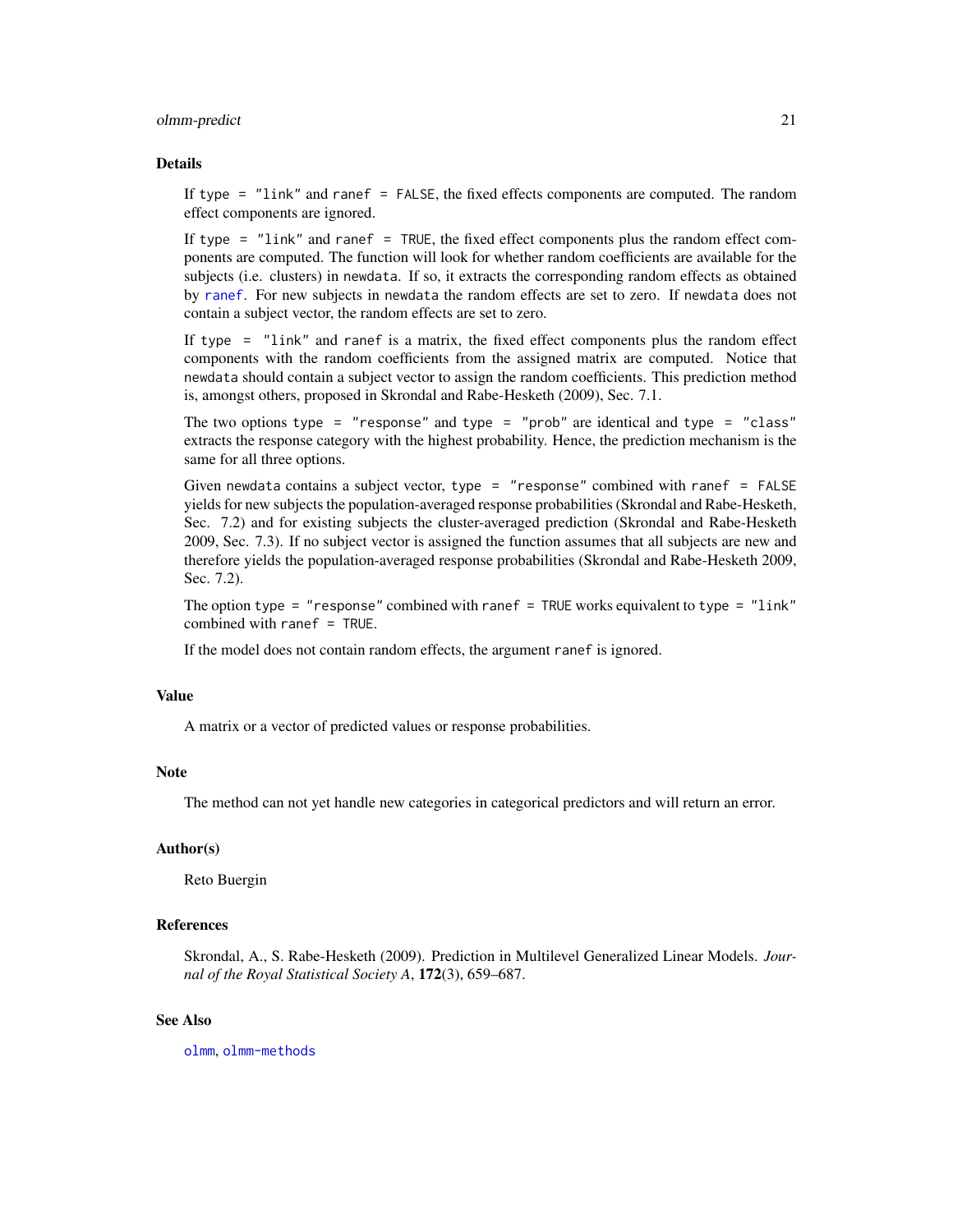### Examples

```
## ------------------------------------------------------------------- #
## Example: Schizophrenia
## ------------------------------------------------------------------- #
data(schizo)
## omit subject 1103 and the last observations of 1104 and 1105
subs \leq c(1:4, 8, 11)dat.train <- schizo[-subs, ] # training data
dat.valid <- schizo[ subs, ] # test data
## fit the model
model \le - olmm(imps79o \sim tx + sqrt(week) + tx:sqrt(week) + re(1|id), dat.train)
## prediction on the predictor scale
## ---------------------------------
## random effects are set equal zero
predict(model, newdata = dat.valid, type = "link", ranef = FALSE)
## .. or equally with self-defined random effects
ranef \leq matrix(0, 3, 1)
rownames(ranef) <- c("1103", "1104", "1105")
predict(model, newdata = dat.valid, type = "link", ranef = ranef)
## use random effects for the subjects 1104 and 1105.
predict(model, newdata = dat.valid, type = "link", ranef = TRUE)
## prediction on the response scale
## --------------------------------
## use random effects for the subjects 1104 and 1105.
predict(model, newdata = dat.valid, type = "response", ranef = FALSE)
predict(model, newdata = dat.valid, type = "prob", ranef = FALSE) # .. or, equally
predict(model, newdata = dat.valid, type = "class", ranef = FALSE)
## treat all individuals as new (subject vector is deleted)
predict(model, newdata = dat.valid[,-1], type = "response", ranef = FALSE)
## use random effects for the subjects 1104 and 1105.
predict(model, newdata = dat.valid, type = "response", ranef = TRUE)
## use self defined random effects
ranef \leq matrix(0, 3, 1)
rownames(ranef) <- c("1103", "1104", "1105")
predict(model, newdata = dat.valid, type = "response", ranef = ranef)
## predict random effects
## ----------------------
```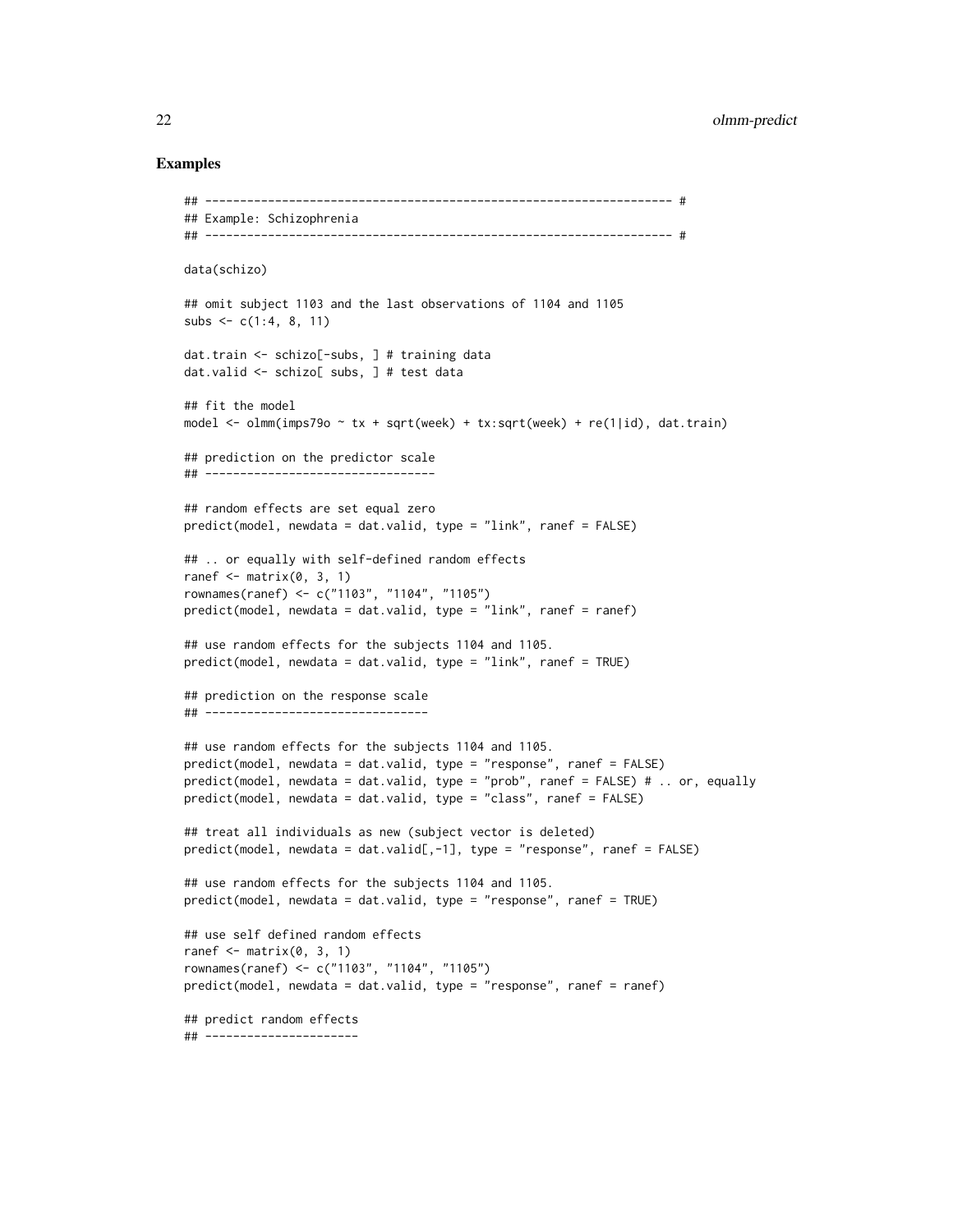```
head(predict(model, type = "ranef"))
head(ranef(model)) # .. or, equally
```
## olmm-summary *Printing and summarizing* [olmm](#page-8-2) *objects*

## Description

Generates summary results of a fitted [olmm](#page-8-2) object.

## Usage

```
## S3 method for class 'olmm'
summary(object, etalab = c("int", "char", "eta"),
        silent = FALSE, ...)## S3 method for class 'olmm'
print(x, etalab = c("int", "char", "eta"), ...)
```
## Arguments

| object, x | a fitted olmm object.                                                                                                                                              |
|-----------|--------------------------------------------------------------------------------------------------------------------------------------------------------------------|
| etalab    | character. Whether category-specific effects should be labeled by integers of<br>categories (default), the labels of the categories or the index of the predictor. |
| silent    | logical: should a warning be reported if the computation of the covariance ma-<br>trix for the estimated coefficients failed.                                      |
| $\ddotsc$ | additional arguments passed to print.                                                                                                                              |

#### Value

The summary method returns a list of class "summary.olmm".

## Author(s)

Reto Buergin

## See Also

[olmm](#page-8-2), [olmm-methods](#page-16-2)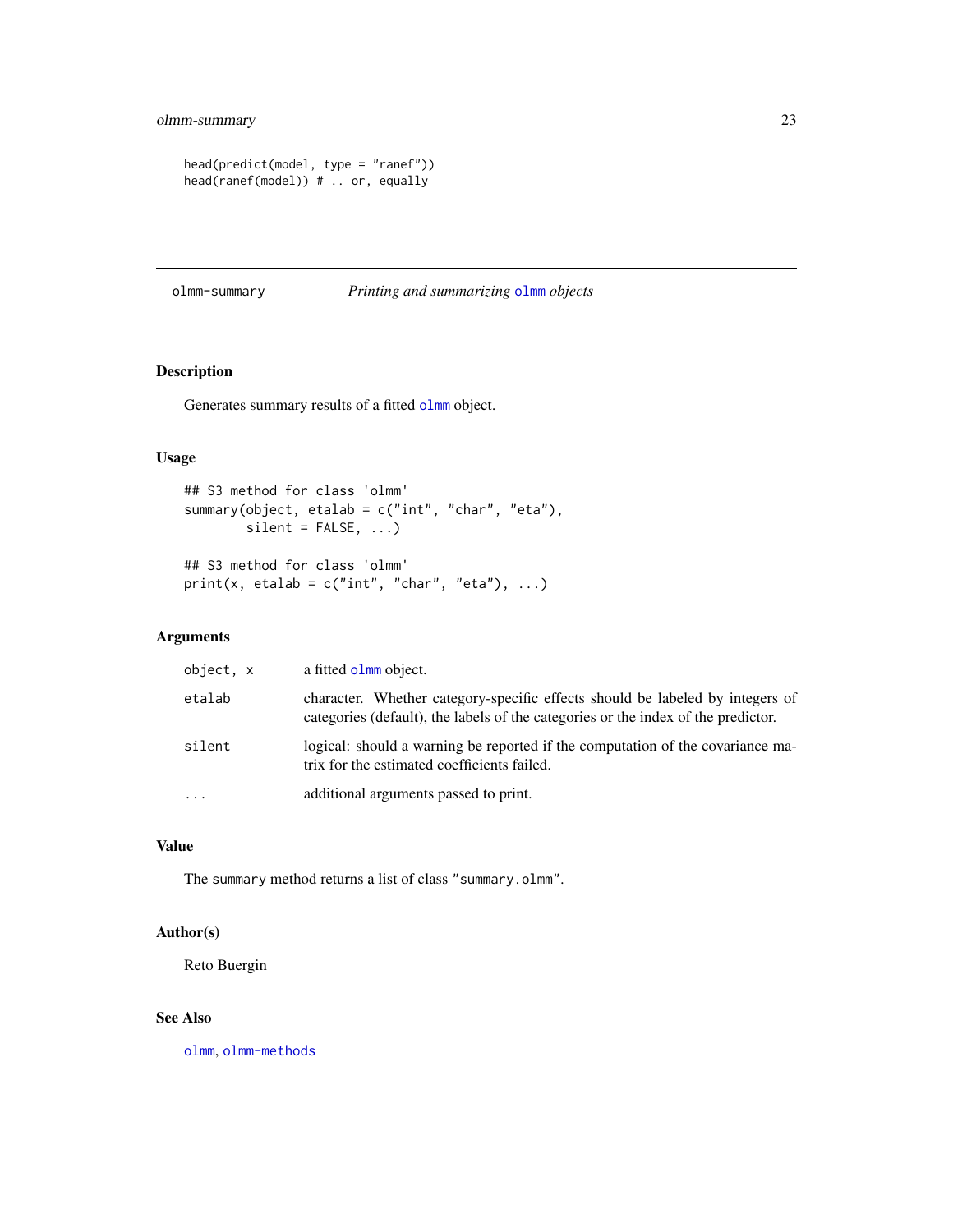<span id="page-23-0"></span>24 otsplot

#### Examples

```
## ------------------------------------------------------------------- #
## Dummy example:
##
## Printing the summary of a model on artificially generated data.
## ------------------------------------------------------------------- #
data(vcrpart_1)
model \le - olmm(y \sim wave + z4:treat + re(1|id), vcrpart_1, subset = 1:60)
print(model, digits = 2)
summary(model, digits = 2)
```
<span id="page-23-2"></span>otsplot *Time-series plot for longitudinal ordinal data*

## <span id="page-23-1"></span>Description

Plots multiple ordinal sequences in a  $x$  (usually time) versus  $y$  (response variable) scatterplot. The sequences are displayed by jittered frequency-weighted parallel lines.

#### Usage

```
## Default S3 method:
otsplot(x, y, subject, weights, groups,
       control = otsplot_control(), filter = NULL,
       main, xlab, ylab, xlim, ylim, ...)
otsplot_countrol(cex = 1, lwd = 1/4, col = NULL,hide.col = grey(0.8), seed = NULL,
                lorder = c("background", "foreground") ,
                lcourse = c("upwards", "downwards"),
                grid.scale = 1/5, grid.lwd = 1/2,
                grid.find = grey(0.95), grid,col = grey(0.6),layout = NULL, margins = c(5.1, 4.1, 4.1, 3.1),strip.fontsize = 12, strip.fill = grey(0.9),
                pop = TRUE, newpage = TRUE, maxit = 500L)
```
otsplot\_filter(method = c("minfreq", "cumfreq", "linear"), level = NULL)

#### Arguments

| a numeric or factor vector for the x axis, e.g. time. |
|-------------------------------------------------------|
| an ordered factor vector for the y axis.              |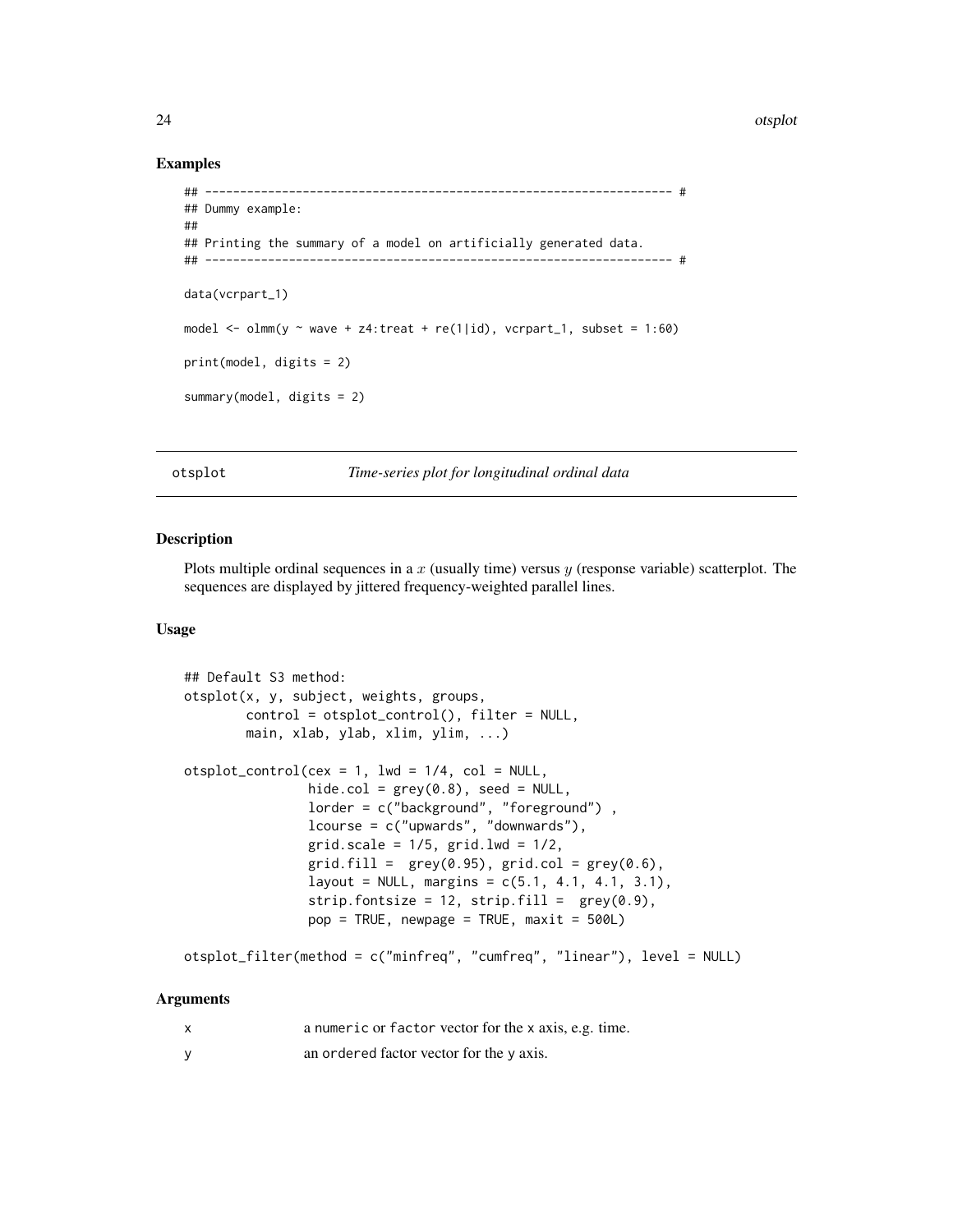<span id="page-24-0"></span>

| otsplot | 25 |
|---------|----|
|         |    |

| a factor vector that identifies the subject, i.e., allocates elements in x and y to<br>the subject i.e. observation unit.                                                |
|--------------------------------------------------------------------------------------------------------------------------------------------------------------------------|
| a numeric vector of weights of length equal the number of subjects.                                                                                                      |
| a numeric or factor vector of group memberships of length equal the number<br>of subjects. When specified, one panel is generated for each distinct membership<br>value. |
| control parameters produced by otsplot_control, such as line colors or the<br>scale of translation zones.                                                                |
| an otsplot_filter object which defines line coloring options. See details.                                                                                               |
| main, xlab, ylab                                                                                                                                                         |
| title and axis labels for the plot.                                                                                                                                      |
| the x limits $c(x1, x2)$ resp. y limits $(y1, y2)$ .                                                                                                                     |
| additional undocumented arguments.                                                                                                                                       |
| expansion factor for the squared symbols.                                                                                                                                |
| expansion factor for line widths. The expansion is relative to the size of the<br>squared symbols.                                                                       |
| color palette vector for line coloring.                                                                                                                                  |
| Color for ordinal time-series filtered-out by the filter specification in otsplot.                                                                                       |
| an integer specifying which seed should be set at the beginning.                                                                                                         |
| line ordering. Either "background" or "foreground".                                                                                                                      |
| Method to connect simultaneous elements with the preceding and following<br>ones. Either "upwards" (default) or "downwards".                                             |
| expansion factor for the translation zones.                                                                                                                              |
| expansion factor for the borders of translation zones.                                                                                                                   |
| the fill color for translation zones.                                                                                                                                    |
| the border color for translation zones.                                                                                                                                  |
| strip. fontsize fontsize of titles in stripes that appear when a groups vector is assigned.                                                                              |
| color of strips that appear when a groups vector is assigned.                                                                                                            |
| an integer vector c(nr, nc) specifying the number of rows and columns of the<br>panel arrangement when the groups argument is used.                                      |
| a numeric vector c(bottom, left, top, right) specifying the space on the<br>margins of the plot. See also the argument mar in par.                                       |
| logical scalar. Whether the viewport tree should be popped before return.                                                                                                |
| logical scalar. Whether grid.newpage() should be called previous to the plot.                                                                                            |
| maximal number of iteration for the algorithm that computes the translation ar-<br>rangement.                                                                            |
| character string. Defines the filtering function. Available are "minfreq", "cumfreq"<br>and "linear".                                                                    |
| numeric scalar between 0 and 1. The frequency threshold for the filtering meth-<br>ods "minfreq" and "cumfreq".                                                          |
|                                                                                                                                                                          |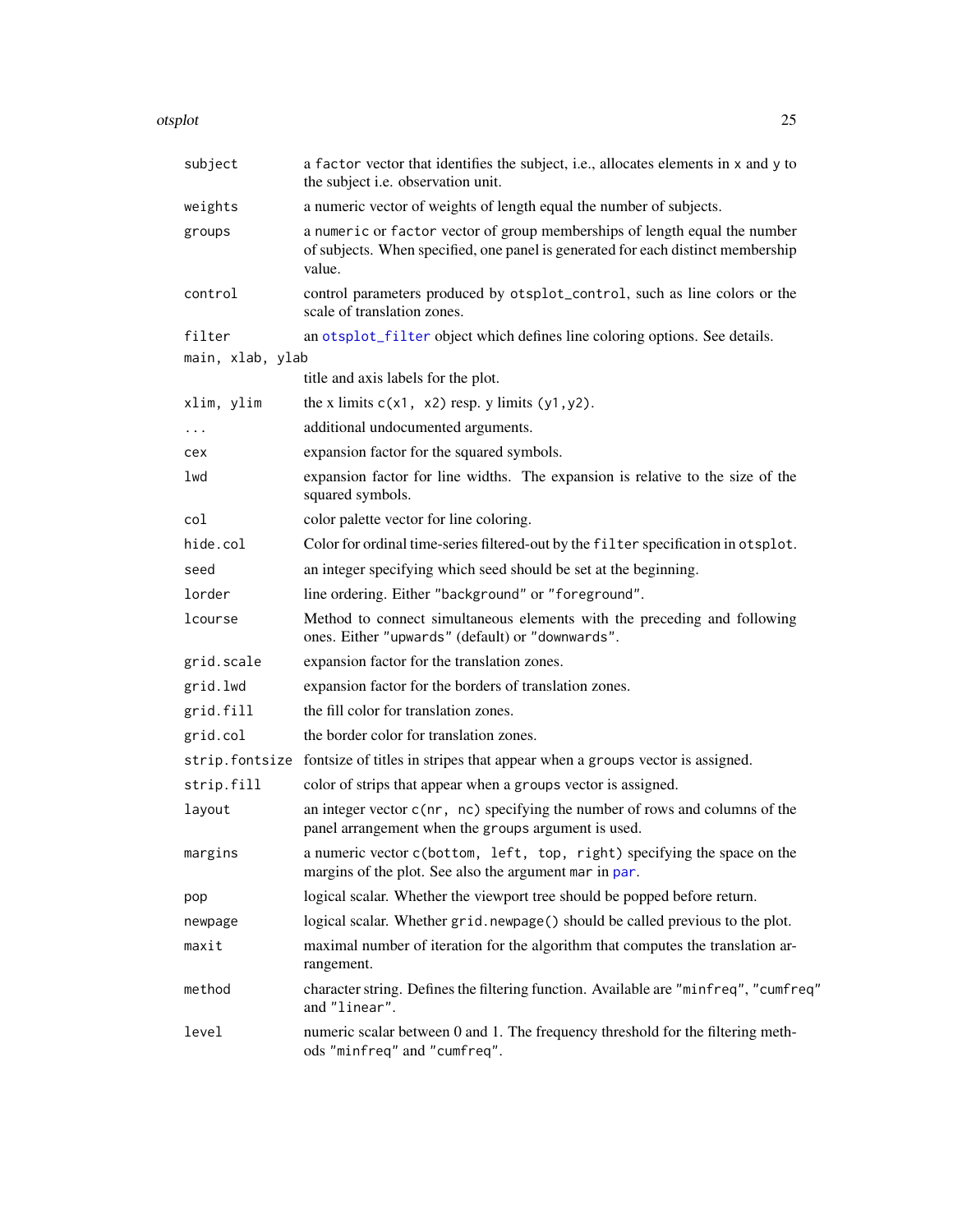#### Details

The function is a scaled down version of the seqpcplot function of the TraMineR package, implemented in the grid graphics environment.

The filter argument serves to specify filters to fade out less interesting patterns. The filtered-out patterns are displayed in the hide.col color. The filter argument expects an object produced by [otsplot\\_filter](#page-23-1).

otsplot\_filter("minfreq", level =  $0.05$ ) colors patterns with a support of at least  $5\%$ (within a group). otsplot\_filter("cumfreq", level =  $0.75$ ) highlight the 75% most frequent patterns (within group). otsplot\_filter("linear") linearly greys out patterns with low support.

The implementation adopts a color palette which was originally generated by the **colorspace** package (Ihaka et al., 2013). The authors are grateful for these codes.

#### Author(s)

Reto Buergin and Gilbert Ritschard

#### References

Buergin, R. and G. Ritschard (2014). A Decorated Parallel Coordinate Plot for Categorical Longitudinal Data, *The American Statistician* 68(2), 98–103.

Ihaka, R., P. Murrell, K. Hornik, J. C. Fisher and A. Zeileis (2013). colorspace: Color Space Manipulation. R package version 1.2-4. URL <https://CRAN.R-project.org/package=colorspace>.

#### Examples

```
## ------------------------------------------------------------------- #
## Dummy example:
##
## Plotting artificially generated ordinal longitudinal data
## ------------------------------------------------------------------- #
## load the data
data(vcrpart_1)
vcrpart_1 <- vcrpart_1[1:40,]
## plot the data
otsplot(x = vcrpart_1$wave, y = vcrpart_1$y, subject = vcrpart_1$id)
## using 'groups'
groups \leq rep(c("A", "B"), each = nrow(vcrpart_1) / 2L)
otsplot(x = vcrpart_1$wave, y = vcrpart_1$y, subject = vcrpart_1$id,groups = <math>groups</math>)## color series with supports over 30%
otsplot(x = vcrpart_1$wave, y = vcrpart_1$y, subject = vcrpart_1$id,filter = otsplot_filter("minfreq", level = 0.3))
## highlight the 50% most frequent series
otsplot(x = vcrpart_1$wave, y = vcrpart_1$y, subject = vcrpart_1$id,
```
<span id="page-25-0"></span>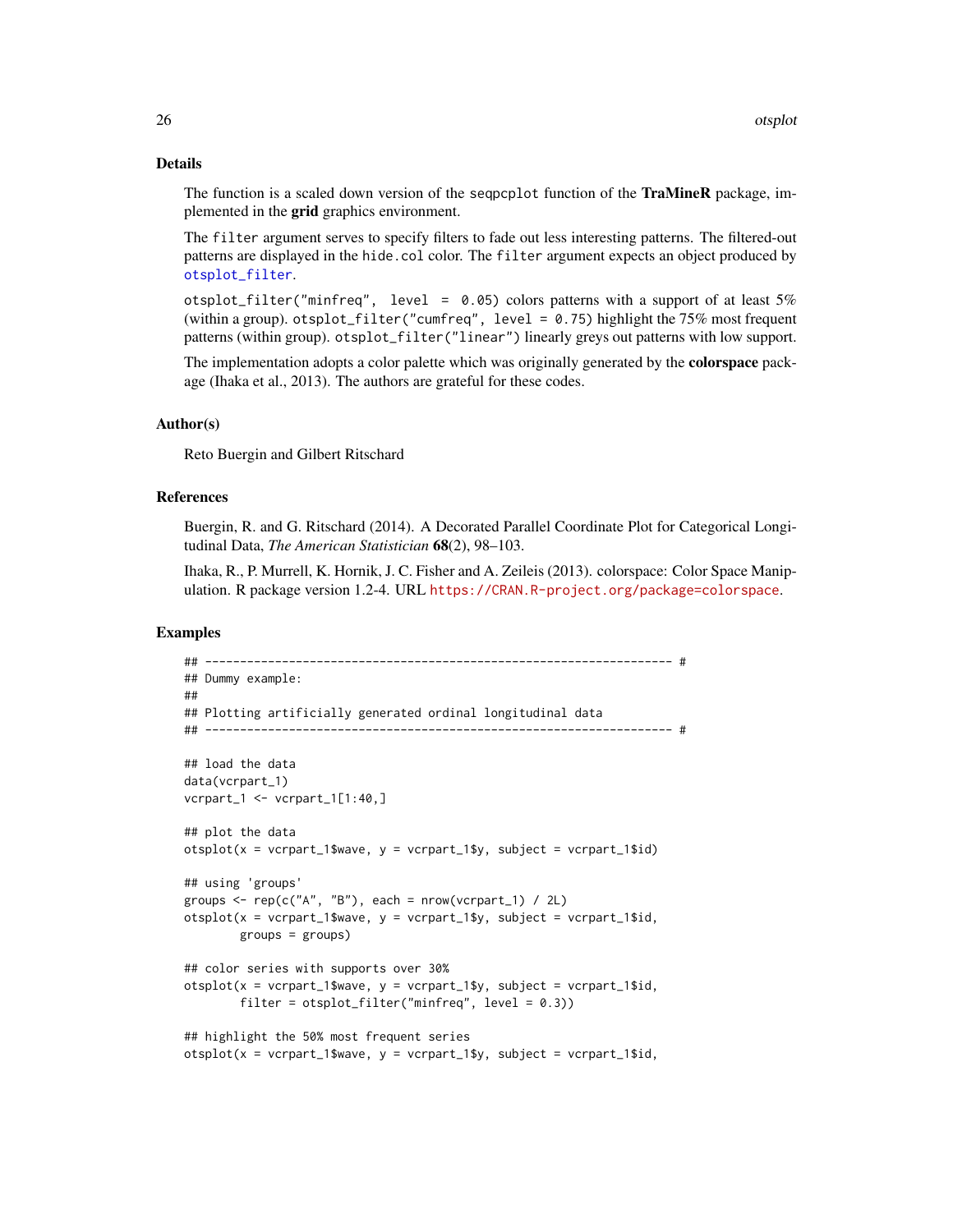```
filter = otsplot_fitter("cumfreq", level = 0.5))
## linearly grey out series with low support
otsplot(x = vcrpart_1$wave, y = vcrpart_1$y, subject = vcrpart_1$id,filter = otsplot_filter("linear"))
## subject-wise plot
otsplot(x = vcrpart_1$wave, y = vcrpart_1$y,
        subject = vcrpart_1$id, groups = vcrpart_1$id)
```
PL *Effect of parental leave policy*

## Description

Data to analyze the effect of the 1990 Austrian parental leave reform on fertility and postbirth labor market careers. The data originate from the Austrian Social Security Database (ASSD) and where prepared by Lalive and Zweimueller (2009). The sample includes 6'180 women giving a childbirth (the first birth recorded in the ASSD data) between June and July 1990 and were eligible to benefit from the parental leave program.

#### Usage

data(PL)

#### Format

A data frame with 6'180 observations on the following variables

uncb3 binary. Additional birth 0-36 months after child birth.

uncb10 binary. Additional birth 0-120 months after child birth.

uncj3 binary. Return-to-work 0-36 months after child birth.

uncj10 numeric. Return-to-work 0-120 months after child birth.

pbexp10 numeric. Employment (months/yr), 37-120 months after child birth.

pbinc\_tot10 numeric. Earnings (EUR/month), 37-120 months after child birth.

pbexp3 numeric. Employment (months/yr), 0-36 months after child birth.

pbinc\_tot3 numeric. Earnings (EUR/month), 0-36 months after child birth.

ikar3 numeric. Length of parental leave of the first year after birth.

ikar4 numeric. Length of parental leave of the second year after birth.

july binary treatment variable. Indicates whether the child considered (the first recorded in the ASSD data) was born in June 1990 or in July 1990.

bd child's birthday.

workExp years in employment prior to birth.

unEmpl years in unemployment prior to birth.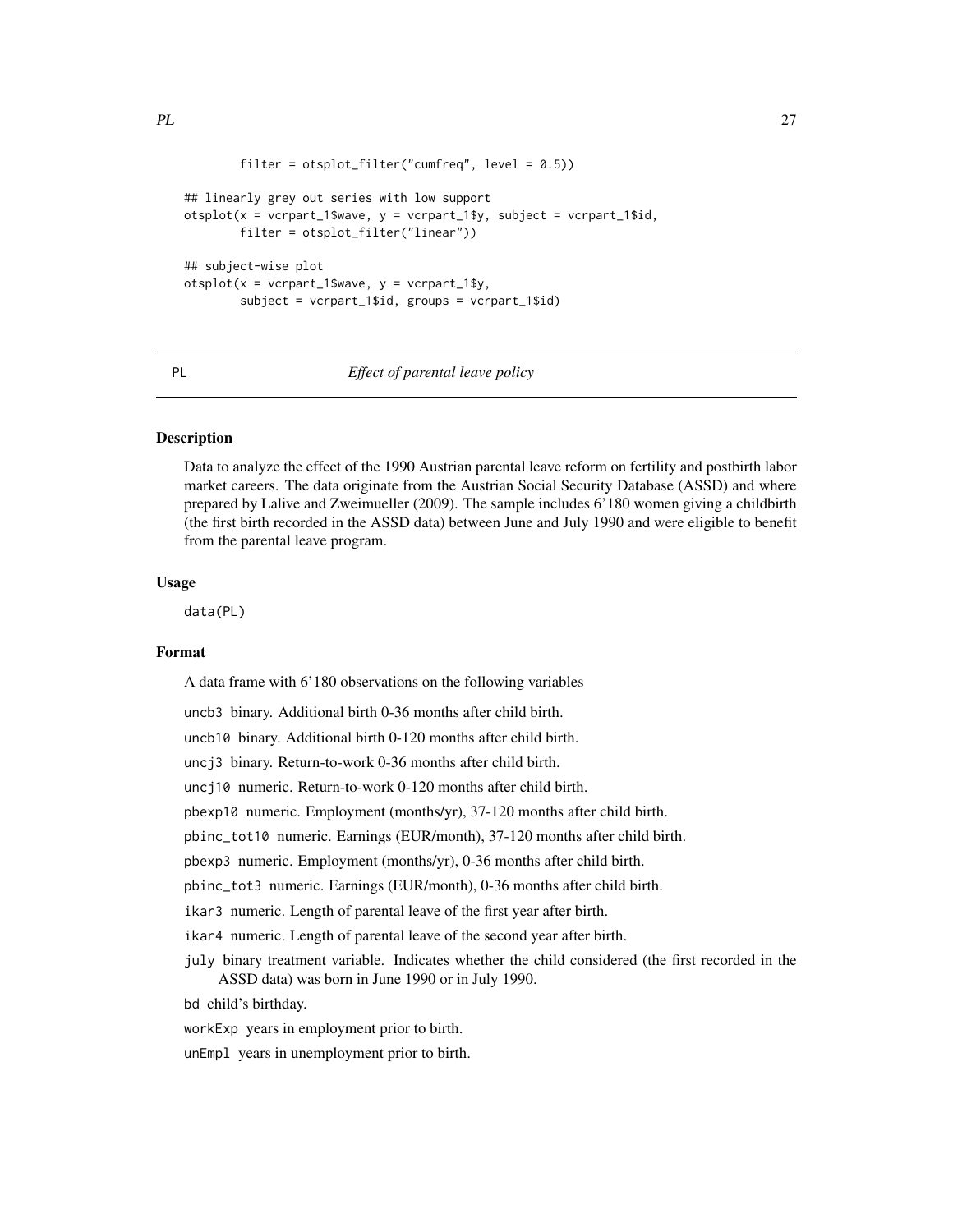#### <span id="page-27-0"></span>28 poverty

zeroLabEarn factor. Whether women has earnings at birth. laborEarnings numeric. Earnings at birth. employed factor. Whether the woman was employed in 1989. whiteCollar factor. Whether woman is white collar worker. wage numeric. Daily 1989 earnings. age ordered factor. Age. industry, industry.SL factor. Industry where woman worked. region, region.SL factor. The region where the woman lives.

#### Details

The data are described in Lalive and Zweimueller (2009).

## Source

Austrian Social Security Database (ASSD). The data set is also available from [https://sites.](https://sites.google.com/site/rafaellalive/research) [google.com/site/rafaellalive/research](https://sites.google.com/site/rafaellalive/research)

## References

Lalive, R. and J. Zweimueller (2009). Does Parental Leave Affect Fertility and Return-to-Work? Evidence from Two Natural Experiments. *The Quarterly Journal of Economics* 124(3), 1363–1402.

poverty *Poverty in Switzerland*

#### Description

Poverty measurements of elderly people (older than the Swiss legal retirement age) in Switzerland. The data are the (complete) subsample of participants of the canton Valais of the Vivre-Leben-Vivere (VLV) survey data.

#### Usage

data(poverty)

#### Format

A data frame with 576 observations on the following variables

Poor binary response variable on whether the person is considered as poor or not.  $0 =$  no and  $1 =$ yes.

Canton the canton where the person lives. All individuals origin from the canton Wallis.

Gender whether person is a male or a female.

AgeGroup to which age group the person belongs to.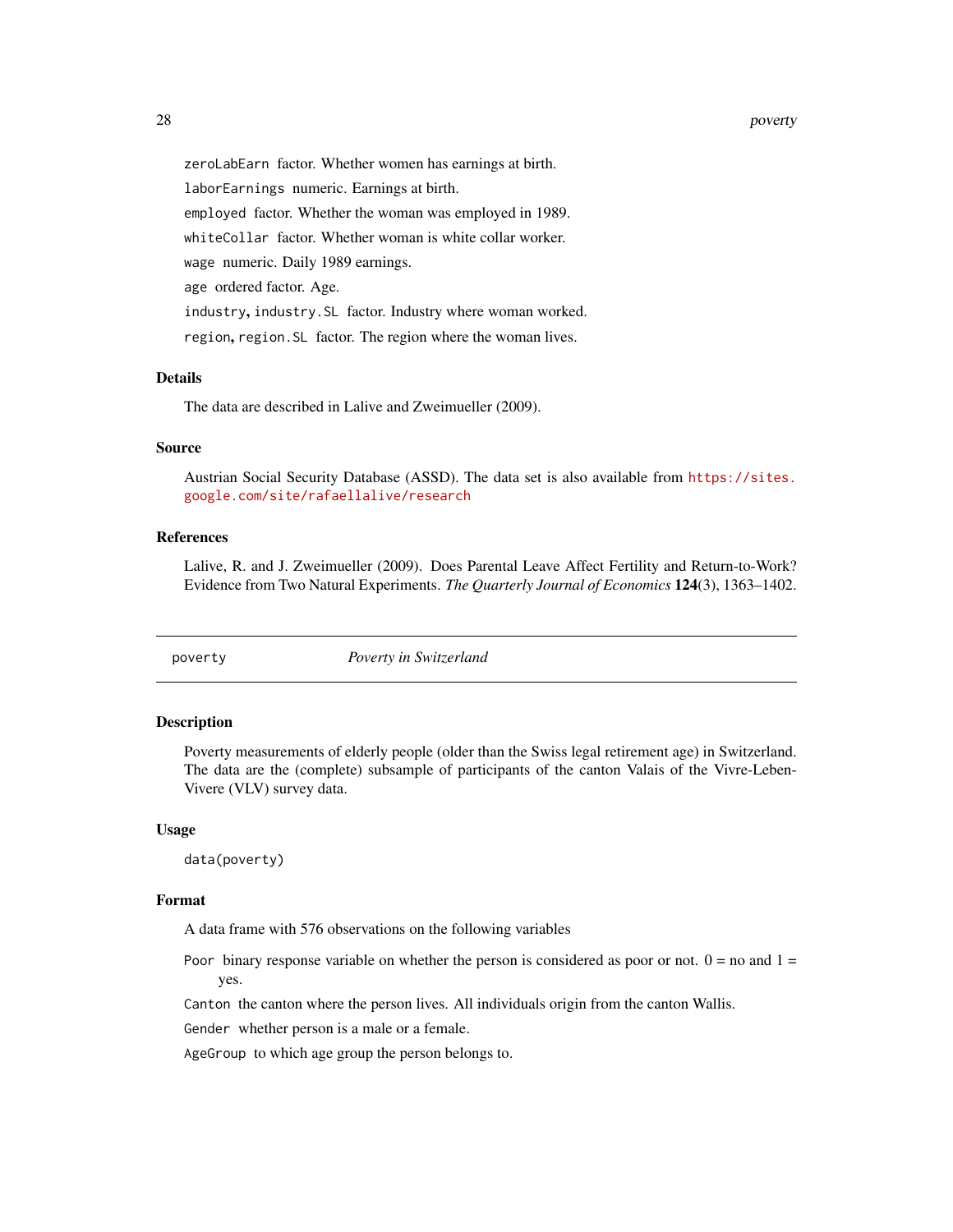#### poverty and the contract of the contract of the contract of the contract of the contract of the contract of the contract of the contract of the contract of the contract of the contract of the contract of the contract of th

Edu ordered 3-category measurement on the persons education.

CivStat civil status.

NChild number of children.

Working whether the person is still working (even though all persons are in the legal retirement age).

FirstJob 5-category classification of the person's first job.

LastJob 5-category classification of the person's last job.

Origin whether the person origins from Switzerland or a foreign country.

SocMob whether and how the person has changed his social status over the life span.

- RetirTiming timing of the retirement relative to the legal retirement age.
- ProfCar 4-category classification of the professional carrier. Possible are "full employment", "missing / early retirement", "start and stop" and "stop and restart". The classification was retrieved from a longitudinal cluster analysis on the professional carriers in Gabriel et. al. (2014).
- Pension 5-category classification of the pension plan. Number refer to the Swiss pension threepillar system.
- TimFirstChild timing of first child relative to the average timing of the first child of the same age group.

### Details

Poverty is defined by a threshold of 2400 Swiss francs per person in the household. Specifically, the poverty variable was retrieved from a self-rated ordinal variable with nine categories on household income and was adjusted by the OECD equivalence scales methodology (see [http://www.oecd.](http://www.oecd.org/eco/growth/OECD-Note-EquivalenceScales.pdf) [org/eco/growth/OECD-Note-EquivalenceScales.pdf](http://www.oecd.org/eco/growth/OECD-Note-EquivalenceScales.pdf)) to account for the household size.

The variables Canton, Gender and AgeGroup represent the stratification variables of the survey design.

The data include a significant number of missings, in particular for Poor and RetirTiming. The authors are grateful to Rainer Gabriel, Michel Oris and the *Centre interfacultaire de gerontologie et d'etudes des vulnerabilites* (CIGEV) at the University of Geneva for providing the prepared data set.

#### Source

VLV survey, see also <http://cigev.unige.ch/recherches/vlv.html>

#### References

Ludwig, C., S. Cavalli and M. Oris 'Vivre/Leben/Vivere': An interdisciplinary survey addressing progress and inequalities of ageing over the past 30 years in Switzerland. *Archives of Gerontology and Geriatrics*.

Gabriel, R., M. Oris, M. Studer and M. Baeriswyl (2015). The Persistance of Social Stratification? *Swiss Journal of Sociology*, 41(3), 465–487.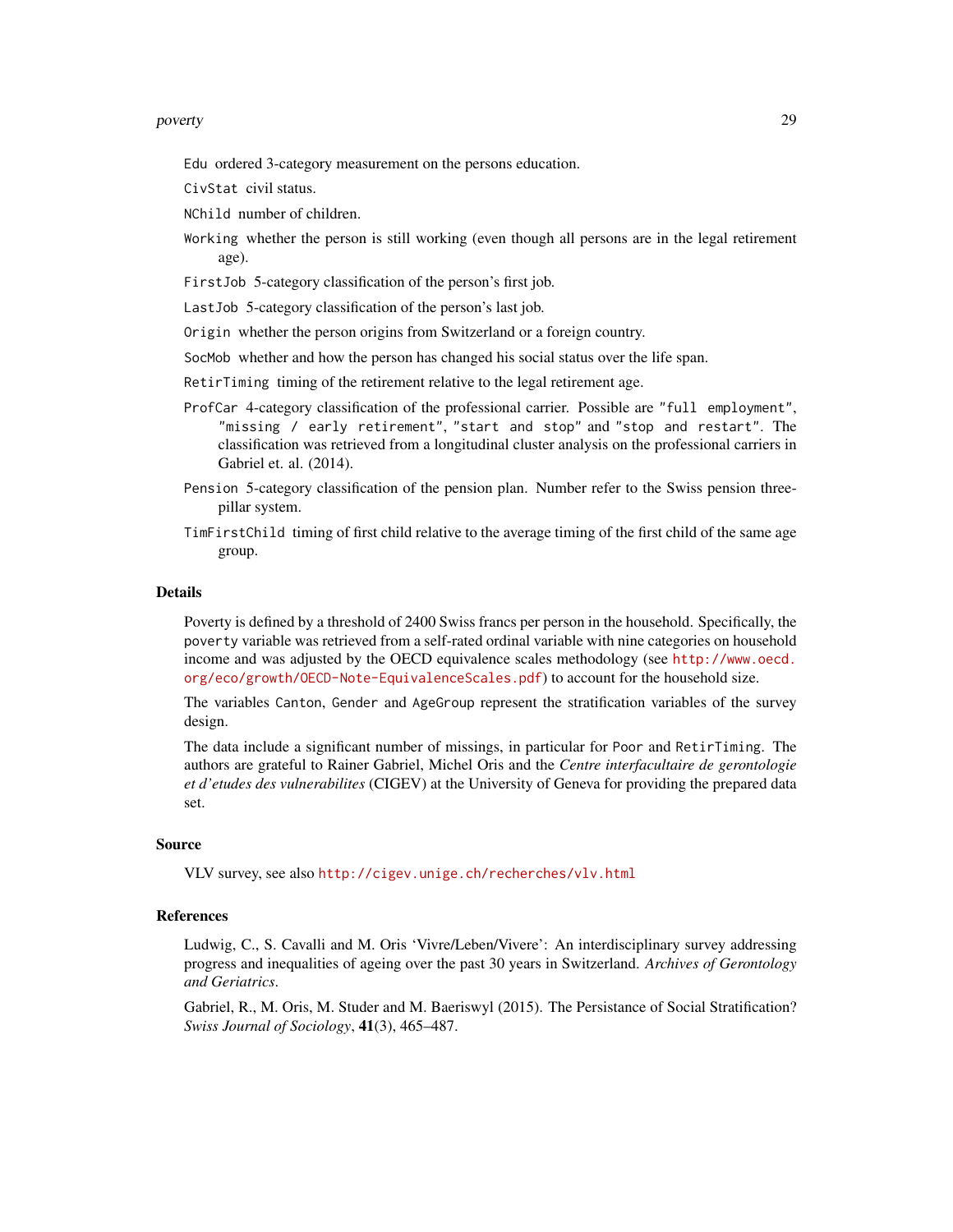<span id="page-29-0"></span>

#### Description

Schizophrenia data from a randomized controlled trial with patients assigned to either drug or placebo group. "Severity of Illness" was measured, at weeks 0, 1, . . . , 6, on a four category ordered scale. Most of the observations where made on weeks 0, 1, 3, and 6.

## Usage

data(schizo)

## Format

A data frame with 1603 observations on 437 subjects. Five vectors contain information on

id patient ID.

imps79 original response measurements on a numerical scale.

imps79o ordinal response on a 4 category scale, "normal or borderline mentally ill" < "mildly or moderately ill", "markedly ill", "severely or among the most extremely ill".

tx treatment indicator: 1 for drug, 0 for placebo.

week week.

#### Details

The documentation file was copied from the **mixcat** package and slightly modified.

## Source

<http://tigger.uic.edu/~hedeker/ml.html>

#### References

Hedeker, D. and R. Gibbons (2006). *Longitudinal Data Analysis*. New Jersey, USA: John Wiley & Sons.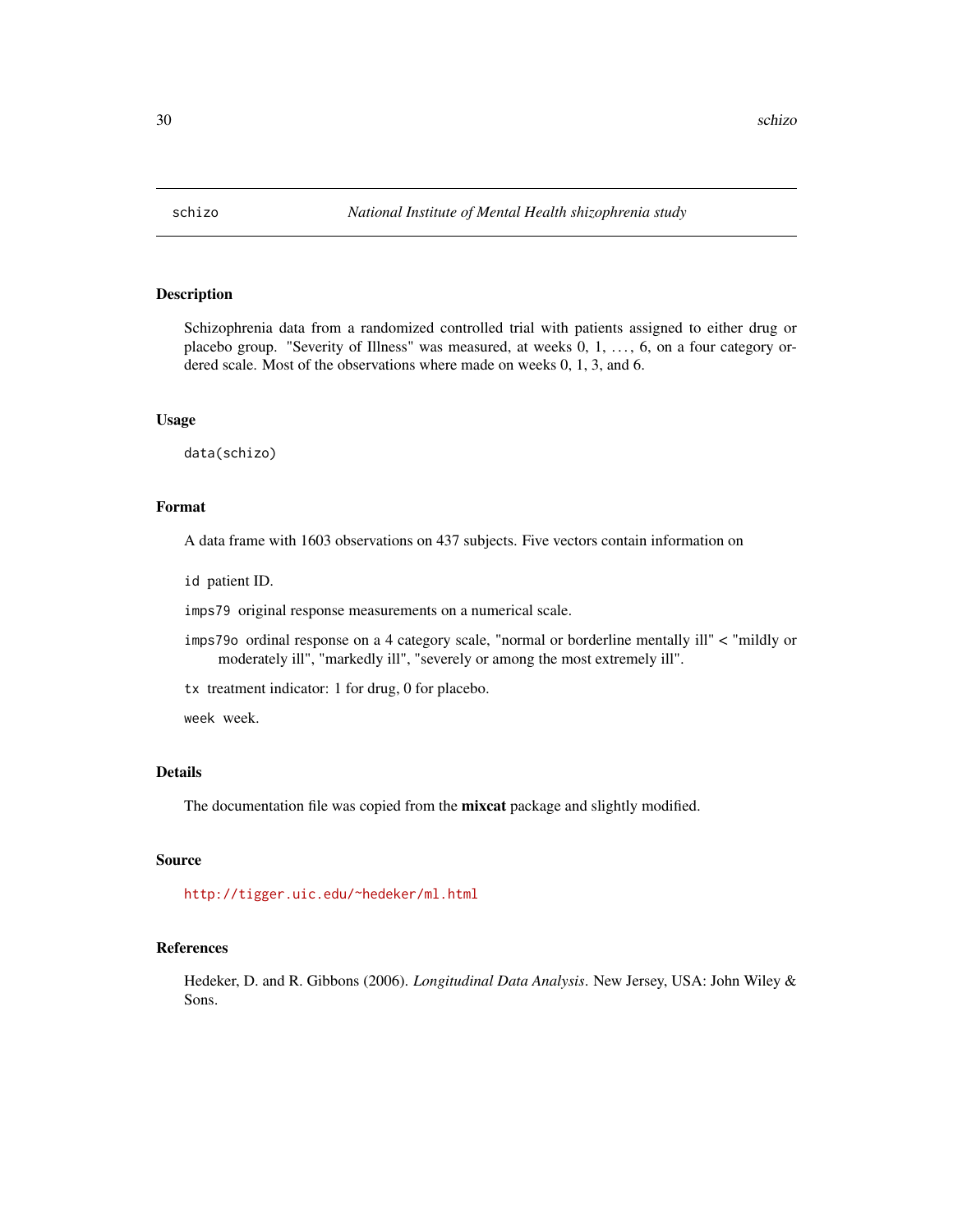<span id="page-30-1"></span><span id="page-30-0"></span>tvcglm *Coefficient-wise tree-based varying coefficient regression based on generalized linear models*

## <span id="page-30-2"></span>Description

The [tvcglm](#page-30-1) function implements the tree-based varying coefficient regression algorithm for generalized linear models introduced by Buergin and Ritschard (2017). The algorithm approximates varying coefficients by piecewise constant functions using recursive partitioning, i.e., it estimates the selected coefficients individually by strata of the value space of partitioning variables. The special feature of the provided algorithm is that it allows building for each varying coefficient an individual partition, which enhances the possibilities for model specification and to select partitioning variables individually by coefficient.

## Usage

```
tvcglm(formula, data, family,
      weights, subset, offset, na.action = na.omit,
      control = tvcglm_countrol(), ...)tvcglm_control(minsize = 30, mindev = 2.0,
              maxnomsplit = 5, maxordsplit = 9, maxnumsplit = 9,
              cv = TRUE, folds = folds_control("kfold", 5),
              prune = cv, fast = TRUE, center = fast,
      maxstep = 1e3, verbose = FALSE, ...)
```
#### Arguments

| formula | a symbolic description of the model to fit, e.g.,                                                                                                                                                                                                                                                                                                                                                                                                                                                                                                                                                                                                   |
|---------|-----------------------------------------------------------------------------------------------------------------------------------------------------------------------------------------------------------------------------------------------------------------------------------------------------------------------------------------------------------------------------------------------------------------------------------------------------------------------------------------------------------------------------------------------------------------------------------------------------------------------------------------------------|
|         | $y \sim vc(z1, z2, z3) + vc(z1, z2, by = x1) + vc(z2, z3, by = x2)$                                                                                                                                                                                                                                                                                                                                                                                                                                                                                                                                                                                 |
|         | where the vc terms specify the varying fixed coefficients. The unnamed argu-<br>ments within vc terms are interpreted as partitioning variables (i.e., moderators).<br>The by argument specifies the associated predictor variable. If no such predictor<br>variable is specified (e.g., see the first term in the above example formula), the<br>vc term is interpreted as a varying intercept, i.e., an nonparametric estimate of<br>the direct effect of the partitioning variables. For details, see vcrpart-formula.<br>Note that the global intercept may be removed by a $-1$ term, according to the<br>desired interpretation of the model. |
| family  | the model family. An object of class family.                                                                                                                                                                                                                                                                                                                                                                                                                                                                                                                                                                                                        |
| data    | a data frame containing the variables in the model.                                                                                                                                                                                                                                                                                                                                                                                                                                                                                                                                                                                                 |
| weights | an optional numeric vector of weights to be used in the fitting process.                                                                                                                                                                                                                                                                                                                                                                                                                                                                                                                                                                            |
| subset  | an optional logical or integer vector specifying a subset of 'data' to be used in<br>the fitting process.                                                                                                                                                                                                                                                                                                                                                                                                                                                                                                                                           |
| offset  | this can be used to specify an a priori known component to be included in the<br>linear predictor during fitting.                                                                                                                                                                                                                                                                                                                                                                                                                                                                                                                                   |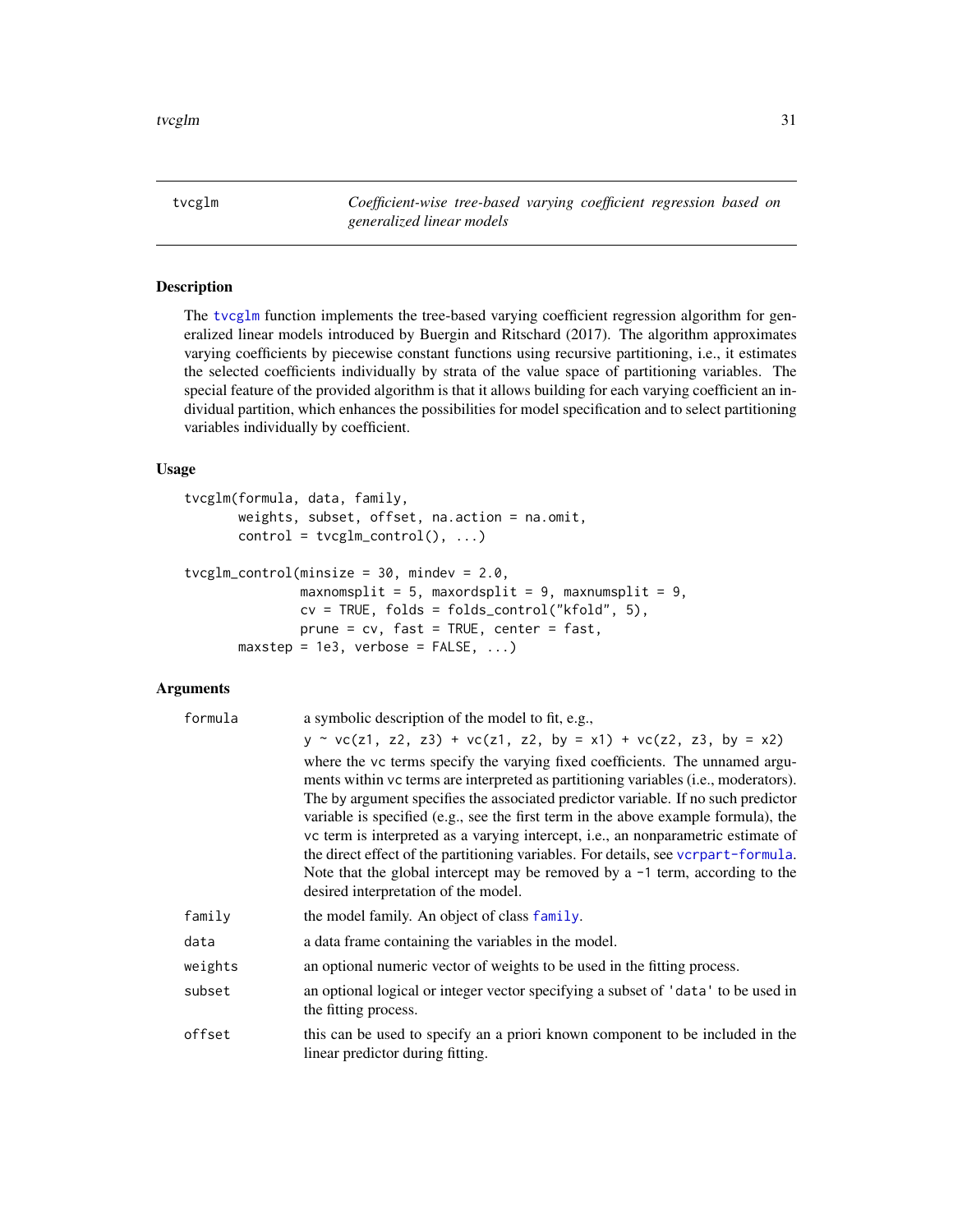<span id="page-31-0"></span>

| na.action | a function that indicates what should happen if data contain NAs. The default<br>na. action = na. omit is listwise deletion, i.e., observations with missings on<br>any variable are dropped. See na. action.                                                                                                                                                                        |
|-----------|--------------------------------------------------------------------------------------------------------------------------------------------------------------------------------------------------------------------------------------------------------------------------------------------------------------------------------------------------------------------------------------|
| control   | a list with control parameters as returned by tvcglm_control, or by tvcm_control<br>for advanced users.                                                                                                                                                                                                                                                                              |
| minsize   | numeric (vector). The minimum sum of weights in terminal nodes.                                                                                                                                                                                                                                                                                                                      |
| mindev    | numeric scalar. The minimum permitted training error reduction a split must<br>exhibit to be considered of a new split. The main role of this parameter is to save<br>computing time by early stopping. May be set lower for very few partitioning<br>variables resp. higher for many partitioning variables.                                                                        |
|           | maxnomsplit, maxordsplit, maxnumsplit                                                                                                                                                                                                                                                                                                                                                |
|           | integer scalars for split candidate reduction. See tvcm_control                                                                                                                                                                                                                                                                                                                      |
| CV        | logical scalar. Whether or not the cp parameter should be cross-validated. If<br>TRUE cyloss is called.                                                                                                                                                                                                                                                                              |
| folds     | a list of parameters to create folds as produced by folds_control. Is used for<br>cross-validation.                                                                                                                                                                                                                                                                                  |
| prune     | logical scalar. Whether or not the initial tree should be pruned by the estimated<br>cp parameter from cross-validation. Cannot be TRUE if $cv = FALSE$ .                                                                                                                                                                                                                            |
| fast      | logical scalar. Whether the approximative model should be used to search for<br>the next split. The approximative search model uses only the observations of the<br>node to split and incorporates the fitted values of the current model as offsets.<br>Therewith the estimation is reduces to the coefficients of the added split. If<br>FALSE, the accurate search model is used. |
| center    | logical integer. Whether the predictor variables of update models during the grid<br>search should be centered. Note that TRUE will not modify the predictors of the<br>fitted model.                                                                                                                                                                                                |
| maxstep   | integer. The maximum number of iterations i.e. number of splits to be processed.                                                                                                                                                                                                                                                                                                     |
| verbose   | logical. Should information about the fitting process be printed to the screen?                                                                                                                                                                                                                                                                                                      |
| $\cdots$  | additional arguments passed to the fitting function fit or to tvcm_control.                                                                                                                                                                                                                                                                                                          |

#### Details

[tvcglm](#page-30-1) processes two stages. The first stage, called partitioning stage, builds overly fine partitions for each vc term; the second stage, called pruning stage, selects the best-sized partitions by collapsing inner nodes. For details on the pruning stage, see [tvcm-assessment](#page-36-2). The partitioning stage iterates the following steps:

1. Fit the current generalized linear model

y ~ NodeA:x1 + ... + NodeK:xK

with [glm](#page-0-0), where Nodek is a categorical variable with terminal node labels for the k-th varying coefficient.

- 2. Search the globally best split among the candidate splits by an exhaustive -2 likelihood training error search that cycles through all possible splits.
- 3. If the -2 likelihood training error reduction of the best split is smaller than mindev or there is no candidate split satisfying the minimum node size minsize, stop the algorithm.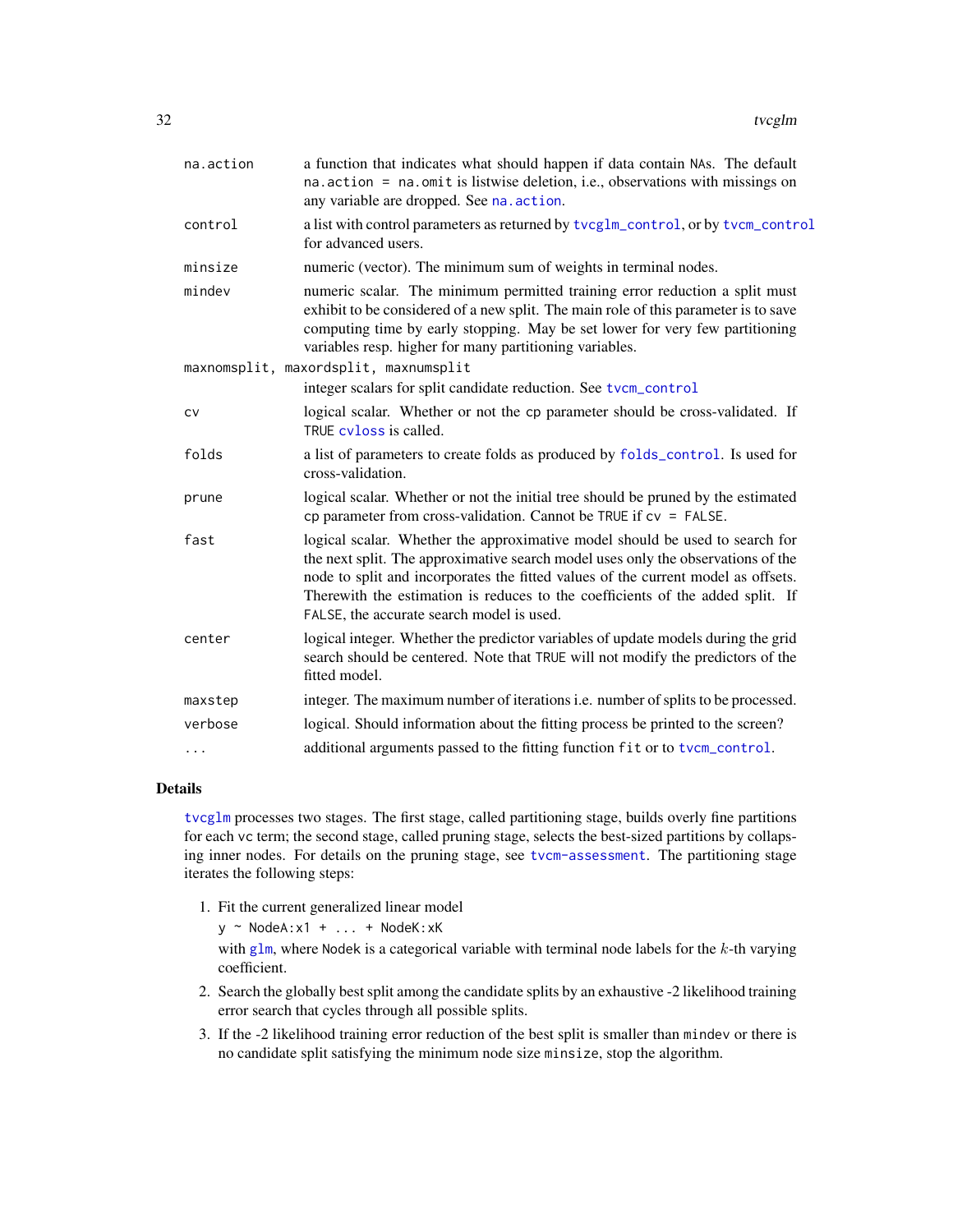#### <span id="page-32-0"></span>tvcglm 33

4. Else incorporate the best split and repeat the procedure.

The partitioning stage selects, in each iteration, the split that maximizes the -2 likelihood training error reduction, compared to the current model. The default stopping parameters are minsize  $= 30$ (a minimum node size of 30) and mindev  $= 2$  (the training error reduction of the best split must be larger than two to continue).

The algorithm implements a number of split point reduction methods to decrease the computational complexity. See the arguments maxnomsplit, maxordsplit and maxnumsplit.

The algorithm can be seen as an extension of CART (Breiman et. al., 1984) and PartReg (Wang and Hastie, 2014), with the new feature that partitioning can be processed coefficient-wise.

#### Value

An object of class [tvcm](#page-33-1)

#### Author(s)

Reto Buergin

#### References

Breiman, L., J. H. Friedman, R. A. Olshen and C.J. Stone (1984). *Classification and Regression Trees*. New York, USA: Wadsworth.

Wang, J. C., Hastie, T. (2014), Boosted Varying-Coefficient Regression Models for Product Demand Prediction, *Journal of Computational and Graphical Statistics*, 23(2), 361-382.

Buergin, R. and G. Ritschard (2017), Coefficient-Wise Tree-Based Varying Coefficient Regression with vcrpart. *Journal of Statistical Software*, 80(6), 1–33.

#### See Also

[tvcm\\_control](#page-40-1), [tvcm-methods](#page-42-2), [tvcm-plot](#page-44-2), [tvcm-plot](#page-44-2), [tvcm-assessment](#page-36-2), [fvcglm](#page-2-2), [glm](#page-0-0)

#### Examples

```
## ------------------------------------------------------------------- #
## Example: Moderated effect of education on poverty
##
## The algorithm is used to find out whether the effect of high
## education 'EduHigh' on poverty 'Poor' is moderated by the civil
## status 'CivStat'. We specify two 'vc' terms in the logistic
## regression model for 'Poor': a first that accounts for the direct
## effect of 'CivStat' and a second that accounts for the moderation of
## 'CivStat' on the relation between 'EduHigh' and 'Poor'. We use here
## the 2-stage procedure with a partitioning- and a pruning stage as
## described in Buergin and Ritschard (2017).
## ------------------------------------------------------------------- #
data(poverty)
poverty$EduHigh <- 1 * (poverty$Edu == "high")
```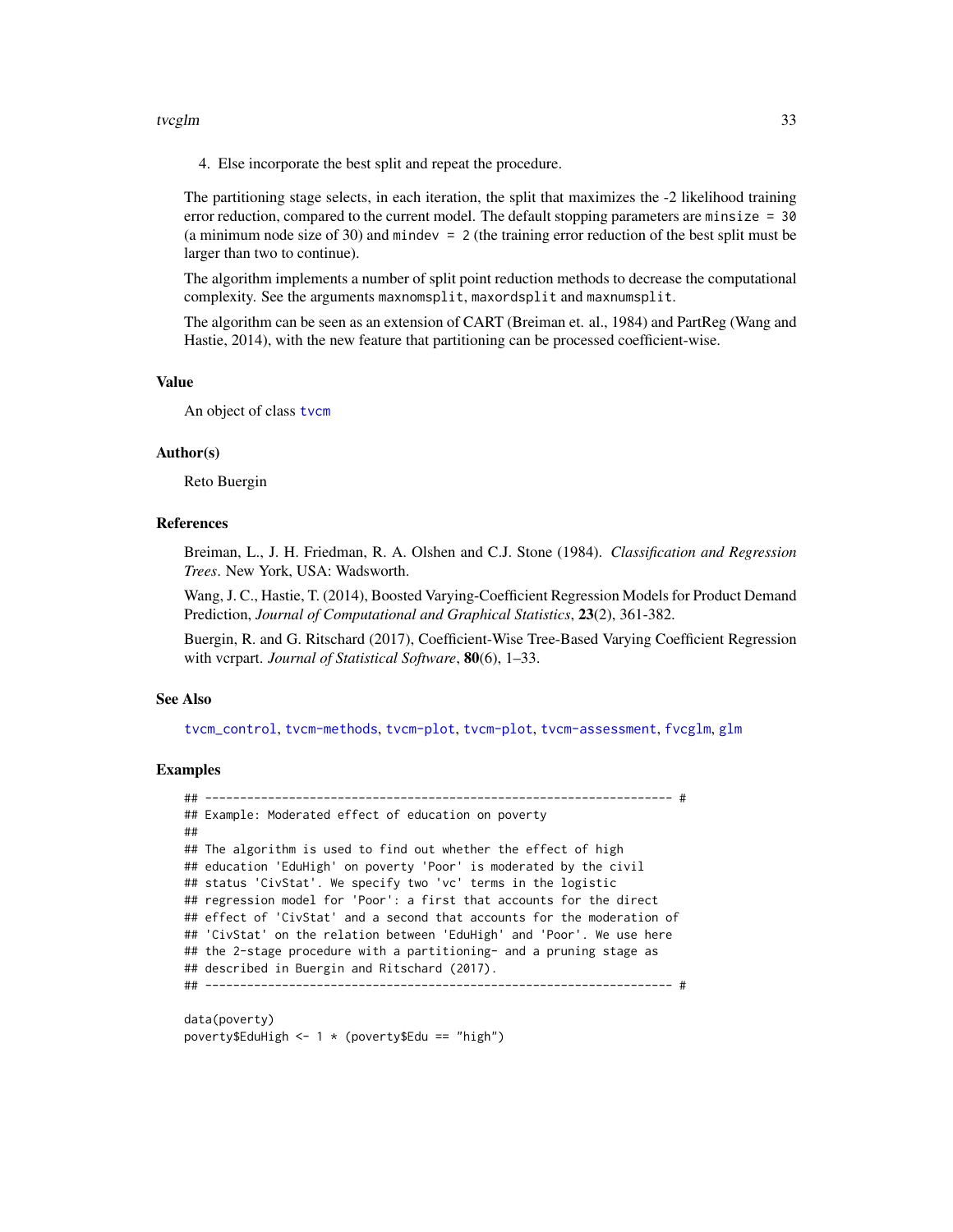```
## fit the model
model.Pov <-
  tvcglm(Poor \sim -1 + vc(CivStat) + vc(CivStat, by = EduHigh) + NChild,
         family = binomial(), data = poverty, subset = 1:200,
         control = tvcm_control(verbose = TRUE, papply = lapply,
           folds = folds_control(K = 1, type = "subsampling", seed = 7)))
## diagnosis
plot(model.Pov, "cv")
plot(model.Pov, "coef")
summary(model.Pov)
splitpath(model.Pov, steps = 1:3)
prunepath(model.Pov, steps = 1)
```
## tvcm *Tree-based varying coefficient regression models*

#### Description

[tvcm](#page-33-1) is the general implementation for tree-based varying coefficient regression. It may be used to combine the two different algorithms [tvcolmm](#page-47-1) and [tvcglm](#page-30-1).

### Usage

```
tvcm(formula, data, fit, family,
     weights, subset, offset, na.action = na.omit,
     control = tvcm\_control(), fitargs, ...)
```
## Arguments

| formula   | a symbolic description of the model to fit, e.g.,                                                                                                                                                             |
|-----------|---------------------------------------------------------------------------------------------------------------------------------------------------------------------------------------------------------------|
|           | $y \sim vc(z1, z2) + vc(z1, z2, by = x)$                                                                                                                                                                      |
|           | where vc specifies the varying coefficients. See vcrpart-formula.                                                                                                                                             |
| fit       | a character string or a function that specifies the fitting function, e.g., olmm or<br>glm.                                                                                                                   |
| family    | the model family, e.g., an object of class family. olmm or family.                                                                                                                                            |
| data      | a data frame containing the variables in the model.                                                                                                                                                           |
| weights   | an optional numeric vector of weights to be used in the fitting process.                                                                                                                                      |
| subset    | an optional logical or integer vector specifying a subset of 'data' to be used in<br>the fitting process.                                                                                                     |
| offset    | this can be used to specify an a priori known component to be included in the<br>linear predictor during fitting.                                                                                             |
| na.action | a function that indicates what should happen if data contain NAs. The default<br>na. action = na. omit is listwise deletion, i.e., observations with missings on<br>any variable are dropped. See na. action. |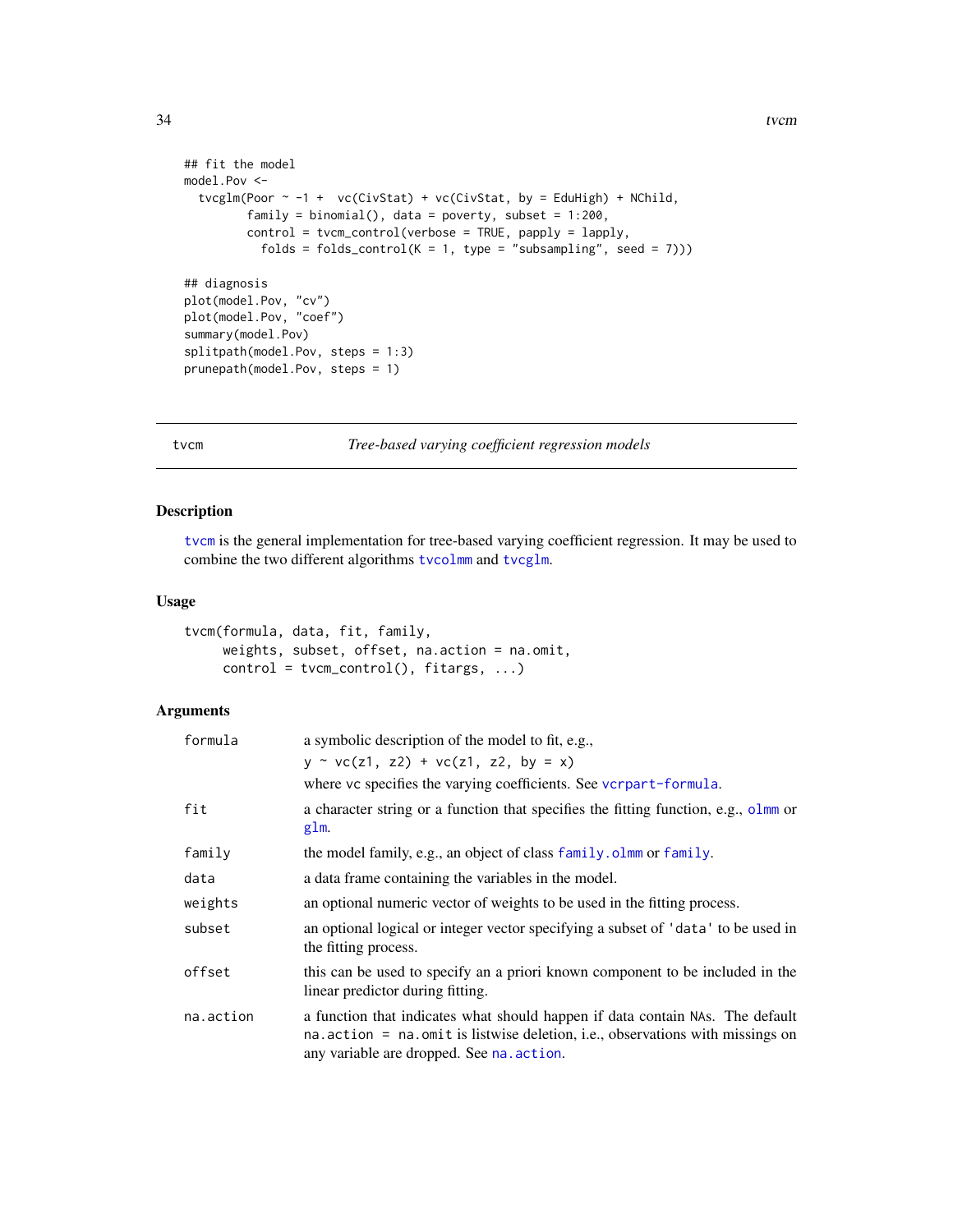<span id="page-34-0"></span>

| control                 | a list with control parameters as returned by tvcm_control.                                                                        |
|-------------------------|------------------------------------------------------------------------------------------------------------------------------------|
| fitargs                 | additional arguments passed to the fitting function fit.                                                                           |
| $\cdot$ $\cdot$ $\cdot$ | additional arguments passed to the fitting function fit. Note that using the<br>fitargs argument is the preferred way to for this. |

#### Details

TVCM partitioning works as follows: In each iteration we fit the current model and select a binary split for one of the current terminal nodes. The selection requires 4 decisions: the vc term, the node, the variable and the cutpoint in the selected variable. The algorithm starts with  $M_k = 1$ node for each of the  $K$  [vc](#page-53-1) terms and iterates until the criteria defined by control are reached, see [tvcm\\_control](#page-40-1). For the specific criteria for the split selection, see [tvcolmm](#page-47-1) and [tvcglm](#page-30-1).

Alternative tree-based algorithm to [tvcm](#page-33-1) are the MOB (Zeileis et al., 2008) and the PartReg (Wang and Hastie, 2014) algorithms. The MOB algorithm is implemented by the mob function in the packages party and partykit. For smoothing splines and kernel regression approaches to varying coefficients, see the packages mgcv, svcm,mboost or np.

The [tvcm](#page-33-1) function builds on the software infrastructure of the **partykit** package. The authors are grateful for these codes.

## Value

An object of class [tvcm](#page-33-1). The tvcm class itself is based on the [party](#page-0-0) class of the **partykit** package. The most important slots are:

| node   | an object of class partynode.                                                                                                                                                                       |
|--------|-----------------------------------------------------------------------------------------------------------------------------------------------------------------------------------------------------|
| data   | a data, frame. The model frame with all variables for partitioning.                                                                                                                                 |
| fitted | an optional data. frame containing at least the fitted terminal node identifiers as<br>element (fitted). In addition, weights may be contained as element (weights)<br>and responses as (response). |
| info   | additional information including control, model and data (all untransformed<br>data, without missings).                                                                                             |

#### Author(s)

Reto Buergin

#### References

Zeileis, A., T. Hothorn, and K. Hornik (2008). Model-Based Recursive Partitioning. *Journal of Computational and Graphical Statistics*, 17(2), 492–514.

Wang, J. C. and T. Hastie (2014), Boosted Varying-Coefficient Regression Models for Product Demand Prediction, *Journal of Computational and Graphical Statistics*, 23(2), 361–382.

Hothorn, T. and A. Zeileis (2014). partykit: A Modular Toolkit for Recursive Partytioning in R. In *Working Papers in Economics and Statistics, Research Platform Empirical and Experimental Economics*, Number 2014-10. Universitaet Innsbruck.

Buergin R. and Ritschard G. (2015), Tree-Based Varying Coefficient Regression for Longitudinal Ordinal Responses. *Computational Statistics & Data Analysis*, 86, 65–80.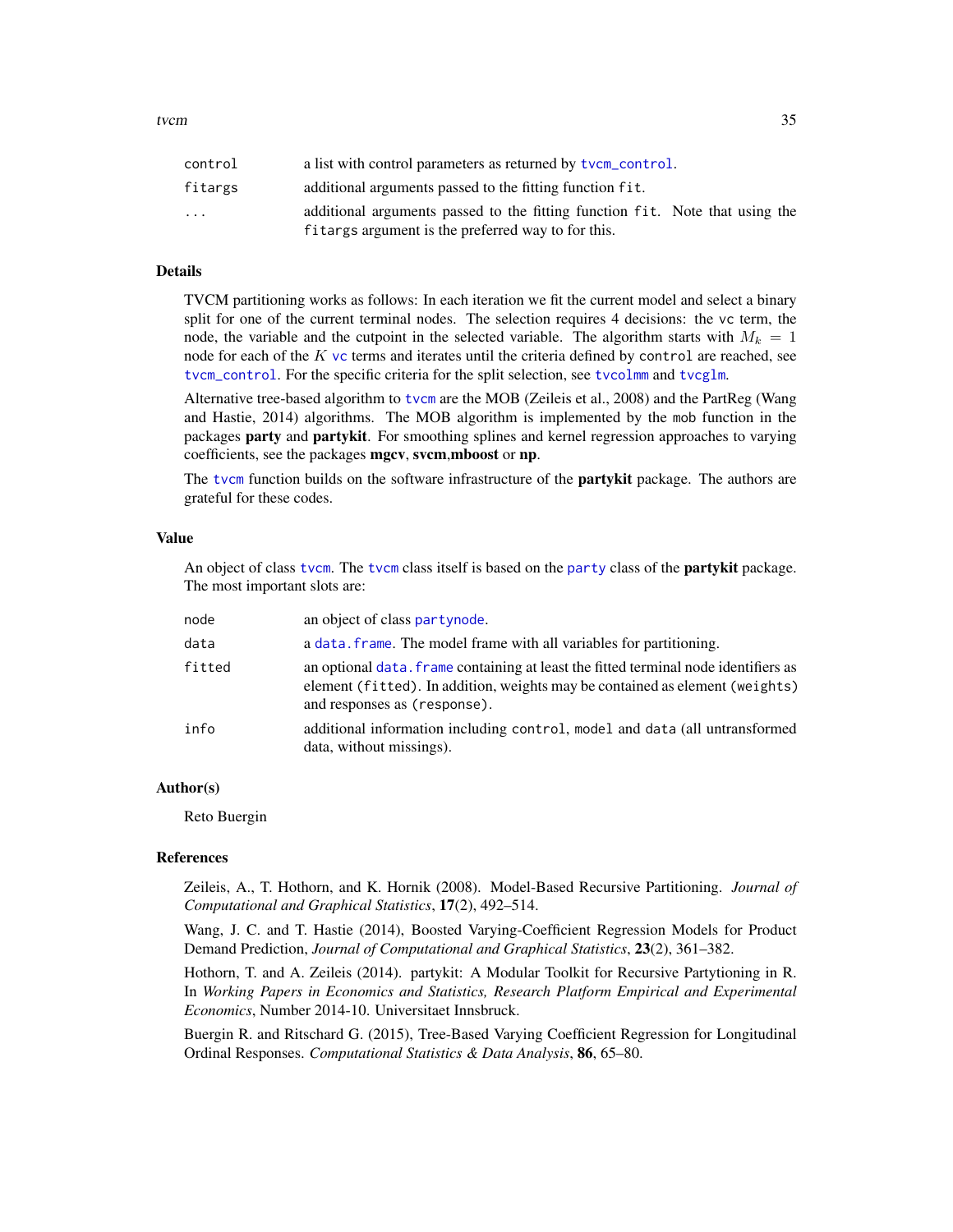Buergin, R. A. (2015b). Tree-based methods for moderated regression with application to longitudinal data. PhD thesis. University of Geneva.

Buergin, R. and G. Ritschard (2017), Coefficient-Wise Tree-Based Varying Coefficient Regression with vcrpart. *Journal of Statistical Software*, 80(6), 1–33.

#### See Also

[tvcolmm](#page-47-1), [tvcglm](#page-30-1), [tvcm\\_control](#page-40-1), [tvcm-methods](#page-42-2), [tvcm-plot](#page-44-2), [tvcm-assessment](#page-36-2)

## Examples

```
## ------------------------------------------------------------------- #
## Example 1: Moderated effect of education on poverty
##
## See the help of 'tvcglm'.
## ------------------------------------------------------------------- #
data(poverty)
poverty$EduHigh <- 1 * (poverty$Edu == "high")
## fit the model
model.Pov <-
  tvcm(Poor \sim -1 + vc(CivStat) + vc(CivStat, by = EduHigh) + NChild,
         family = binomial(), data = poverty, subset = 1:200,
         control = tvcm_control(verbose = TRUE, papply = "lapply",
           folds = folds_control(K = 1, type = "subsampling", seed = 7)))
## diagnosis
plot(model.Pov, "cv")
plot(model.Pov, "coef")
summary(model.Pov)
splitpath(model.Pov, steps = 1:3)
prunepath(model.Pov, steps = 1)
## ------------------------------------------------------------------- #
## Example 2: Moderated effect effect of unemployment
##
## See the help of 'tvcolmm'.
## ------------------------------------------------------------------- #
data(unemp)
## fit the model
model.UE <-
  tvcm(GHQL \sim -1 +
          vc(AGE, FISIT, GENDER, UEREGION, by = UNEMP, intercept = TRUE) +
          re(1|PID),
       data = unemp, control = tvcm_control(sctest = TRUE),
       family = cumulative()
```
<span id="page-35-0"></span>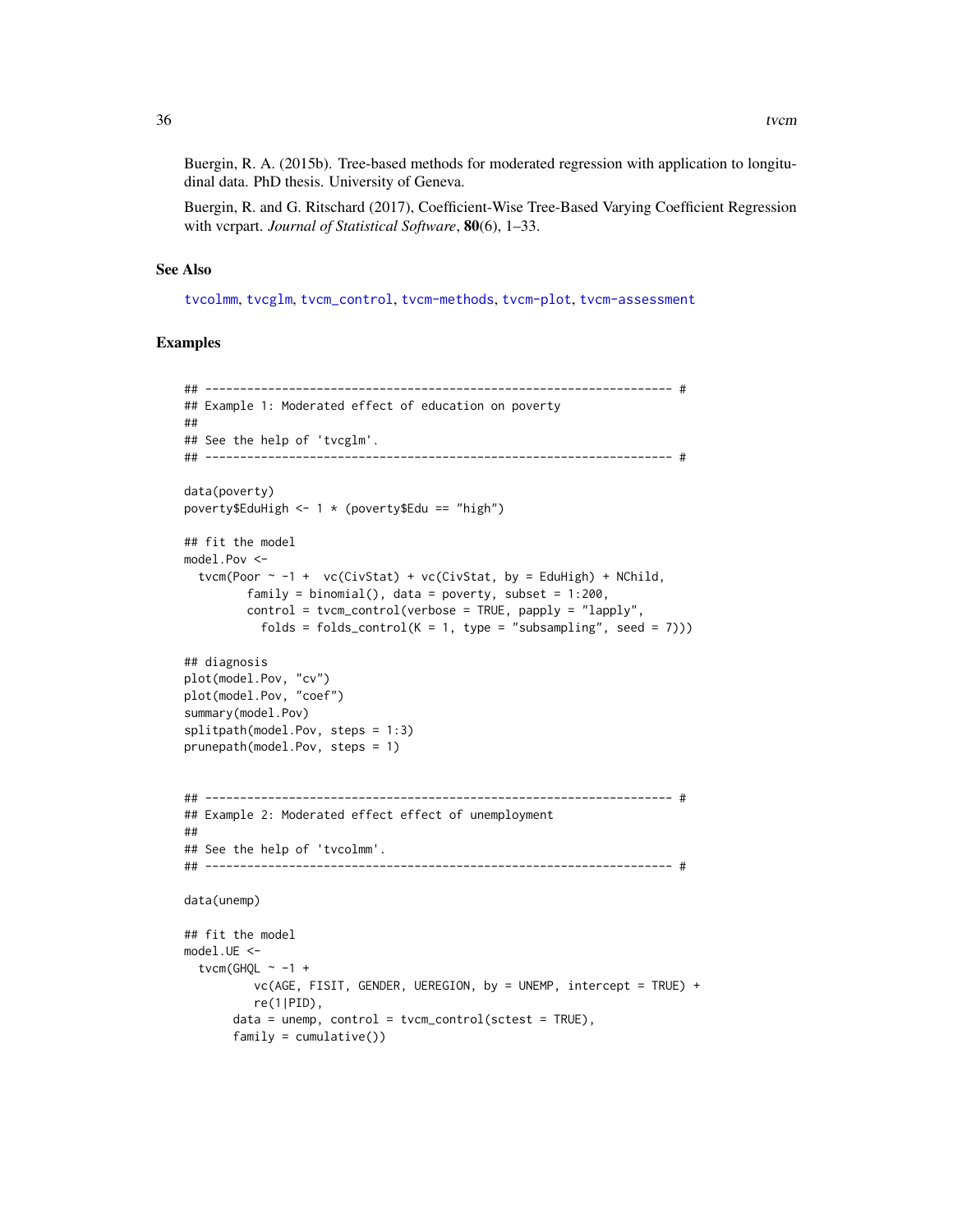```
## diagnosis (no cross-validation was performed since 'sctest = TRUE')
plot(model.UE, "coef")
summary(model.UE)
splitpath(model.UE, steps = 1, details = TRUE)
```
<span id="page-36-2"></span>tvcm-assessment *Model selection utility functions for* [tvcm](#page-33-1) *objects.*

#### <span id="page-36-1"></span>Description

Pruning, cross-validation to find the optimal pruning parameter and computing validation set errors for [tvcm](#page-33-1) objects.

#### Usage

```
## S3 method for class 'tvcm'
prune(tree, cp = NULL, alpha = NULL, maxstep = NULL,
     terminal = NULL, original = FALSE, ...)
## S3 method for class 'tvcm'
prunepath(tree, steps = 1L, ...)## S3 method for class 'tvcm'
cvloss(object, folds = folds_control(), ...)
folds_control(type = c("kfold", "subsampling", "bootstrap"),
     K = ifelse(type == "kfold", 5, 100),prob = 0.5, weights = c("case", "freq"),seed = NULL)
## S3 method for class 'cvloss.tvcm'
plot(x, legend = TRUE, details = TRUE, ...)## S3 method for class 'tvcm'
oobloss(object, newdata = NULL, weights = NULL,
       fun = NULL, ...)
```
#### **Arguments**

| object, tree | an object of class tvcm.                                                                                                                                                                                                                  |
|--------------|-------------------------------------------------------------------------------------------------------------------------------------------------------------------------------------------------------------------------------------------|
| cр           | numeric scalar. The complexity parameter to be cross-validated resp. the penalty<br>with which the model should be pruned.                                                                                                                |
| alpha        | numeric significance level. Represents the stopping parameter for tycm objects<br>grown with sctest = TRUE, see tvcm_control. A node is splitted when the $p$<br>value for any coefficient stability test in that node falls below alpha. |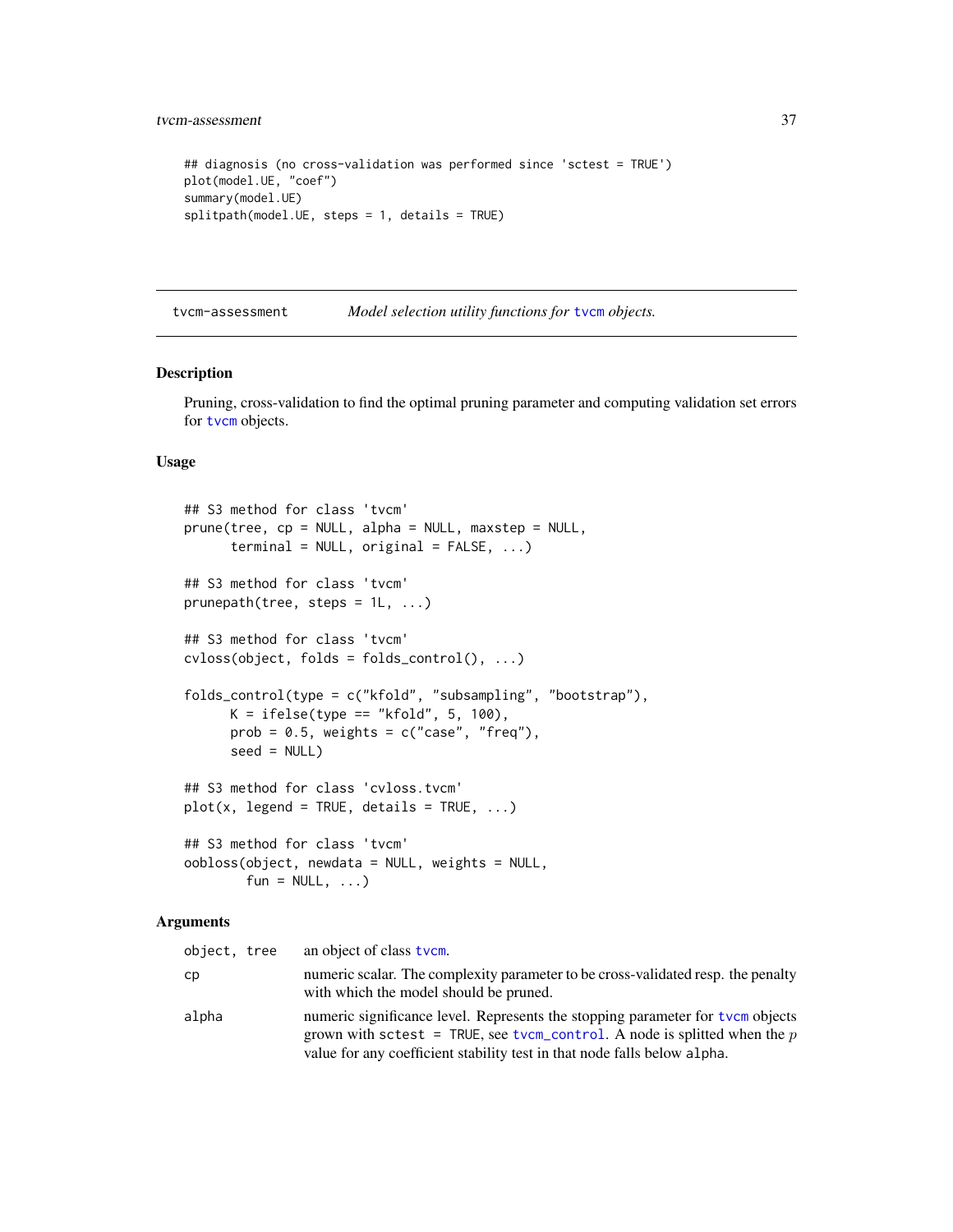<span id="page-37-0"></span>

| maxstep  | integer. The maximum number of steps of the algorithm.                                                                                                                                                   |
|----------|----------------------------------------------------------------------------------------------------------------------------------------------------------------------------------------------------------|
| terminal | a list of integer vectors with the ids of the nodes the inner nodes to be set to<br>terminal nodes. The length of the list must be equal the number of partitions.                                       |
| original | logical scalar. Whether pruning should be based on the trees from partitioning<br>rather than on the current trees.                                                                                      |
| steps    | integer vector. The iteration steps from which information should be extracted.                                                                                                                          |
| folds    | a list with control arguments as produced by folds_control.                                                                                                                                              |
| type     | character string. The type of sampling scheme to be used to divide the data of<br>the input model in a learning and a validation set.                                                                    |
| K        | integer scalar. The number of folds.                                                                                                                                                                     |
| weights  | for folds_control, a character that defines whether the weights of object are<br>case weights or frequencies of cases; for oobloss, a numeric vector of weights<br>corresponding to the rows of newdata. |
| prob     | numeric between 0 and 1. The probability for the "subsampling" cross-validation<br>scheme.                                                                                                               |
| seed     | an numeric scalar that defines the seed.                                                                                                                                                                 |
| X        | an object of class cyloss. tycm as produced by cyloss.                                                                                                                                                   |
| legend   | logical scalar. Whether a legend should be added.                                                                                                                                                        |
| details  | logical scalar. Whether the foldwise validation errors should be shown.                                                                                                                                  |
| newdata  | a data.frame of out-of-bag data (including the response variable). See also<br>predict.tvcm.                                                                                                             |
| fun      | the loss function for the validation sets. By default, the (possibly weighted)<br>mean of the deviance residuals as defined by the family of the fitted object is<br>applied.                            |
| .        | other arguments to be passed.                                                                                                                                                                            |

## Details

[tvcglm](#page-30-1) and [tvcm](#page-33-1) processe tree-size selection by default. The functions could be interesting for advanced users.

The [prune](#page-36-1) function is used to collapse inner nodes of the tree structures by the tuning parameter cp. The aim of pruning by cp is to collapse inner nodes to minimize the cost-complexity criterion

 $error(cp) = error(tree) + cp * complexity(tree)$ 

where the training error  $error(tree)$  is defined by lossfun and  $complexity(tree)$  is defined as the total number of coefficients times dfpar plus the total number of splits times dfsplit. The function lossfun and the parameters dfpar and dfsplit are defined by the control argument of [tvcm](#page-33-1), see also [tvcm\\_control](#page-40-1). By default,  $error(tree)$  is minus two times the total likelihood of the model and *complexity*(*tree*) the number of splits. The minimization of  $error(cp)$  is implemented by the following iterative backward-stepwise algorithm

1. fit all subtree models that collapse one inner node of the current tree model.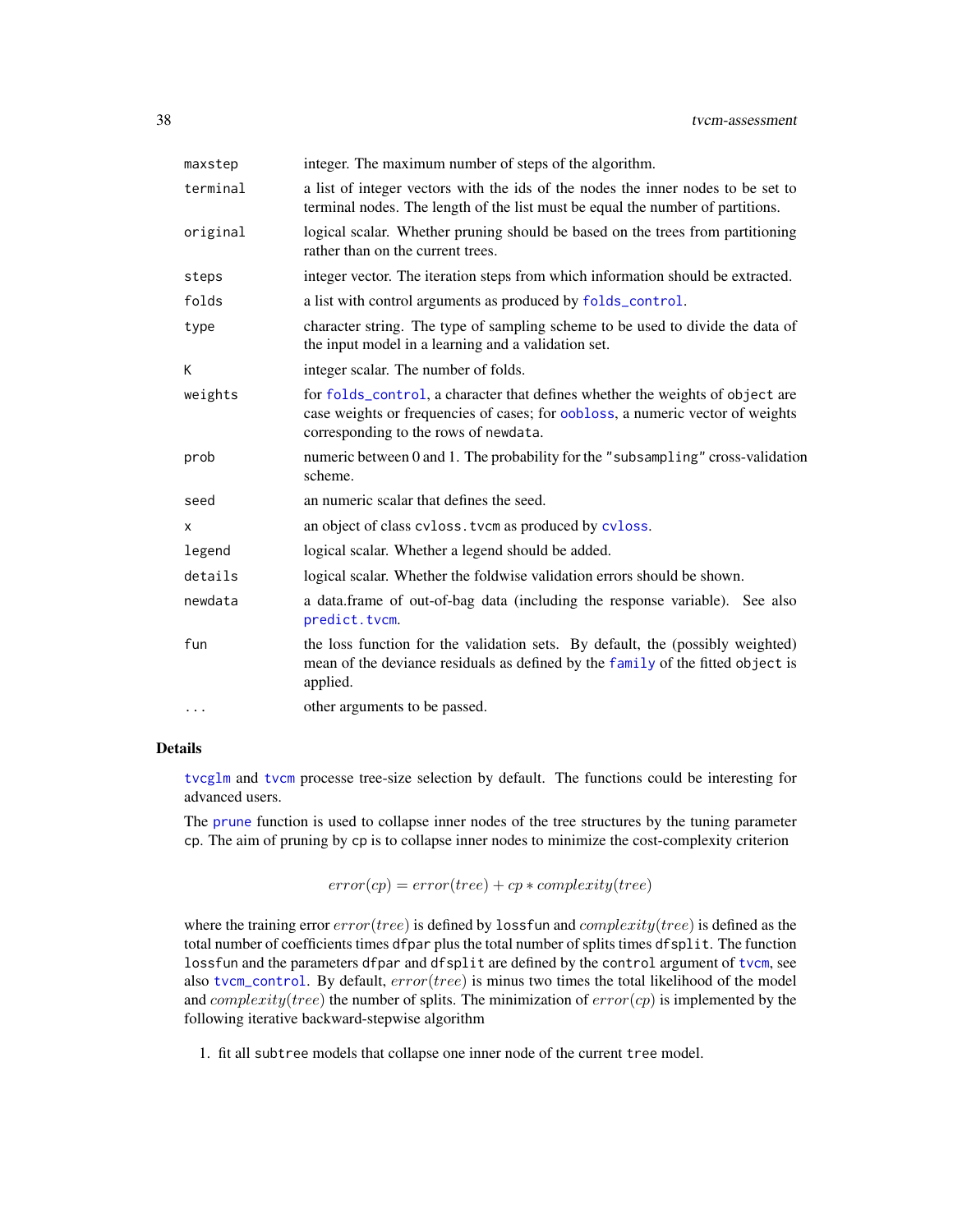<span id="page-38-0"></span>2. compute the per-complexity increase in the training error

 $dev = (error(subtree) - error(tree))/(complexity(tree) - complexity(subtree)$ 

for all fitted subtree models

3. if any dev < cp then set as the tree model the subtree that minimizes dev and repeated 1 to 3, otherwise stop.

The penalty cp is generally unknown and is estimated adaptively from the data. The [cvloss](#page-36-1) function implements the cross-validation method to do this. [cvloss](#page-36-1) repeats for each fold the following steps

- 1. fit a new model with [tvcm](#page-33-1) based on the training data of the fold.
- 2. prune the new model for increasing cp. Compute for each cp the average validation error.

Doing so yields for each fold a sequence of values for cp and a sequence of average validation errors. These sequences are then combined to a finer grid and the average validation error is averaged correspondingly. From these two sequences we choose the cp value that minimizes the validation error. Notice that the average validation error is computed as the total prediction error of the validation set divided by the sum of validation set weights. See also the argument ooblossfun in [tvcm\\_control](#page-40-1) and the function [oobloss](#page-36-1).

The [prunepath](#page-36-1) function can be used to backtrack the pruning algorithm. By default, it shows the results from collapsing inner nodes in the first iteration. The interesting iteration(s) can be selected by the steps argument. The output shows several information on the performances when collapsing inner nodes. The node labels shown in the output refer to the initial tree.

The function [folds\\_control](#page-36-1) is used to specify the cross-validation scheme, where a random 5 fold cross-validation scheme is used by default. Alternatives are type = "subsampling" (random draws without replacement) and type = "bootstrap" (random draws with replacement). For 2 stage models (with random-effects) fitted by [olmm](#page-8-2), the subsets are based on subject-wise i.e. first stage sampling. For models where weights represent frequencies of observation units (e.g., data from contingency tables), the option weights = "freq" should be considered. [cvloss](#page-36-1) returns an object for which a print and a plot generic is provided.

[oobloss](#page-36-1) can be used to estimate the total prediction error for validation data (the newdata argument). By default, the loss is defined as the sum of deviance residuals, see the return value dev.resids of [family](#page-0-0) resp. [family.olmm](#page-8-1). Otherwise, the loss function can be defined manually by the argument fun, see the examples below. In general the sum of deviance residual is equal the sum of the -2 log-likelihood errors. A special case is the gaussian family, where the deviance residuals are computed as  $\sum_{i=1}^{N} w_i (y_i - \mu)^2$ , that is, the deviance residuals ignore the term  $log 2\pi \sigma^2$ . Therefore, the sum of deviance residuals for the gaussian model (and possibly others) is not exactly the sum of -2 log-likelihood prediction errors (but shifted by a constant). Another special case are models with random effects. For models based on [olmm](#page-8-2), the deviance residuals are retrieved from marginal predictions (where random effects are integrated out).

#### Value

[prune](#page-36-1) returns a [tvcm](#page-33-1) object, [folds\\_control](#page-36-1) returns a list of parameters for building a crossvalidation scheme. [cvloss](#page-36-1) returns an cvloss.tvcm object with at least the following components:

grid a list with values for cp.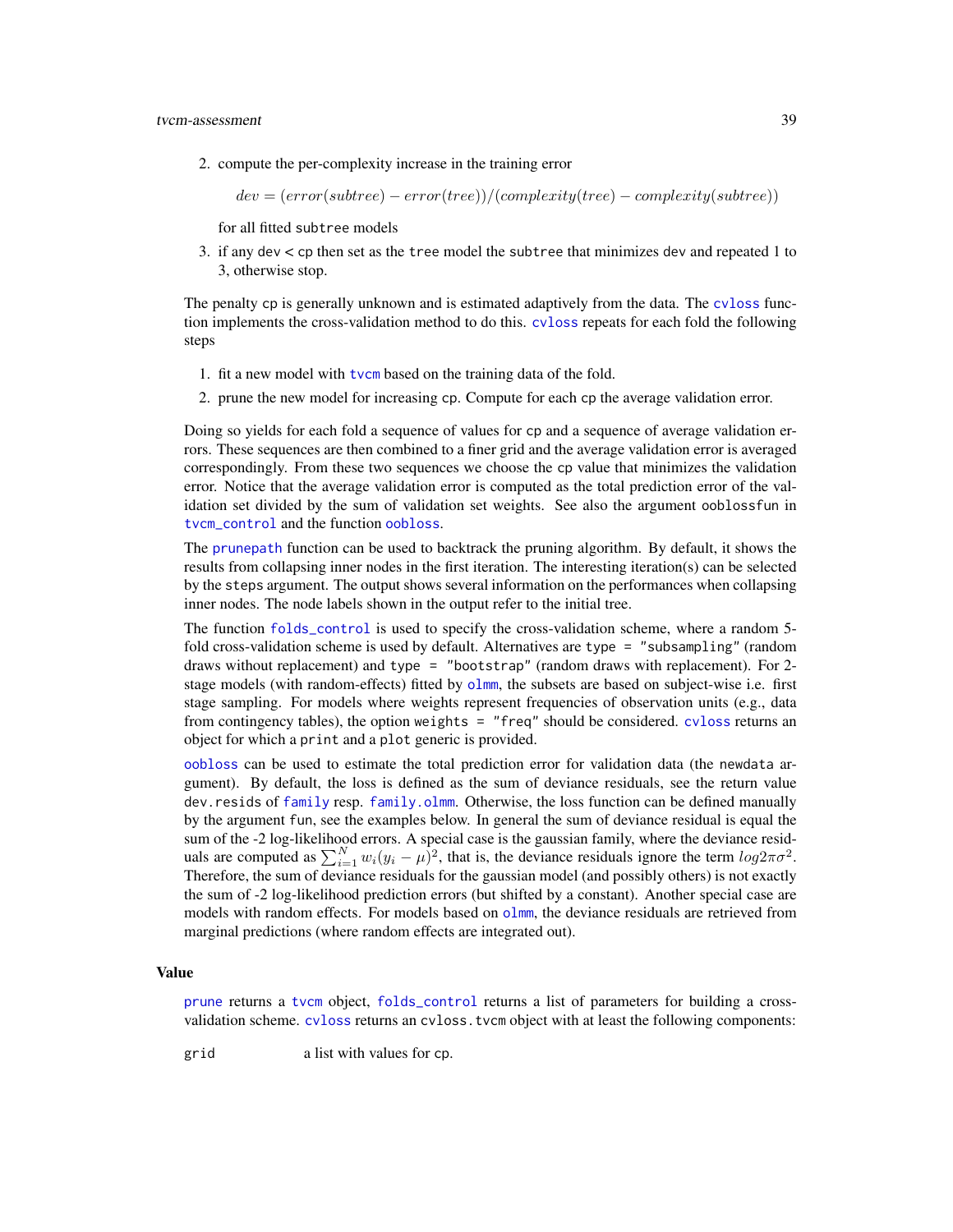<span id="page-39-0"></span>

| oobloss | a matrix recording the validated loss for each value in grid for each fold.     |
|---------|---------------------------------------------------------------------------------|
| cp.hat  | numeric scalar. The tuning parameter which minimizes the cross-validated error. |
| folds   | the used folds to extract the learning and the validation sets.                 |

[oobloss](#page-36-1) returns a scalar representing the total prediction error for newdata.

#### Author(s)

Reto Buergin

#### References

Breiman, L., J. H. Friedman, R. A. Olshen and C.J. Stone (1984). *Classification and Regression Trees*. New York, USA: Wadsworth.

Hastie, T., R. Tibshirani and J. Friedman (2001). *The Elements of Statistical Learning* (2 ed.). New York, USA: Springer-Verlag.

Buergin, R. and G. Ritschard (2017), Coefficient-Wise Tree-Based Varying Coefficient Regression with vcrpart. *Journal of Statistical Software*, 80(6), 1–33.

#### See Also

[tvcm](#page-33-1)

#### Examples

```
## --------------------------------------------------------- #
## Dummy Example:
##
## Model selection for the 'vcrpart_2' data. The example is
## merely a syntax template.
## --------------------------------------------------------- #
## load the data
data(vcrpart_2)
## fit the model
control <- tvcm_control(maxstep = 2L, minsize = 5L, cv = FALSE)
model \leq tvcglm(y \sim vc(z1, z2, by = x1) + vc(z1, by = x2),
                data = vcrpart_2, family = gaussian(),
                control = control, subset = 1:75)## cross-validate 'dfsplit'
cv \le c cvloss(model, folds = folds_control(type = "kfold", K = 2, seed = 1))
cv
plot(cv)
## prune model with estimated 'cp'
model.p <- prune(model, cp = cv$cp.hat)
## backtrack pruning
```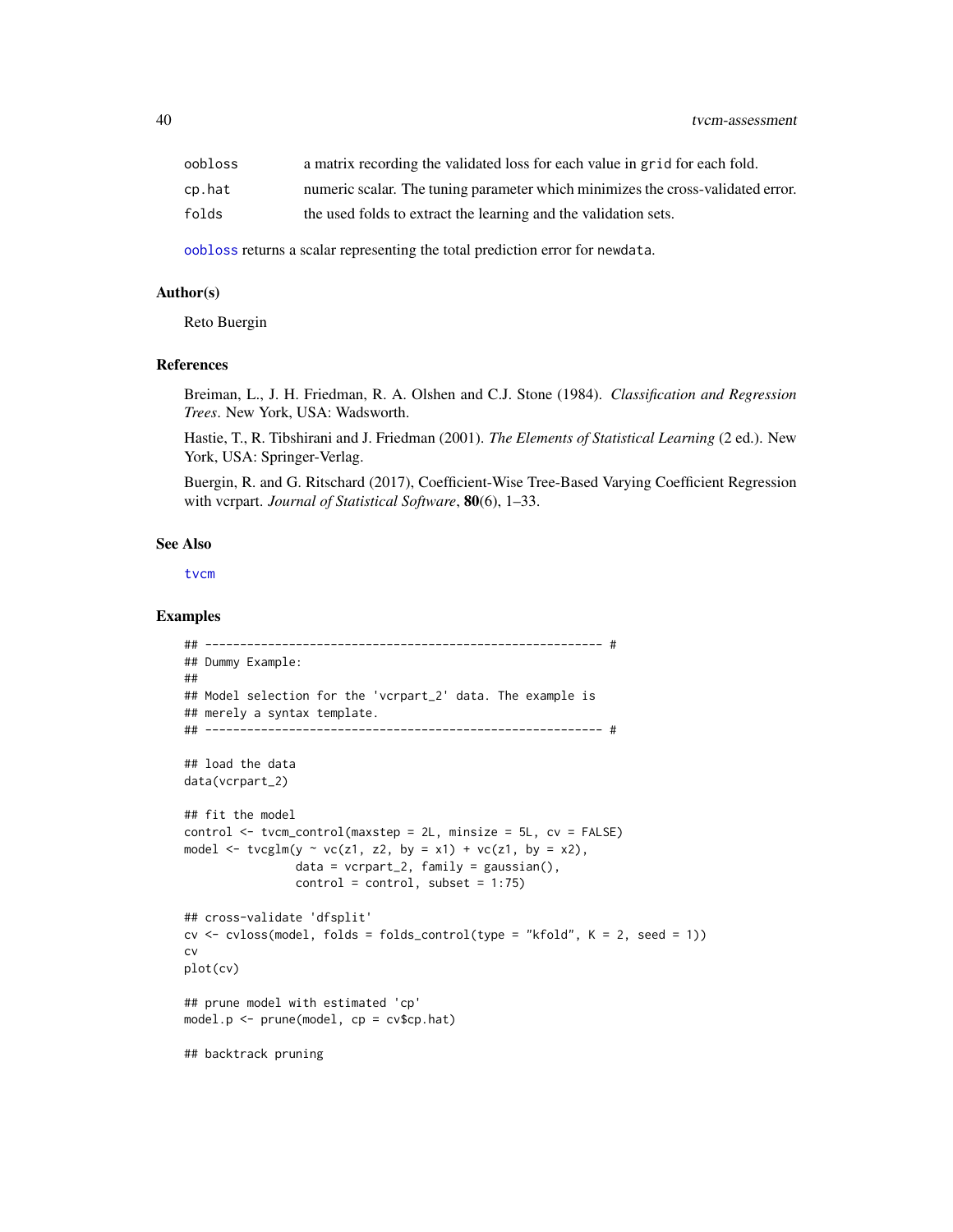## <span id="page-40-0"></span>tvcm-control 41

```
prunepath(model.p, steps = 1:3)
## out-of-bag error
oobloss(model, newdata = vcrpart_2[76:100,])
## use an alternative loss function
rfun \le function(y, mu, wt) sum(abs(y - mu))
oobloss(model, newdata = vcrpart_2[76:100,], fun = rfun)
```
#### tvcm-control *Control parameters for* [tvcm](#page-33-1)*.*

#### <span id="page-40-1"></span>Description

Various parameters that control aspects for [tvcm](#page-33-1).

## Usage

```
tvcm_control(minsize = 30, mindev = ifelse(sctest, 0.0, 2.0),
              \text{stest} = \text{FALSE}, \text{ alpha} = 0.05, \text{ bonferroni} = \text{TRUE},trim = 0.1, estfun.args = list(), nimpute = 5,
             maxnomsplit = 5, maxordsplit = 9, maxnumsplit = 9,
             maxstep = 1e3, maxwidth = Inf, maxdepth = Inf,
             lossfun = neglogLik2, ooblossfun = NULL, fast = TRUE,
              cp = 0.0, dfpar = 0.0, dfsplit = 1.0,
             cv = !sctest, folds = folds_control("kfold", 5),
              prune = cv, papply = mclapply, papply.args = list(),
             center = fast, seed = NULL, verbose = FALSE, ...)
```
## Arguments

| alpha, bonferroni, trim, estfun.args, nimpute |                                                                                                                                      |  |
|-----------------------------------------------|--------------------------------------------------------------------------------------------------------------------------------------|--|
|                                               | See tvcolmm_control                                                                                                                  |  |
|                                               | mindev, cv, folds, prune, center                                                                                                     |  |
|                                               | See tycglm_control                                                                                                                   |  |
| minsize                                       | numeric (vector). The minimum sum of weights in terminal nodes.                                                                      |  |
| sctest                                        | logical scalar. Defines whether coefficient constancy tests should be used for the<br>variable and node selection in each iteration. |  |
| maxnomsplit                                   | integer. For nominal partitioning variables with more the maxnomsplit the cat-<br>egories are ordered an treated as ordinal.         |  |
| maxordsplit                                   | integer. The maximum number of splits of ordered partitioning variables to be<br>evaluated.                                          |  |
| maxnumsplit                                   | integer. The maximum number of splits of numeric partitioning variables to be<br>evaluated.                                          |  |
| maxstep                                       | integer. The maximum number of iterations <i>i.e.</i> number of splits to be processed.                                              |  |
| maxwidth                                      | integer (vector). The maximum width of the partition(s).                                                                             |  |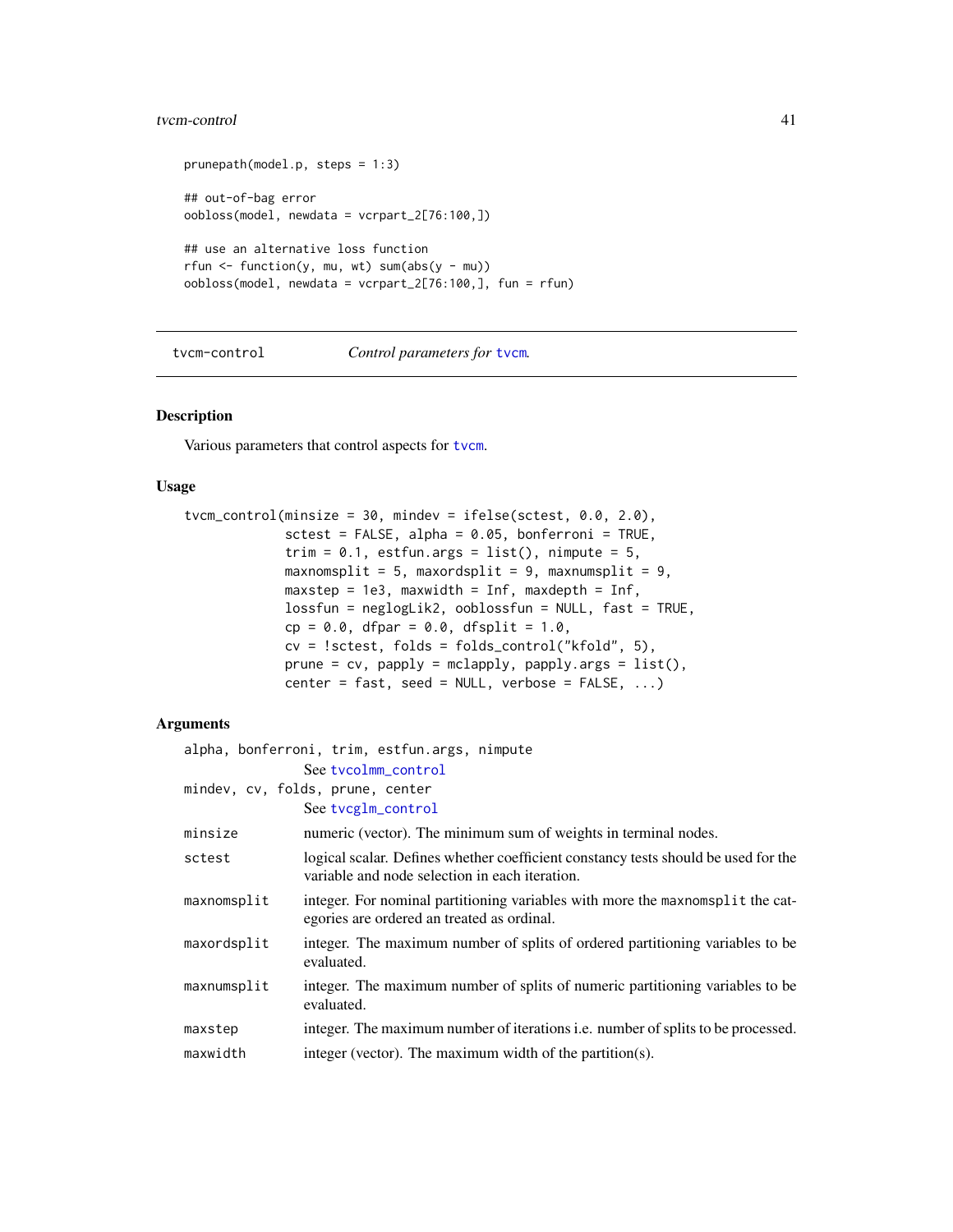<span id="page-41-0"></span>

| maxdepth    | integer (vector). The maximum depth of the partition(s).                                                                                                                                                                                                                                                                                                                                                                                                                  |
|-------------|---------------------------------------------------------------------------------------------------------------------------------------------------------------------------------------------------------------------------------------------------------------------------------------------------------------------------------------------------------------------------------------------------------------------------------------------------------------------------|
| lossfun     | a function to extract the training error, typically minus two times the negative<br>log likelihood of the fitted model (see neglogLik2). Is currently ignored if a<br>$glm$ model is fitted and $fast = TRUE$ .                                                                                                                                                                                                                                                           |
| ooblossfun  | a loss function that defines how to compute the validation error during cross-<br>validation. The function will be assigned to the fun argument of oobloss.                                                                                                                                                                                                                                                                                                               |
| fast        | logical scalar. Whether the approximative model should be used to search for<br>the next split. The approximative search model uses only the observations of the<br>node to split and incorporates the fitted values of the current model as offsets.<br>Therewith the estimation is reduces to the coefficients of the added split. If<br>FALSE, the accurate search model is used.                                                                                      |
| cp          | numeric scalar. The penalty to be multiplied with the complexity of the model<br>during partitioning. The complexity of the model is defined as the number of<br>coefficients times dfpar plus the number of splits times dfsplit. By default,<br>$= 0$ (no penalization during partitioning) and dfpar $= 0$ and<br>cp<br>$dfsplit = 1$ (the complexity is measured as the total number of splits). cp also<br>presents the minimum evaluated value at cross-validation. |
| dfpar       | numeric scalar. The degree of freedom per model coefficient. Is used to compute<br>the complexity of the model, see cp.                                                                                                                                                                                                                                                                                                                                                   |
| dfsplit     | a numeric scalar. The degree of freedom per split. Is used to compute the<br>complexity of the model, see cp.                                                                                                                                                                                                                                                                                                                                                             |
| papply      | (parallel) apply function, defaults to mclapply. The function will parallelize the<br>partition stage and the evaluation of the cross-validation folds as well as the final<br>pruning stage.                                                                                                                                                                                                                                                                             |
| papply.args | a list of arguments to be passed to papply.                                                                                                                                                                                                                                                                                                                                                                                                                               |
| seed        | an integer specifying which seed should be set at the beginning.                                                                                                                                                                                                                                                                                                                                                                                                          |
| verbose     | logical. Should information about the fitting process be printed to the screen?                                                                                                                                                                                                                                                                                                                                                                                           |
| $\cdots$    | further, undocumented arguments to be passed.                                                                                                                                                                                                                                                                                                                                                                                                                             |

## Value

A list of class tvcm\_control containing the control parameters for [tvcm](#page-33-1).

## Author(s)

Reto Buergin

## See Also

[tvcolmm\\_control](#page-47-2), [tvcglm\\_control](#page-30-2), [tvcm](#page-33-1), [fvcm](#page-2-1)

## Examples

tvcm\_control(minsize = 100)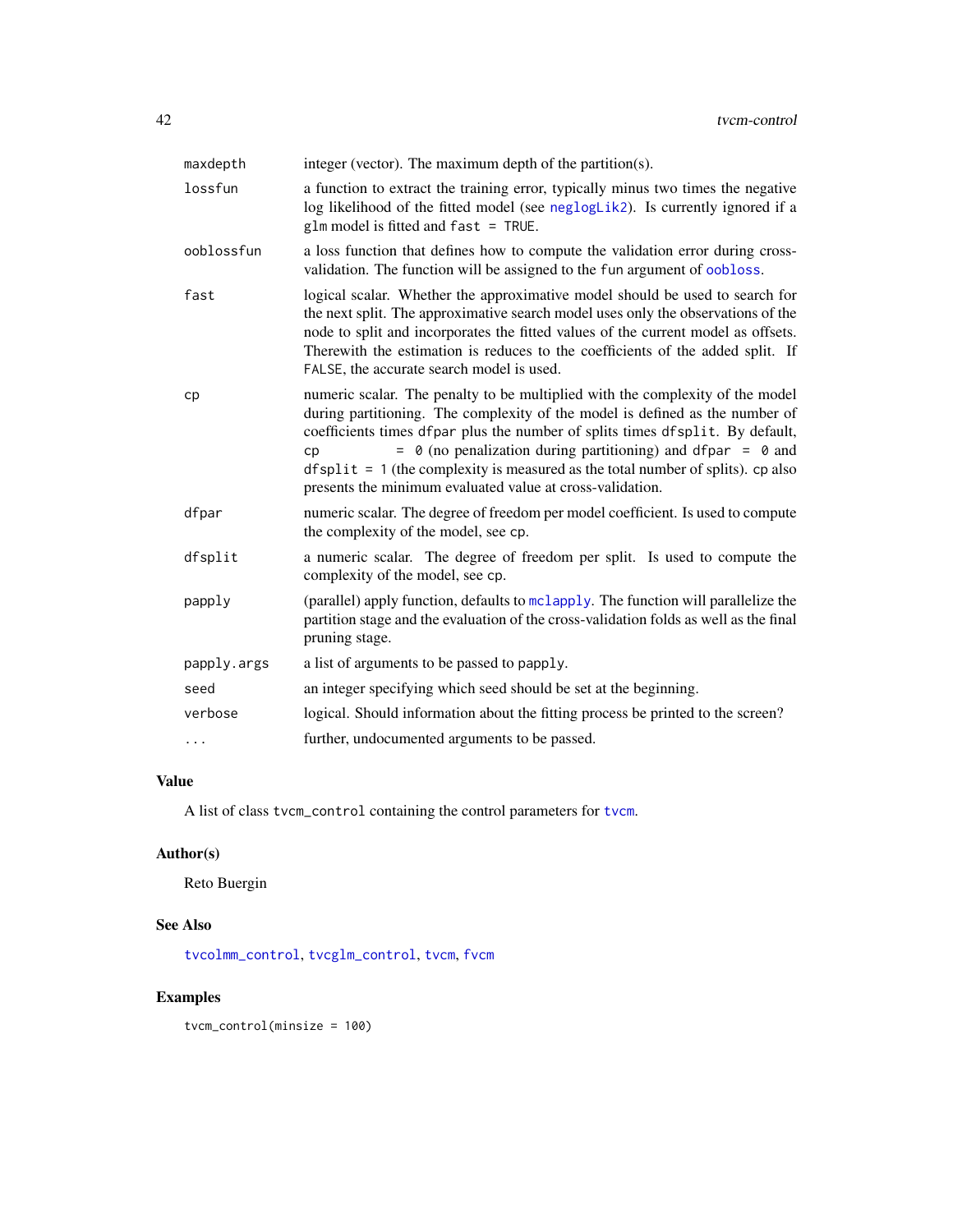<span id="page-42-2"></span><span id="page-42-0"></span>

#### <span id="page-42-1"></span>Description

Standard methods for computing on [tvcm](#page-33-1) objects.

#### Usage

```
## S3 method for class 'tvcm'
coef(object, ...)
## S3 method for class 'tvcm'
depth(x, root = FALSE, ...)## S3 method for class 'tvcm'
extract(object, what = c("control", "model",
              "nodes", "sctest", "p.value",
              "devgrid", "cv", "selected",
              "coef", "sd", "var"),
        steps = NULL, ...)## S3 method for class 'tvcm'
neglogLik2(object, ...)
## S3 method for class 'tvcm'
predict(object, newdata = NULL,
        type = c("link", "response", "prob", "class",
          "node", "coef", "ranef"),
        ranef = FALSE, na.action = na.pass, ...)
## S3 method for class 'tvcm'
splitpath(tree, steps = 1L,
         details = FALSE, ...)## S3 method for class 'tvcm'
summary(object, ...)
## S3 method for class 'tvcm'
width(x, \ldots)
```
## Arguments

object, tree, x an object of class [tvcm](#page-33-1). root logical scalar. Should the root count be counted in depth?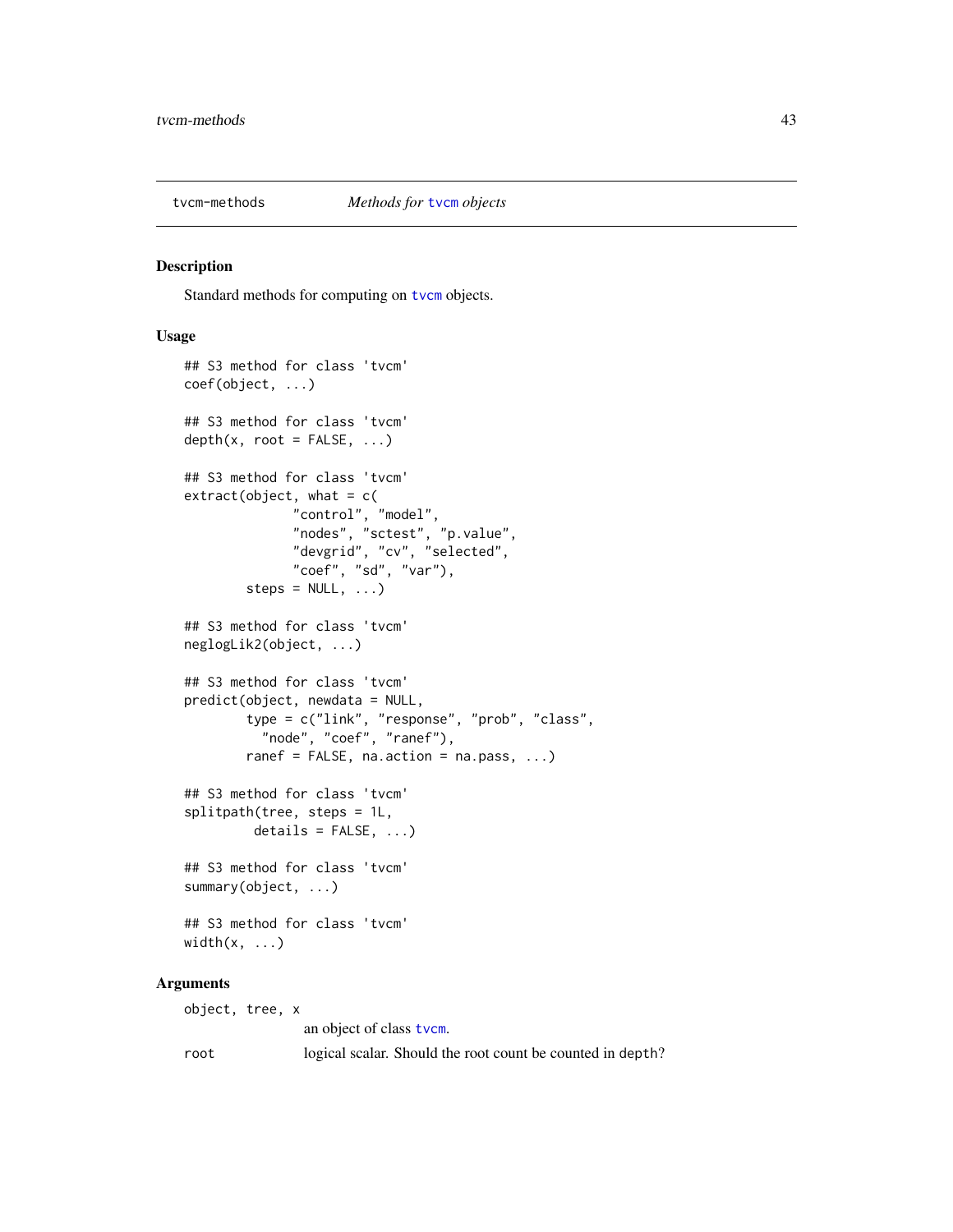<span id="page-43-0"></span>

| steps     | integer vector. The iteration steps from which information should be extracted.                                                             |
|-----------|---------------------------------------------------------------------------------------------------------------------------------------------|
| newdata   | an optional data frame in which to look for variables with which to predict, if<br>omitted, the fitted values are used.                     |
| type      | character string. Denotes for predict the type of predicted value. See predict.glm<br>or predict.olmm. "response" and "prob" are identical. |
| na.action | function determining what should be done with missing values for fixed effects<br>in newdata. The default is to predict NA: see na. pass.   |
| ranef     | logical scalar or matrix indicating whether prediction should be based on ran-<br>dom effects. See predict.olmm.                            |
| what      | a character specifying the quantities to extract.                                                                                           |
| details   | logical scalar. Whether detail results like coefficient constancy tests or loss min-<br>imizing grid search should be shown.                |
| .         | Additional arguments passed to the calls.                                                                                                   |
|           |                                                                                                                                             |

## Details

The [predict](#page-0-0) function has two additional options for the type argument. The option "node" calls the node id and "coef" predicts the coefficients corresponding to an observation. In cases of multiple [vc](#page-53-1) terms for the same predictor, the coefficients are summed up.

The [splitpath](#page-42-1) function allows to backtrack the partitioning procedure. By default, it shows which split was chosen in the first iteration. The interesting iteration(s) can be selected by the steps argument. With details = TRUE it is also possible to backtrack the coefficient constancy tests and/or the loss reduction statistics.

[summary](#page-0-0) computes summary statistics of the fitted model, including the estimated coefficients. The varying coefficient are printed by means of a printed decision tree. Notice that in cases there is no split for the varying coefficient, the average coefficient will be among the fixed effects.

Further undocumented, available methods are: [fitted](#page-0-0), [formula](#page-0-0), [getCall](#page-0-0), [logLik](#page-0-0), [model.frame](#page-0-0), [nobs](#page-0-0), [print](#page-0-0), [ranef](#page-16-1), [resid](#page-0-0), and [weights](#page-0-0). All these methods have the same arguments as the corresponding default methods.

#### Author(s)

Reto Buergin

#### See Also

[tvcm](#page-33-1), [tvcm-assessment](#page-36-2), [tvcm-plot](#page-44-2)

#### Examples

```
## ------------------------------------------------------------------- #
## Dummy example:
##
## Apply various methods on a 'tvcm' object fitted on the 'vcrpart_2'
## data. Cross-validation is omitted to accelerate the computations.
## ------------------------------------------------------------------- #
```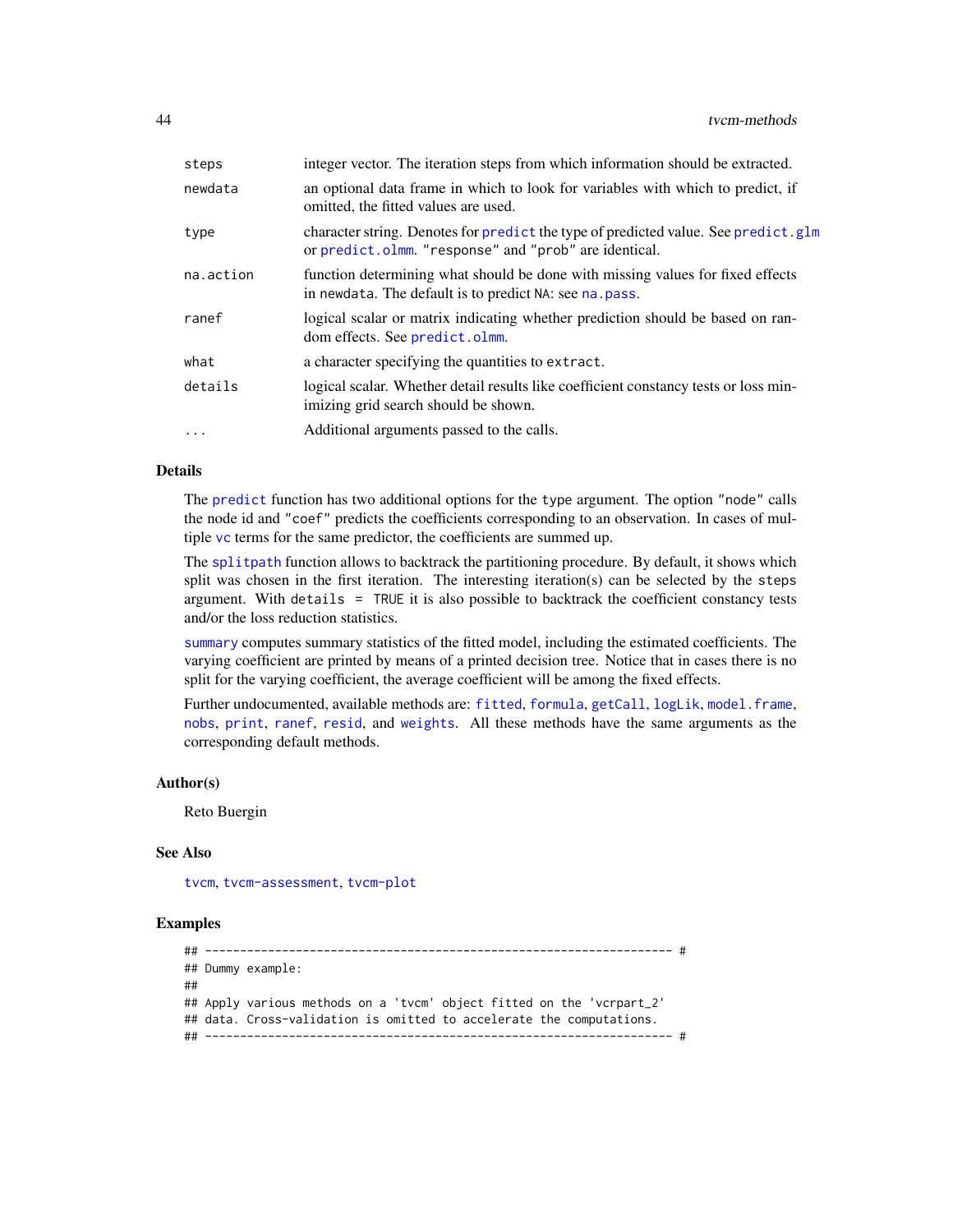#### <span id="page-44-0"></span>tvcm-plot 45

```
data(vcrpart_2)
model <- tvcm(y ~ -1 + vc(z1, z2) + vc(z1, z2, by = x1) + x2,
              data = vcrpart_2, family = gaussian(), subset = 1:90,
              control = tvcm\_control(cv = FALSE)coef(model)
extract(model, "selected")
extract(model, "model")
predict(model, newdata = vcrpart_2[91:100,], type = "node")
predict(model, newdata = vcrpart_2[91:100,], type = "response")
splitpath(model, steps = 1)
summary(model, digits = 2)
```
<span id="page-44-2"></span>tvcm-plot plot *method for* [tvcm](#page-33-1) *objects.*

#### <span id="page-44-1"></span>Description

plot method and panel functions for [tvcm](#page-33-1) objects.

#### Usage

```
## S3 method for class 'tvcm'
plot(x, type = c("default", "coeff","simple", "partdep", "cv"),
     main, part = NULL, drop_terminal = TRUE,
     tnex, newpage = TRUE, ask = NULL,
     pop = TRUE, gp = gapar(), ...)panel_partdep(object, parm = NULL,
              var = NULL, ask = NULL,prob = NULL, neval = 50, add = FALSE,
              etalab = c("int", "char", "eta"), ...panel_coef(object, parm = NULL,
           id = TRUE, nobs = TRUE,
           exp = FALSE,
           plot\_gp = list(),
           margins, yadj = 0.1,
           mean = FALSE, mean_sp = list(),conf.int = FALSE, conf.int\_gp = list(),
           abbreviate = TRUE, etalab = c("int", "char", "eta"), ...)
```
#### **Arguments**

x, object An object of class [tvcm](#page-33-1).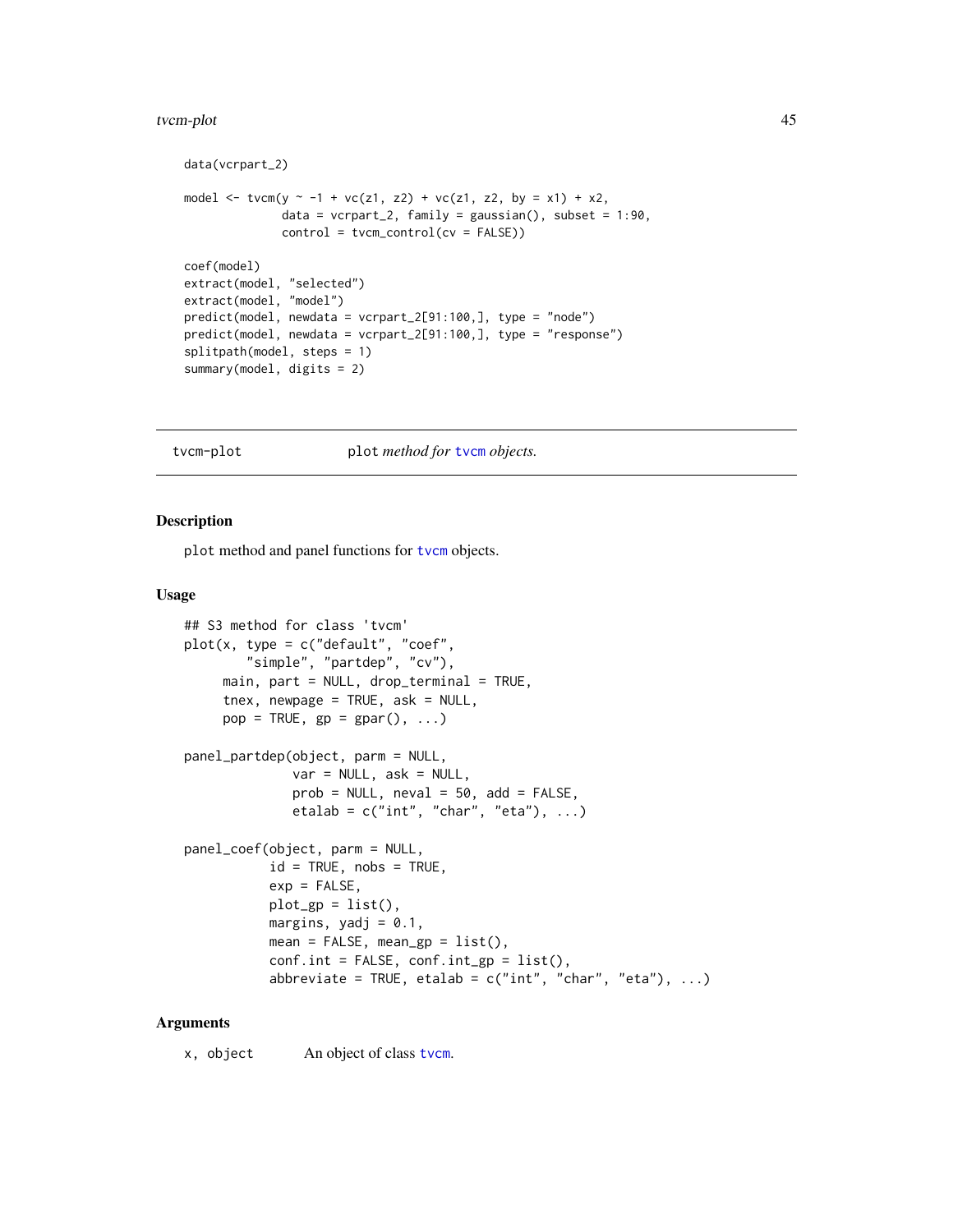<span id="page-45-0"></span>

| type          | the type of the plot. Available types are "default", "simple", "coef", "partdep"<br>and "cv".                                                                                                                                                                                                                                                                           |
|---------------|-------------------------------------------------------------------------------------------------------------------------------------------------------------------------------------------------------------------------------------------------------------------------------------------------------------------------------------------------------------------------|
| main          | character. A main title for the plot.                                                                                                                                                                                                                                                                                                                                   |
| drop_terminal | a logical indicating whether all terminal nodes should be plotted at the bottom.<br>See also plot.party.                                                                                                                                                                                                                                                                |
| tnex          | a numeric value giving the terminal node extension in relation to the inner nodes.<br>By default the value is computed adaptively to the tree size.                                                                                                                                                                                                                     |
| newpage       | a logical indicating whether grid.newpage() should be called.                                                                                                                                                                                                                                                                                                           |
| pop           | a logical whether the viewport tree should be popped before return.                                                                                                                                                                                                                                                                                                     |
| gp            | graphical parameters. See gpar.                                                                                                                                                                                                                                                                                                                                         |
| part          | integer or letter. The partition i.e. varying coefficient component to be plotted.                                                                                                                                                                                                                                                                                      |
| parm          | character vector (panel_partdep and panel_coef) or list of character vectors<br>(panel_coef) with names of model coefficients corresponding to the chosen<br>component. Indicates which coefficients should be visualized. If parm is a list,<br>a separate panel is allocated for each list component.                                                                 |
| var           | character vector. Indicates the partitioning variables to be visualized.                                                                                                                                                                                                                                                                                                |
| ask           | logical. Whether an input should be asked before printing the next panel.                                                                                                                                                                                                                                                                                               |
| prob          | a probability between 0 and 1. Gives the size of the random subsample over<br>which the coefficients are averaged. May be smaller than 1 if the sample is<br>large.                                                                                                                                                                                                     |
| neval         | the maximal number of distinct values of the variable to be evaluated.                                                                                                                                                                                                                                                                                                  |
| add           | logical. Whether the panel is to be added into an active plot.                                                                                                                                                                                                                                                                                                          |
| id            | logical. Whether the node id should be displayed.                                                                                                                                                                                                                                                                                                                       |
| nobs          | logical. Whether the number of observations in each node should be displayed.                                                                                                                                                                                                                                                                                           |
| exp           | logical. Whether the labels in the y-axes should be the exponential of coeffi-<br>cients.                                                                                                                                                                                                                                                                               |
| plot_gp       | a list of graphical parameters for the panels. Includes components xlim, ylim,<br>pch, ylab, type (the type of symbols, e.g. "b"), label (characters for ticks<br>at the x axis), height, width, gp (a list produced by gpar). If parm is a list,<br>plot_gp may be a nested list specifying the graphical parameters for each list<br>component of parm. See examples. |
| margins       | a numeric vector c(bottom, left, top, right) specifying the space on the<br>margins for each panel. By default the values are computed adaptively to the<br>tree size.                                                                                                                                                                                                  |
| yadj          | a numeric scalar larger than zero that increases the margin above the panel. May<br>be useful if the edge labels are covered by the coefficient panels.                                                                                                                                                                                                                 |
| mean          | logical. Whether the average coefficients over the population should be visual-<br>ized.                                                                                                                                                                                                                                                                                |
| mean_gp       | list with graphical parameters for plotting the mean coefficients. Includes a<br>component $gp = gpar()$ and a component pch. See examples.                                                                                                                                                                                                                             |
| conf.int      | logical. Whether confidence intervals should be visualized. These are indica-<br>tive values only. They do not account for the uncertainty of model selection<br>procedure.                                                                                                                                                                                             |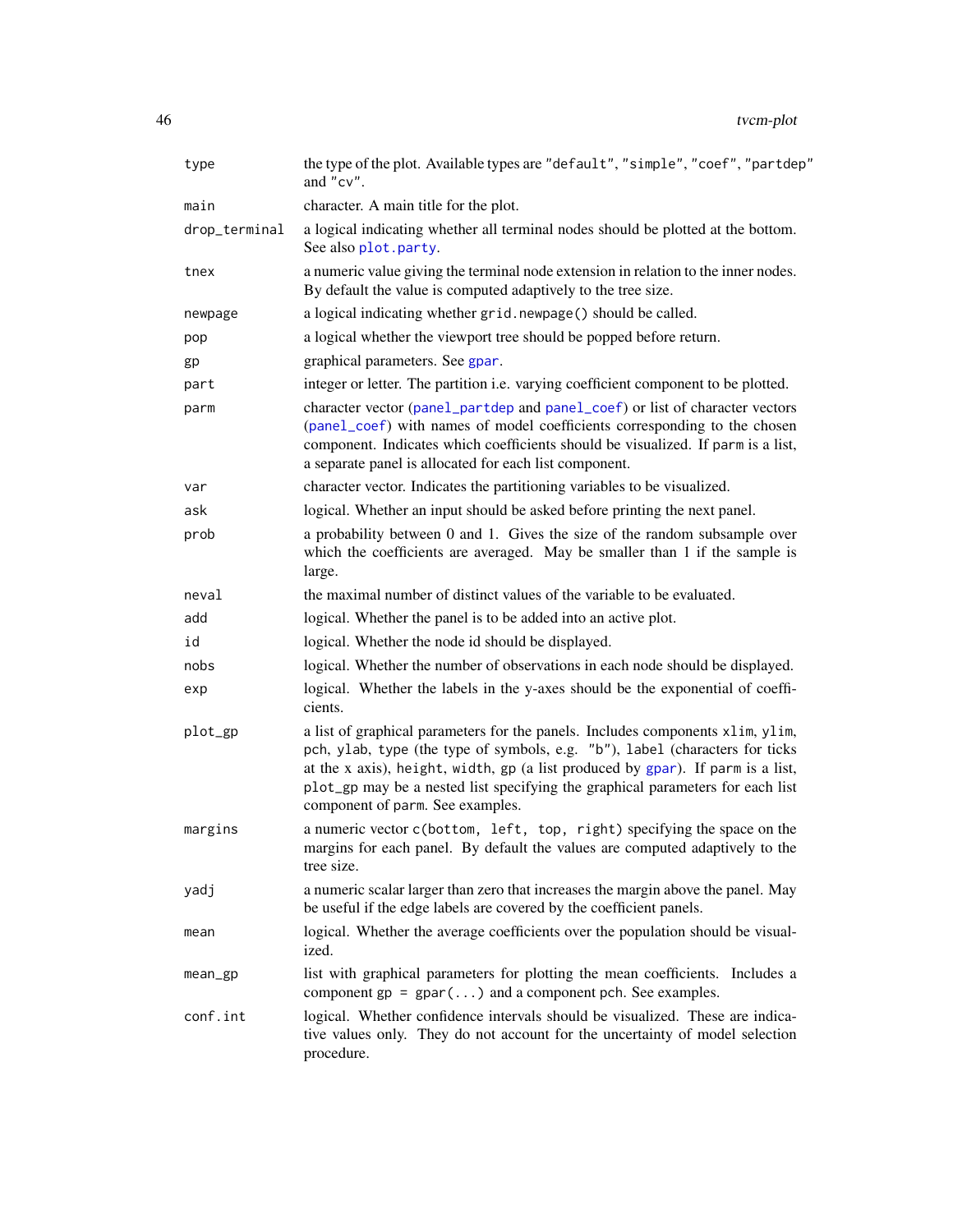#### <span id="page-46-0"></span>tvcm-plot 47

| $conf.int\_gp$          | a list of graphical parameters for the confidence intervals applied to arrow. In-<br>cludes angle, length, ends and type. See examples.                                                |
|-------------------------|----------------------------------------------------------------------------------------------------------------------------------------------------------------------------------------|
| abbreviate              | logical scalar. Whether labels of coefficients should be abbreviated.                                                                                                                  |
| etalab                  | character. Whether category-specific effects should be labeled by integers of<br>categories (default), the labels of the categories ("char") or the index of the<br>predictor ("eta"). |
| $\cdot$ $\cdot$ $\cdot$ | additional arguments passed to panel_partdep or panel_coef or other meth-<br>ods.                                                                                                      |

#### Details

The plot functions allow the diagnosis of fitted [tvcm](#page-33-1) objects. type = "default", type = "coef" and type =  $"simple"$  show the tree structure and coefficients in each node. type =  $"partdep"$ plots partial dependency plots, see Hastie et al. (2001), section 10.13.2. Finally, type = "cv" shows, if available, the results from cross-validation.

The functions [panel\\_partdep](#page-44-1) and [panel\\_coef](#page-44-1) are exported to show the additional arguments that can be passed to ... of a [plot](#page-0-0) call.

Notice that user-defined plots can be generated by the use of the [plot.party](#page-0-0) function, see **partykit**.

#### Author(s)

Reto Buergin

## References

Hastie, T., R. Tibshirani and J. Friedman (2001). *The Elements of Statistical Learning* (2 ed.). New York, USA: Springer-Verlag.

#### See Also

[tvcm](#page-33-1), [tvcm-methods](#page-42-2)

#### Examples

```
## ------------------------------------------------------------------- #
## Dummy example:
##
## Plotting the types "coef" and "partdep" for a 'tvcm' object fitted
## on the artificial data 'vcrpart_2'.
## ------------------------------------------------------------------- #
data(vcrpart_2)
## fit the model
model \leq tvcglm(y \sim vc(z1, z2, by = x1, intercept = TRUE) + x2,
                data = vcrpart_2, family = gaussian(),
                control = tvcm\_control(maxwidth = 3, minbucket = 5L)
```
## plot type "coef"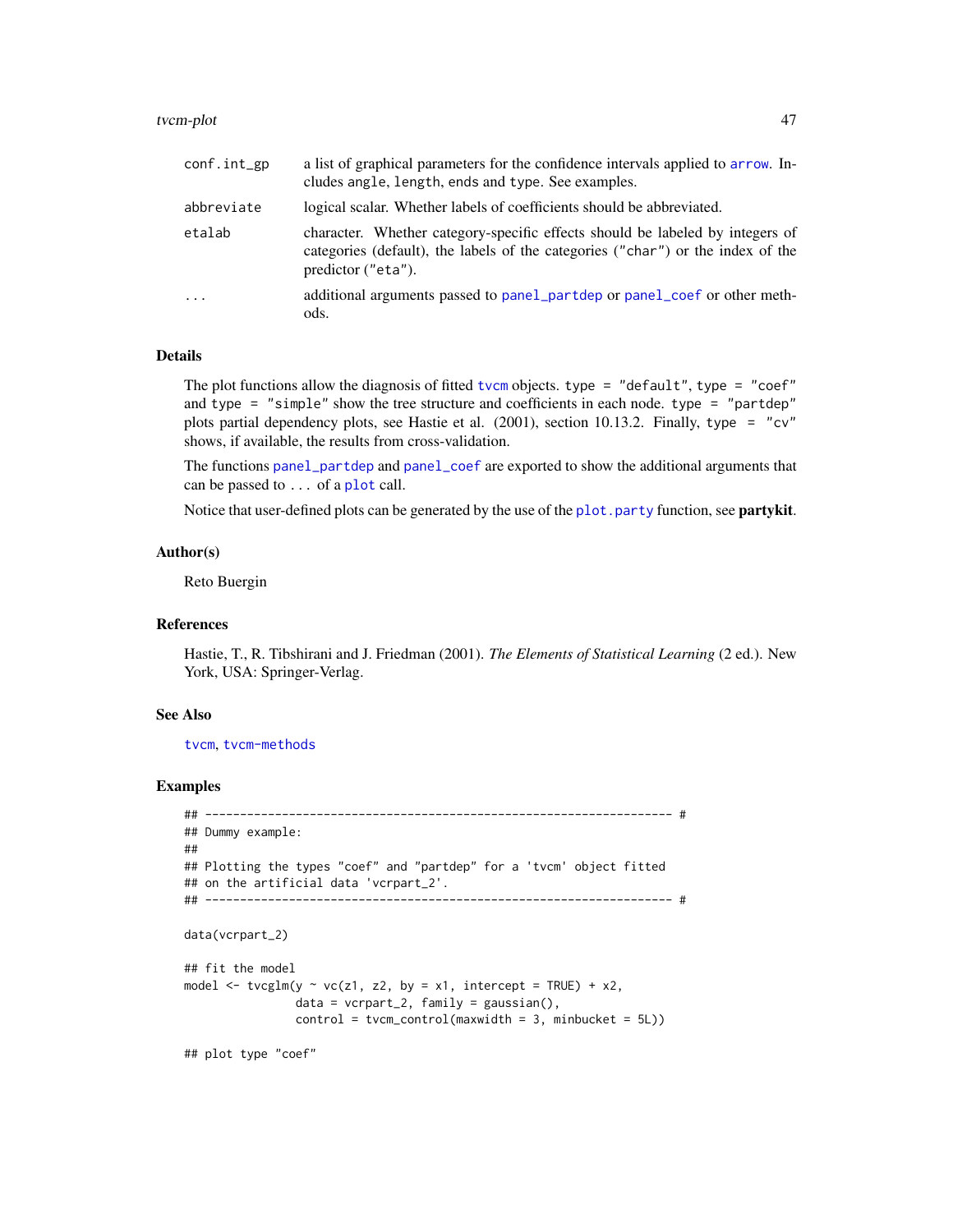```
plot(model, "coef")
## add various (stupid) plot parameters
plot(model, "coef",
     plot\_gp = list(type = "p", pch = 2, ylim = c(-4, 4),label = c("par1", "par2"), gp = gpar(col = "blue")),
     conf.int\_gp = list(angle = 45, length = unit(2, "mm"),ends = "last", type = "closed"),
     mean\_gp = list(pch = 16,gp = gpar(fontsize = 16, cex = 2, col = "red"))## separate plots with separate plot parameters
plot(model, "coef", parm = list("(Intercept)", "x1"), tnex = 2,
     plot_gp = list(list(gp = gpar(col = "red")),
                   list(sp = gpar(col = "blue")),
     mean\_gp = list(list(gp = gpar(col = "green")),
                    list(gp = gpar(col = "yellow"))))## plot type "partdep"
par(mfrow = c(1, 2))plot(model, "partdep", var = "z1", ask = FALSE)
```
<span id="page-47-1"></span>tvcolmm *Tree-based varying coefficient regression based on ordinal and nominal two-stage linear mixed models.*

#### <span id="page-47-2"></span>Description

The [tvcolmm](#page-47-1) function implements the tree-based longitudinal varying coefficient regression algorithm proposed in Buergin and Ritschard (2015). The algorithm approximates varying fixed coefficients in the cumulative logit mixed model by a (multivariate) piecewise constant function using recursive partitioning, i.e., it estimates the fixed effect component of the model separately for strata of the value space of partitioning variables.

#### Usage

```
tvcolmm(formula, data, family = cumulative(),
       weights, subset, offset, na.action = na.omit,
       control = tvoclmm\_control(), ...)tvcolmm_control(sctest = TRUE, alpha = 0.05, bonferroni = TRUE,
                minsize = 50, maxnomsplit = 5, maxordsplit = 9,
               maxnumsplit = 9, fast = TRUE,
                trim = 0.1, estfun.args = list(), nimpute = 5,
                seed = NULL, maxstep = 1e3, verbose = FALSE, ...)
```
<span id="page-47-0"></span>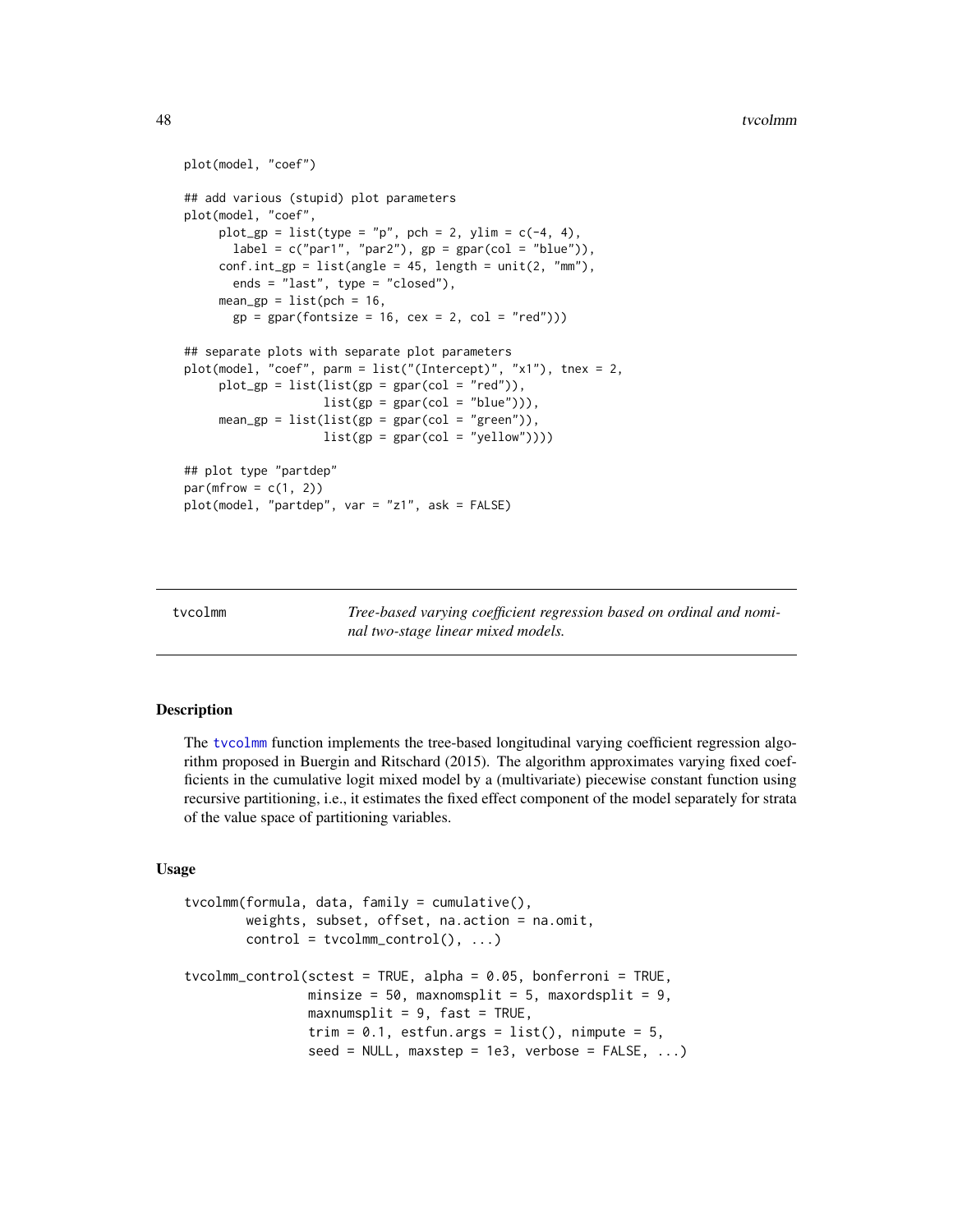#### <span id="page-48-0"></span>tvcolmm 49

## Arguments

| formula     | a symbolic description of the model to fit, e.g.,                                                                                                                  |
|-------------|--------------------------------------------------------------------------------------------------------------------------------------------------------------------|
|             | $y \sim -1 + \text{vc}(z1, , zL, by = x1 +  + xP,$ intercept = TRUE) + re(1 id)                                                                                    |
|             | where vc term specifies the varying fixed coefficients. Only one such vc term is                                                                                   |
|             | allowed with tycolmm (in contrast to commandtycglm where multiple yc terms                                                                                         |
|             | can be specified). The above example formula removes the global intercepts and                                                                                     |
|             | adds locally varying intercepts, by adding a -1 term and specfiying intercept                                                                                      |
|             | = TRUE in the vc term. If varying intercepts are desired, we recommend to                                                                                          |
|             | always remove the global intercepts. For more details on the formula specifica-                                                                                    |
|             | tion, see olmm and vcrpart-formula.                                                                                                                                |
| family      | the model family. An object of class family.olmm.                                                                                                                  |
| data        | a data frame containing the variables in the model.                                                                                                                |
| weights     | an optional numeric vector of weights to be used in the fitting process.                                                                                           |
| subset      | an optional logical or integer vector specifying a subset of 'data' to be used in<br>the fitting process.                                                          |
| offset      | this can be used to specify an a priori known component to be included in the<br>linear predictor during fitting.                                                  |
| na.action   | a function that indicates what should happen if data contain NAs. The default                                                                                      |
|             | na. action = na. omit is listwise deletion, i.e., observations with missings on                                                                                    |
|             | any variable are dropped. See na. action.                                                                                                                          |
| control     | a list with control parameters as returned by tvcolmm_control, or by tvcm_control                                                                                  |
|             | for advanced users.                                                                                                                                                |
| sctest      | logical scalar. Defines whether coefficient constancy tests should be used for the                                                                                 |
|             | variable and node selection in each iteration.                                                                                                                     |
| alpha       | numeric significance threshold between 0 and 1. A node is splitted when the                                                                                        |
|             | smallest (possibly Bonferroni-corrected) $p$ value for any coefficient constancy                                                                                   |
|             | test in the current step falls below alpha.                                                                                                                        |
| bonferroni  | logical. Indicates if and how $p$ -values of coefficient constancy tests must be<br>Bonferroni corrected. See details.                                             |
| minsize     | numeric scalar. The minimum sum of weights in terminal nodes.                                                                                                      |
|             | maxnomsplit, maxordsplit, maxnumsplit                                                                                                                              |
|             | integer scalars for split candidate reduction. See tvcm_control.                                                                                                   |
| fast        | logical scalar. Whether the approximative model should be used to search for                                                                                       |
|             | the next split. See tvcm_control.                                                                                                                                  |
| trim        | numeric between 0 and 1. Specifies the trimming parameter in coefficient con-<br>stancy tests for continuous partitioning variables. See also the argument from of |
|             | function supLM in package strucchange.                                                                                                                             |
| estfun.args | list of arguments to be passed to gefp.olmm. See details.                                                                                                          |
| nimpute     | a positive integer scalar. The number of times coefficient constancy tests should                                                                                  |
|             | be repeated in each iteration. See details.                                                                                                                        |
| seed        | an integer specifying which seed should be set at the beginning.                                                                                                   |
| maxstep     | integer. The maximum number of iterations i.e. number of splits to be processed.                                                                                   |
| verbose     | logical. Should information about the fitting process be printed to the screen?                                                                                    |
| .           | additional arguments passed to the fitting function fit or to tvcm_control.                                                                                        |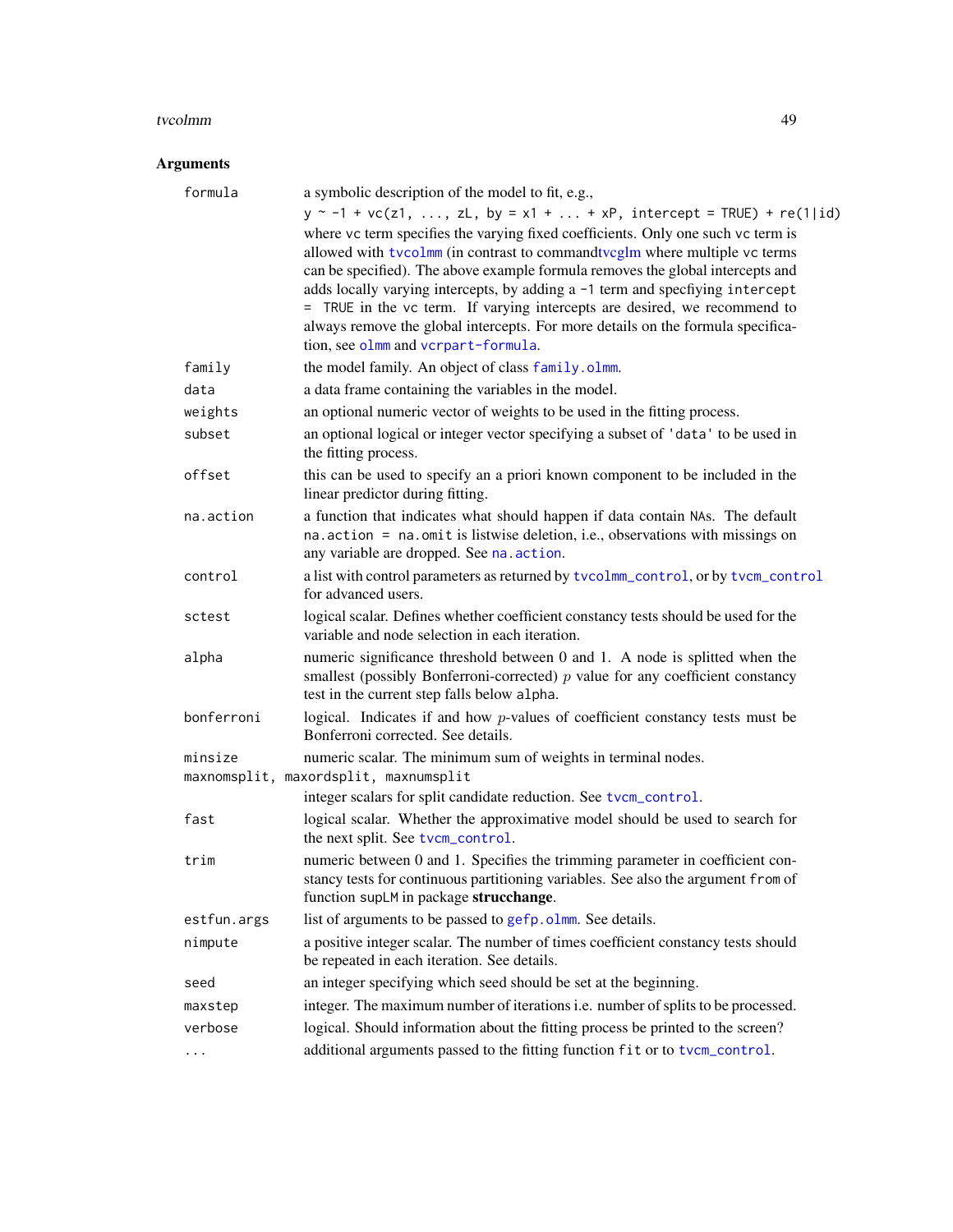<span id="page-49-0"></span>The [tvcolmm](#page-47-1) function iterates the following steps:

1. Fit the current mixed model

 $y \sim \text{Node}: x1 + ... + \text{Node}: xP + re(1 + w1 + ... |id)$ 

with [olmm](#page-8-2), where Node is a categorical variable with terminal node labels 1, ..., M.

- 2. Test the constancy of the fixed effects  $Node:x1, \ldots$ , separately for each moderator  $z1$ ,  $\ldots$ , zL in each node 1,  $\ldots$ , M. This yields L times M (possibly Bonferroni corrected) p-values for rejecting coefficient constancy.
- 3. If the minimum  $p$ -value is smaller than alpha, then select the node and the variable corresponding to the minimum  $p$ -value. Search and incorporate the optimal among the candidate splits in the selected node and variable by exhaustive likelihood search.
- 4. Else if minimum p-value is larger than alpha, stop the algorithm and return the current model.

The implemented coefficient constancy tests used for node and variable selection (step 2) are based on the M-fluctuation tests of Zeileis and Hornik (2007), using the observation scores of the fitted mixed model. The observation scores can be extracted by [estfun.olmm](#page-13-1) for models fitted with [olmm](#page-8-2). To deal with intra-individual correlations between such observation scores, the [estfun.olmm](#page-13-1) function decorrelates the observation scores. In cases of unbalanced data, the pre-decorrelation method requires imputation. nimpute gives the number of times the coefficient constancy tests are repeated in each iteration. The final  $p$ -values are then the averages of the repetations.

The algorithm combines the splitting technique of Zeileis (2008) with the technique of Hajjem et. al (2011) and Sela and Simonoff (2012) to incorporate regression trees into mixed models.

For the exhaustive search, the algorithm implements a number of split point reduction methods to decrease the computational complexity. See the arguments maxnomsplit, maxordsplit and maxnumsplit. By default, the algorithm also uses the approximative search model approach proposed in Buergin and Ritschard (2017). To disable this option to use the original algorithm, set fast = FALSE in [tvcolmm\\_control](#page-47-2).

Special attention is given to varying intercepts, i.e. the terms that account for the direct effects of the moderators. A common specification is

 $y \sim -1 + \text{vc}(z1, ..., zL, by = x1 + ... + xP,$  intercept = TRUE) + re(1 + w1 + ... |id)

Doing so replaces the globale intercept by local intercepts. As mentioned, if a varying intercepts are desired, we recommend to always remove the global intercept.

#### Value

An object of class [tvcm](#page-33-1)

#### Author(s)

Reto Buergin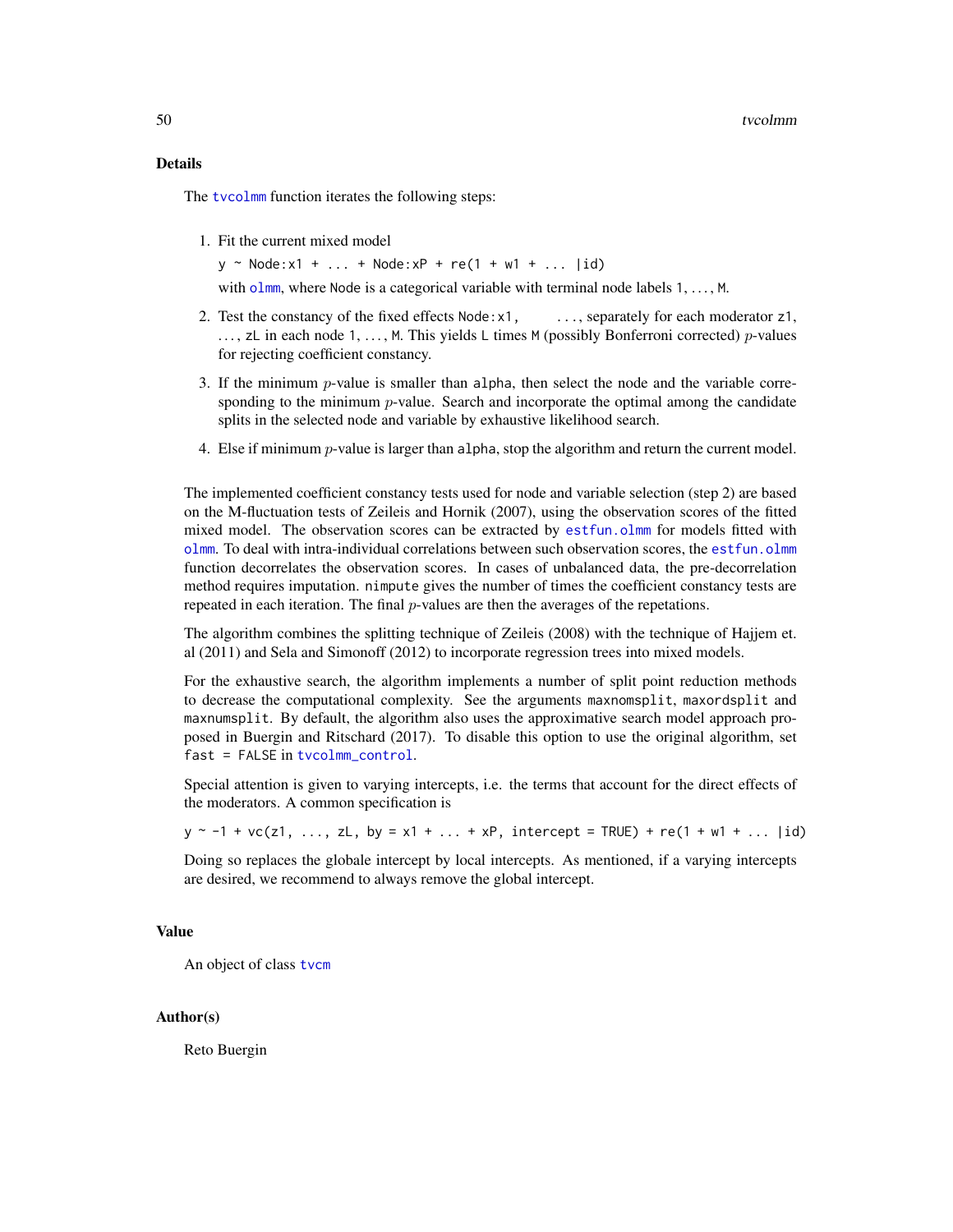#### <span id="page-50-0"></span>tvcolmm 51

#### References

Zeileis, A., T. Hothorn, and K. Hornik (2008). Model-Based Recursive Partitioning. *Journal of Computational and Graphical Statistics*, 17(2), 492–514.

Zeileis A., Hornik K. (2007), Generalized M-Fluctuation Tests for Parameter Instability, *Statistica Neerlandica*, 61(4), 488–508.

Buergin R. and Ritschard G. (2015), Tree-Based Varying Coefficient Regression for Longitudinal Ordinal Responses. *Computational Statistics & Data Analysis*, 86, 65–80.

Buergin, R. and G. Ritschard (2017), Coefficient-Wise Tree-Based Varying Coefficient Regression with vcrpart. *Journal of Statistical Software*, 80(6), 1–33.

Sela R. and J. S. Simonoff (2012). RE-EM trees: A Data Mining Approach for Longitudinal and Clustered data, *Machine Learning* 86(2), 169–207.

A. Hajjem, F. Bellavance and D. Larocque (2011), Mixed Effects Regression Trees for Clustered Data, *Statistics & Probability Letters* 81(4), 451–459.

## See Also

[tvcm\\_control](#page-40-1), [tvcm-methods](#page-42-2), [tvcm-plot](#page-44-2), [fvcolmm](#page-2-2), [olmm](#page-8-2)

#### Examples

```
## ------------------------------------------------------------------- #
## Example: Moderated effect effect of unemployment
##
## Here we fit a varying coefficient ordinal linear mixed on the
## synthetic ordinal longitudinal data 'unemp'. The interest is whether
## the effect of unemployment 'UNEMP' on happiness 'GHQL' is moderated
## by 'AGE', 'FISIT', 'GENDER' and 'UEREGION'. 'FISIT' is the only true
## moderator. For the the partitioning we coefficient constancy tests,
## as described in Buergin and Ritschard (2015)
## ------------------------------------------------------------------- #
data(unemp)
## fit the model
model.UE <-
 tvcolmm(GHQL \sim -1 +
          vc(AGE, FISIT, GENDER, UEREGION, by = UNEMP, intercept = TRUE) +
          re(1|PID), data = unemp)
## diagnosis
plot(model.UE, "coef")
summary(model.UE)
splitpath(model.UE, steps = 1, details = TRUE)
```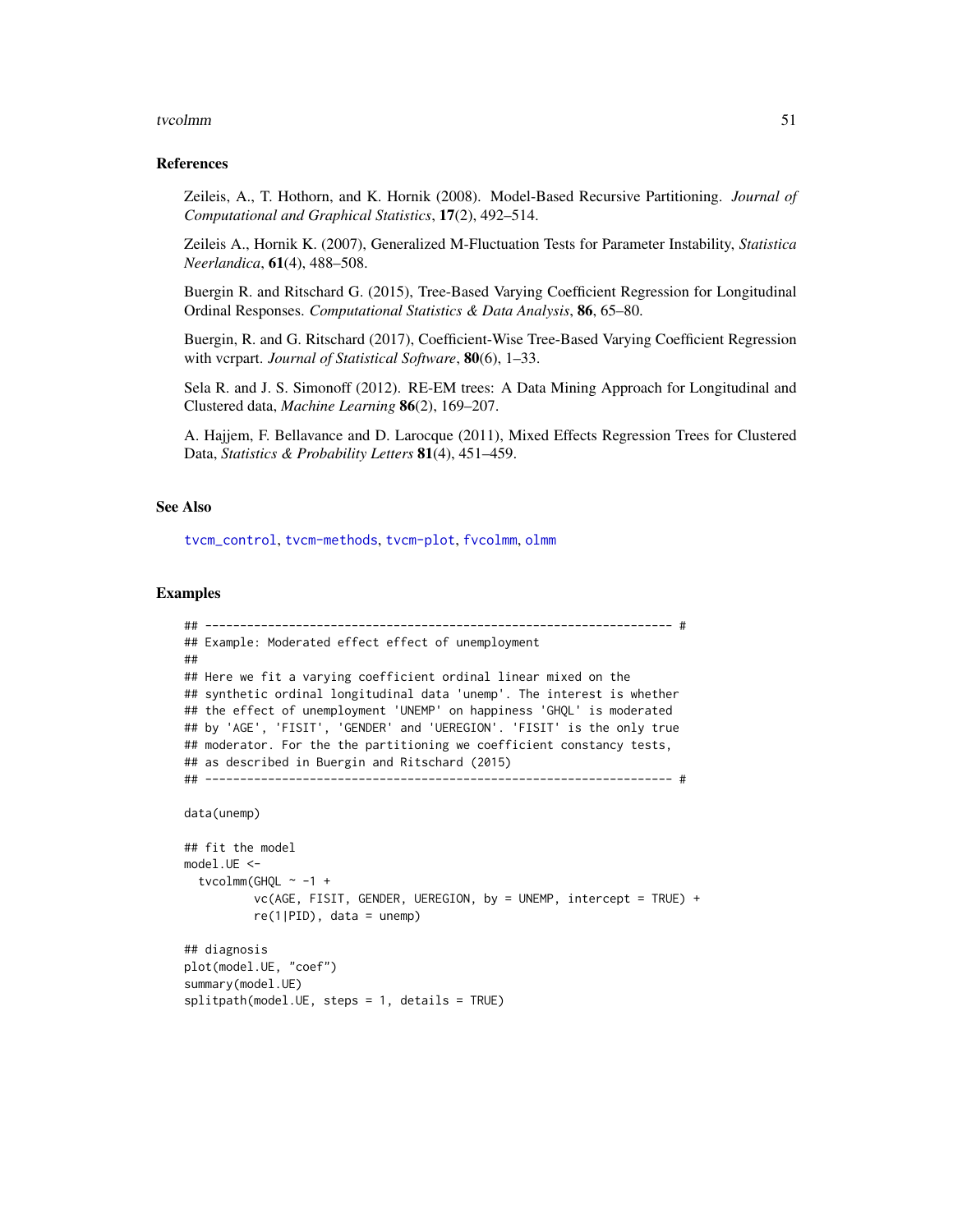<span id="page-51-0"></span>

## Description

Synthetic data for illustrations.

#### Usage

```
data(vcrpart_1)
data(vcrpart_2)
data(vcrpart_3)
data(unemp)
```
#### Format

y ordered factor. The response variable

id, PID factor. The subject identification vector.

wave numeric. The wave identification vector.

treat a dummy variable. The treatment effect.

x1, x2 numeric predictor variables.

z1, z2, z3, z2 moderator (partitioning) variables.

GHQL self rated general happiness.

YEAR survey year.

UNEMP unemployed or not.

AGE age.

FISIT self-reported financial situation.

GENDER gender.

UEREGION regional unemployment.

## See Also

[olmm](#page-8-2), [otsplot](#page-23-2), [tvcm](#page-33-1)

#### Examples

```
## --------------------------------------------------------- #
## generating 'vcrpart_1'
## --------------------------------------------------------- #
## create skeletton
set.seed(1)
vcrpart_1 <- data.frame(id = factor(rep(1:50, each = 4)),
                       wave = rep(1:4, 50),
```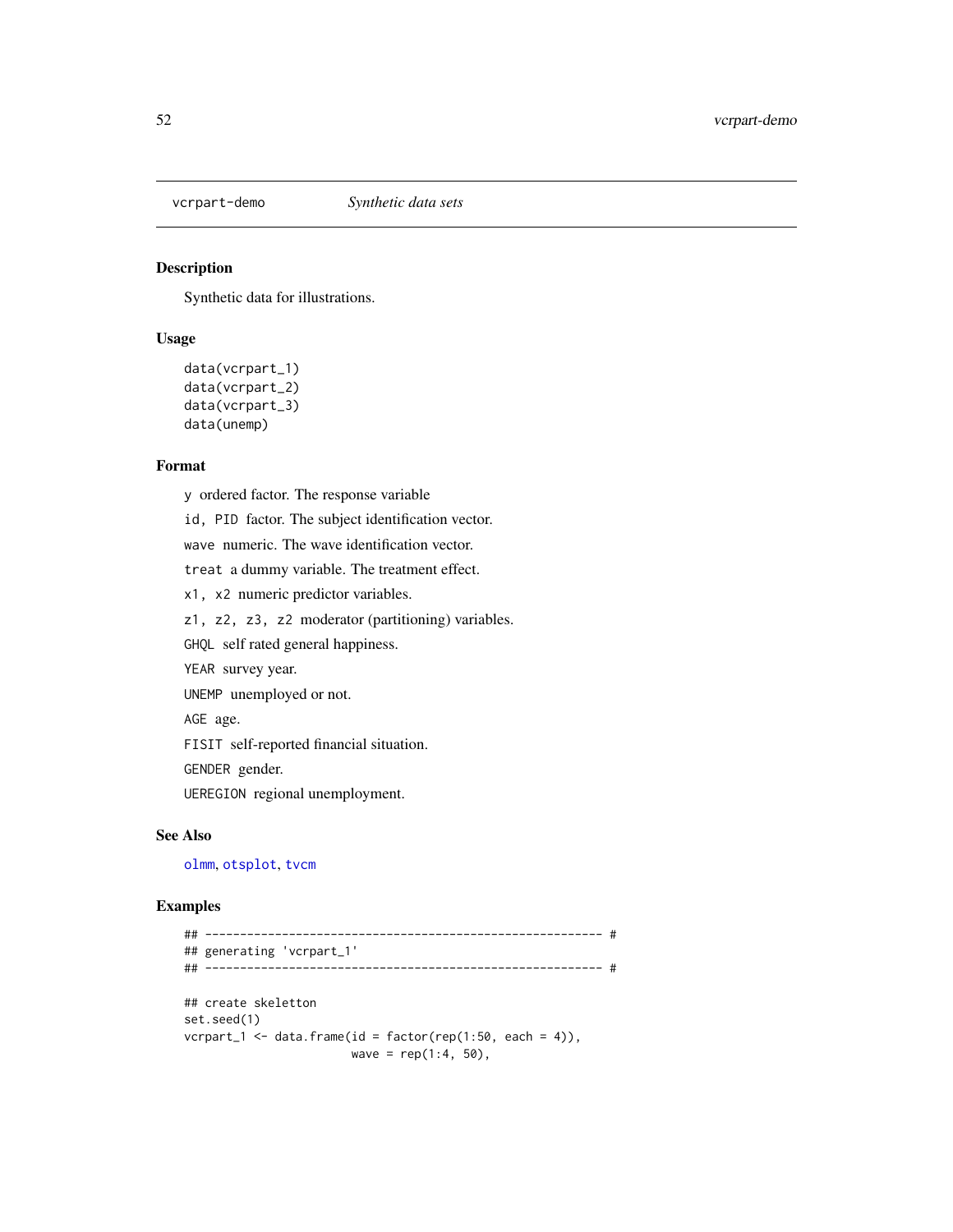```
treat = sample(0:1, 200, TRUE)## add partitioning variables
vcrpart_1$z1 <- rnorm(50)[vcrpart_1$id]
vcrpart_1$z2 <- rnorm(200)
vcrpart_1$z3 <- factor(sample(1:2, 50, TRUE)[vcrpart_1$id])
vcrpart_1$z4 <- factor(sample(1:2, 200, TRUE))
## simulate response
eta <- 2 * vcrpart_1$treat * (vcrpart_1$z4 == "1")
eta <- eta + rnorm(50)[vcrpart_1$id] + rlogis(200)
vcrpart_1$y <- cut(-eta, c(-Inf, -1, 1, Inf), 1:3,
                   ordered_result = TRUE)
## --------------------------------------------------------- #
## generating 'vcrpart_2'
## --------------------------------------------------------- #
set.seed(1)
vcrpart_2 \leftarrow data.frame(x1 = rnorm(100),x2 = rnorm(100),
                        z1 = factor(sample(1:3, 100, TRUE)),
                        z2 = factor(sample(1:3, 100, TRUE)))
vcrpart_2$y <- vcrpart_2$x1 * (vcrpart_2$z1 == "2") +
  2 * vcrpart_2$x1 * (vcrpart_2$z1 == "3")
vcrpart_2$y <- vcrpart_2$y + rnorm(100)
## --------------------------------------------------------- #
## generating 'vcrpart_3'
## --------------------------------------------------------- #
set.seed(1)
vcrpart_3 \leftarrow data.frame(x1 = rnorm(100),z1 = runif(100, -pi/2, pi/2))
vcrpart_3$y <- vcrpart_3$x1 * sin(vcrpart_3$z1) + rnorm(100)
## --------------------------------------------------------- #
## generating 'unemp'
## --------------------------------------------------------- #
## create skeletton
set.seed(1)
unemp \leq data.frame(PID = factor(rep(1:50, each = 4)),
                    UNEMP = rep(c(0, 0, 1, 1), 50),YEAR = rep(2001:2004, 50))
## add partitioning variables
unemp$AGE <- runif(50, 25, 60)[unemp$PID] + unemp$YEAR - 2000
unemp$FISIT <- ordered(sample(1:5, 200, replace = TRUE))
unemp$GENDER <- factor(sample(c("female", "male"), 50, replace = TRUE)[unemp$PID])
```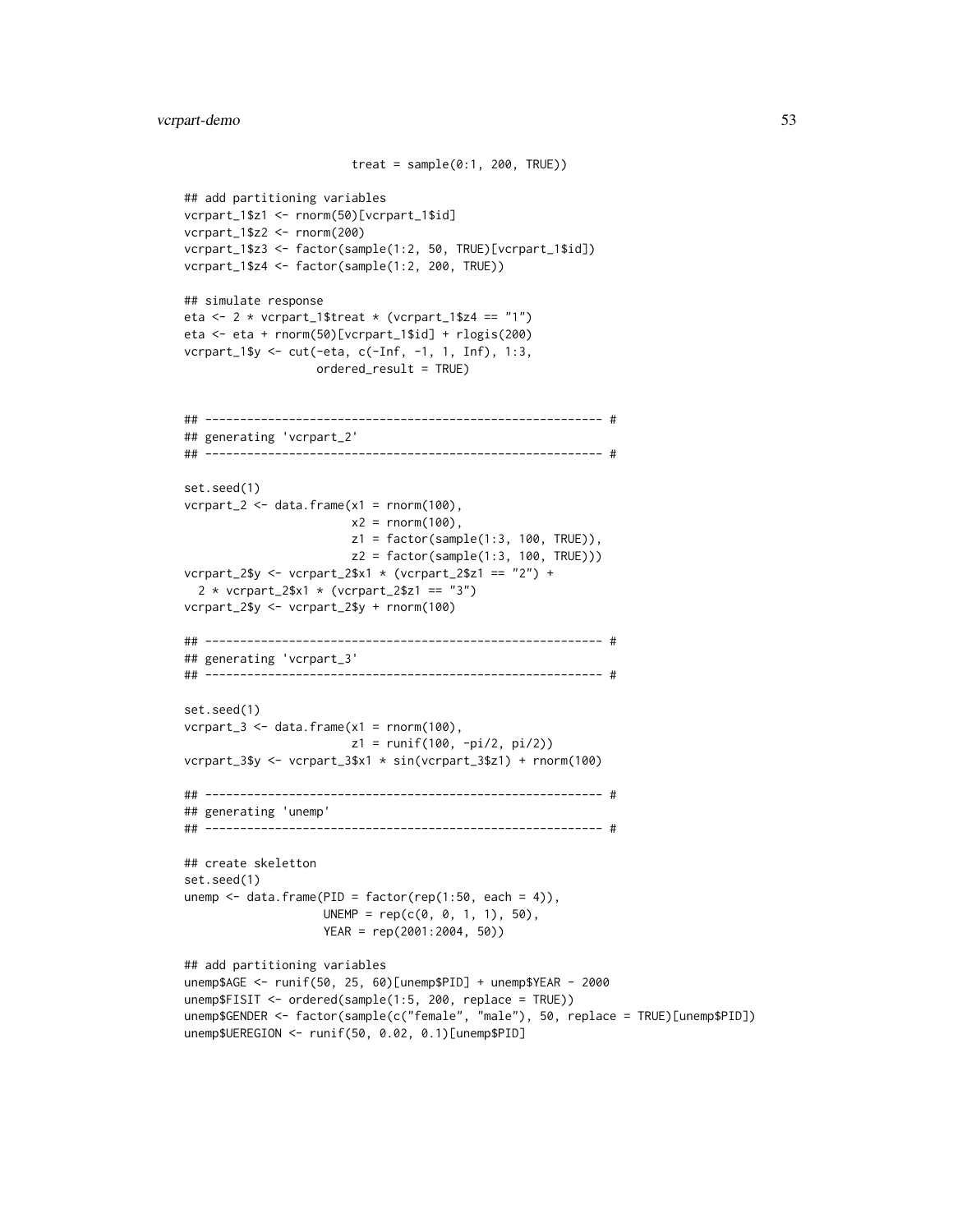```
## simulate response
eta <- 2 * unemp$UNEMP * (unemp$FISIT == "1" | unemp$FISIT == "2")
eta <- eta + rnorm(50)[unemp$PID] + rlogis(200)
unemp$GHQL <- cut(-eta, c(-Inf, -1, 0, 1, Inf), 1:4,
                 ordered_result = TRUE)
```
<span id="page-53-2"></span>vcrpart-formula *Special terms for formulas.*

## <span id="page-53-1"></span>Description

Special terms for formulas assigned to [tvcm](#page-33-1), [fvcm](#page-2-1) and [olmm](#page-8-2).

## Usage

```
fe(formula, intercept = TRUE)
re(formula, intercept = TRUE)
vc(..., by, intercept = missing(by), nuisance = character())ce(formula)
ge(formula)
```
## Arguments

| formula   | a symbolic description for the corresponding component of the formula compo-<br>nent. See examples.                                                                                                                                                                                                                                                                                                                                                                            |
|-----------|--------------------------------------------------------------------------------------------------------------------------------------------------------------------------------------------------------------------------------------------------------------------------------------------------------------------------------------------------------------------------------------------------------------------------------------------------------------------------------|
| intercept | logical or character vector. intercept = TRUE (default) indicates that an inter-<br>cept is incorporated. intercept = FALSE removes the random intercept from<br>the formula. Note that the sometimes allowed $-1$ term is ignored. The character<br>strings "ce" (category-specific random intercepts) and "ge" (category-global<br>random intercepts) may be used in connection with olmm. Intercepts have spe-<br>cific interpretations for fe, re and vc, see the details. |
|           | the names of variables that moderate ( <i>i.e.</i> modify) the effects of the variables<br>specified in by, separated by commas. It is also possibly to assign a vector that<br>contains the variable names as characters. Note that operators like $factor(x)$<br>are not allowed.                                                                                                                                                                                            |
| by        | a formula of predictors the effects of which are moderated by the variables in<br>See tvcm and the examples below. Note that the by variable must be<br>numeric and factor variables must be recoded to dummy variables by hand.                                                                                                                                                                                                                                               |
| nuisance  | character vector of variables in by which have to be estimated separately for each<br>partition but the algorithm should not focus on this variable when searching for<br>splits.                                                                                                                                                                                                                                                                                              |

<span id="page-53-0"></span>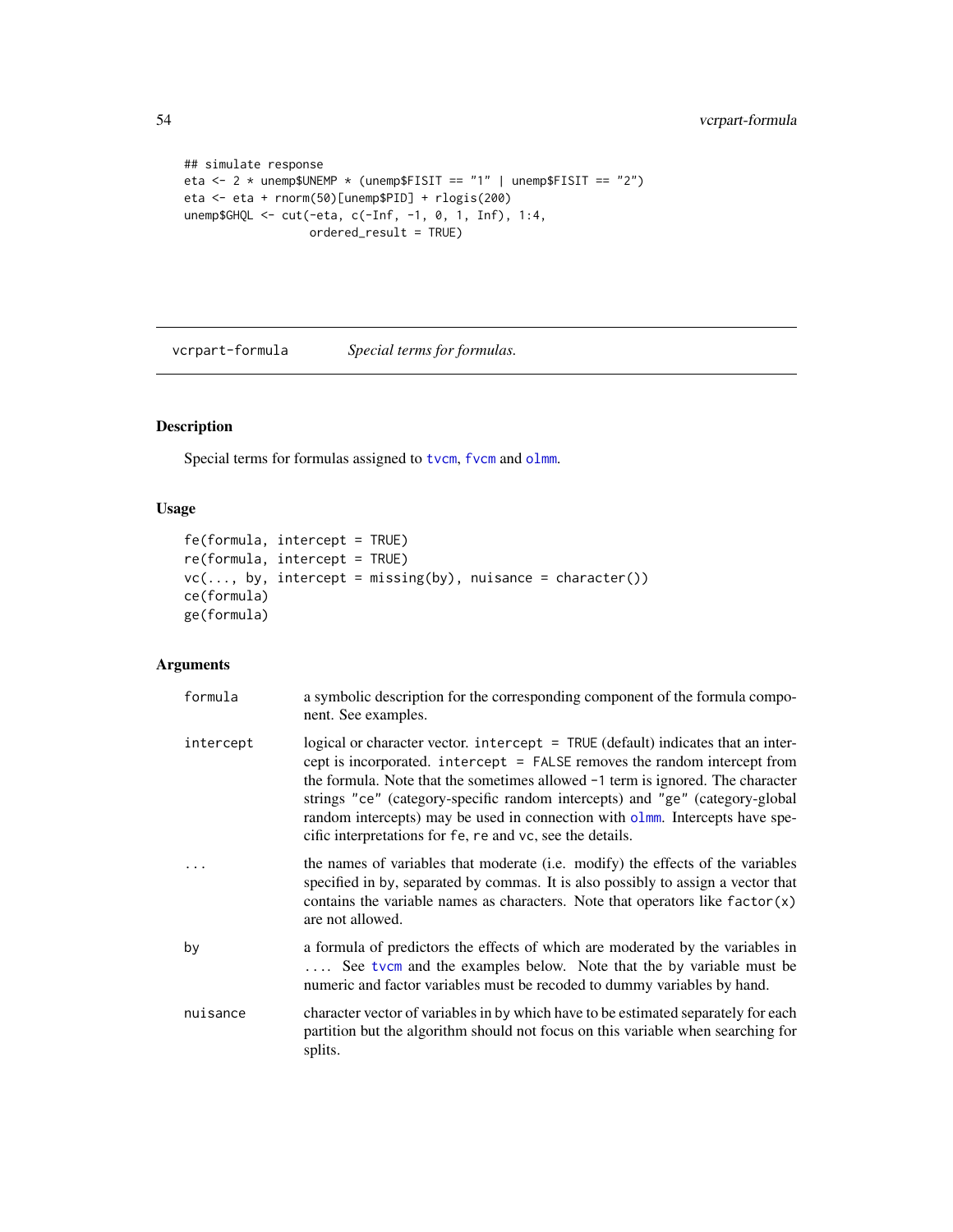#### <span id="page-54-0"></span>Details

Special formula terms to define fixed effects [fe](#page-53-1), varying coefficients [vc](#page-53-1) and random effects [re](#page-53-1). The use of these formula terms ensures that the functions [fvcm](#page-2-1), [tvcm](#page-33-1) and [olmm](#page-8-2) fit the intended model. Some examples are given below and on the documentation pages of the fitting functions.

For all of [fvcm](#page-2-1), [tvcm](#page-33-1) and [olmm](#page-8-2), variables which are not defined with one of [fe](#page-53-1), [vc](#page-53-1) and [re](#page-53-1) are treated as fixed effects. Intercepts can be dropped from the model by the intercept argument. The terms [ce](#page-53-1) (category-specific effects) and [ge](#page-53-1) (global effect or proportional odds effect) are designed for the function [olmm](#page-8-2). Notice that [tvcm](#page-33-1) may changes, for internal reasons, the order of the terms in the specified formula. Note that you can put multiple terms within [fe](#page-53-1), [ge](#page-53-1) and [ce](#page-53-1) terms (e.g.,  $fe(ce(x1 + x2 + ge(x3 + x4))).$ 

At present, the term ".", which is often use to extract all variables of the data, is ignored. As an alternative, [vc](#page-53-1) interprets character vectors, assigned as unnamed arguments, as lists of variables of moderators to be extracted from data. See the examples below.

Default for intercepts in [fe](#page-53-1) terms is intercept  $=$  TRUE, or intercept  $=$  "ce" for models fitted with [olmm](#page-8-2). This means that an intercept is automatically attached. Alternatives are intercept = FALSE, which is equal to intercept = "none", and intercept = "ge", which yields a global-effect intercept for models fitted with [olmm](#page-8-2).

Default for intercepts in [vc](#page-53-1) is to introduce an intercept if the by argument is ignored, otherwise no intercept is introduced. Specifically, if input is specified for the by argument, then intercept = TRUE, or intercept = "ce" for models fitted by [olmm](#page-8-2). Alternatives are intercept = FALSE, which is equal to intercept = "none", and intercept = "ge", which yields a global-effect varying intercept.

Default for intercepts in [re](#page-53-1) is intercept = TRUE, which is equal to intercept =  $"ge"$ . intercept = FALSE is equal to intercept = "none". For category-specific random intercepts, use intercept =  $"ge".$  See [olmm](#page-8-2).

#### Value

a list used by [tvcm](#page-33-1), [fvcm](#page-2-1) and [olmm](#page-8-2) for constructing the model matrices.

#### Author(s)

Reto Buergin

#### See Also

[tvcm](#page-33-1), [fvcm](#page-2-1), [olmm](#page-8-2)

#### Examples

```
## Formula for a model with 2 fixed effects (x1 and x2) and a random
## intercept. The 're' terms indicates that an intercept is fitted for
## each level of 'id'.
```
formula  $\leq$  y  $\sim$  fe(x1 + x2) + re(1|id)

## Formula for a model with one fixed effect and one varying coefficient ## term with 2 moderators and 2 varying coefficient predictors. 'tvcm'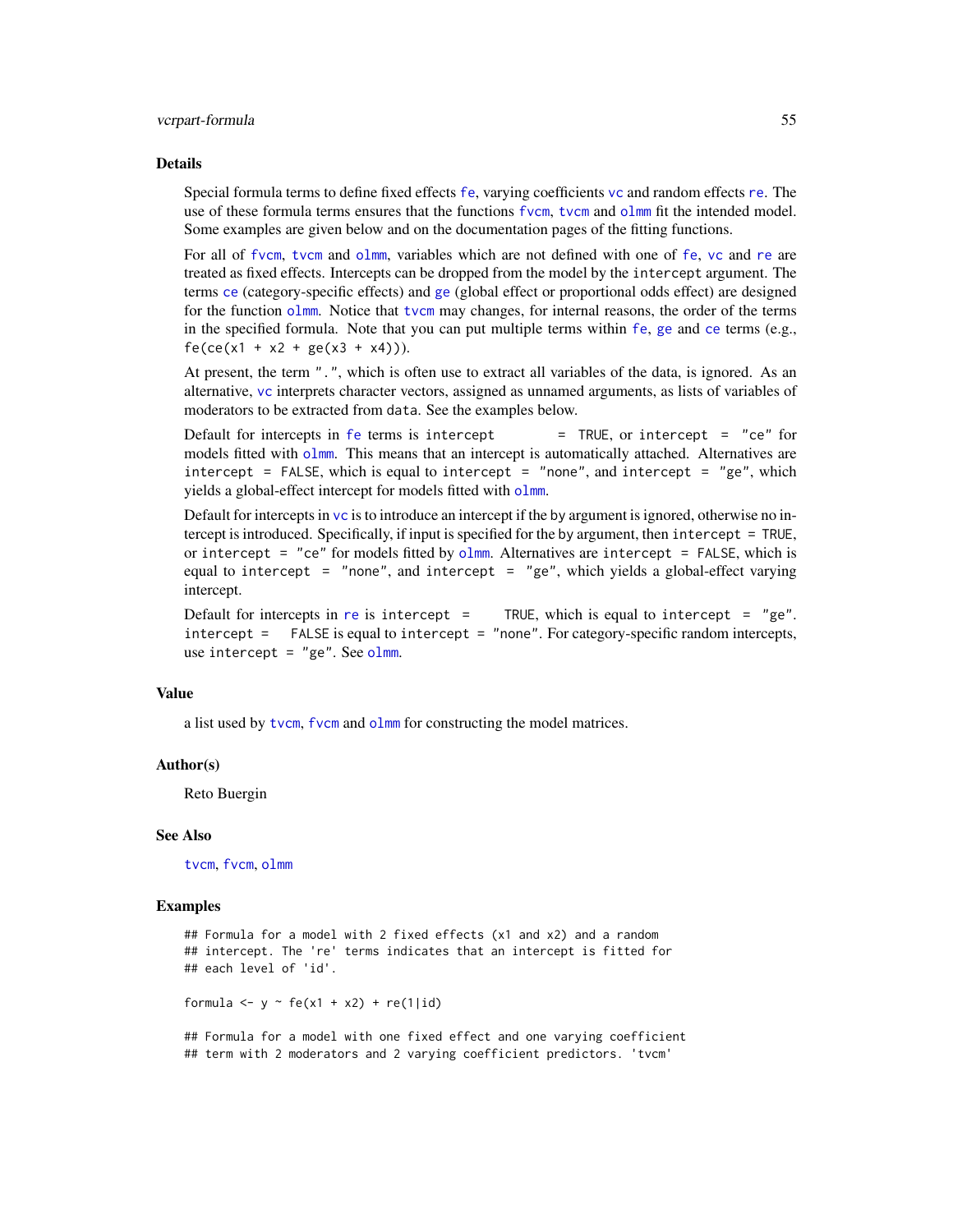## will fit one partition to model the effects of 'x2' and 'x3' as ## functions of 'z1' and 'z2'.

formula  $\leq y \leq x1 + vc(z1, z2, by = x2 + x3, intercept = TRUE)$ 

## Similar formula as above, but the predictors 'x2' and 'x3' have ## separate 'vc' terms. 'tvcm' will fit a separate partition for each of ## 'x2' and 'x3' to model their effects as functions of 'z1' and 'z2'.

formula <- y ~ x1 + vc(z1, z2, by = x2) + vc(z1, z2, by = x3)

## As an alternative to '.' you can define variables in a vector vars <- c("x1", "x2", "x3") formula  $\leq$  y  $\sim$  x1 + vc(vars, by = x2) + vc(vars, by = x3)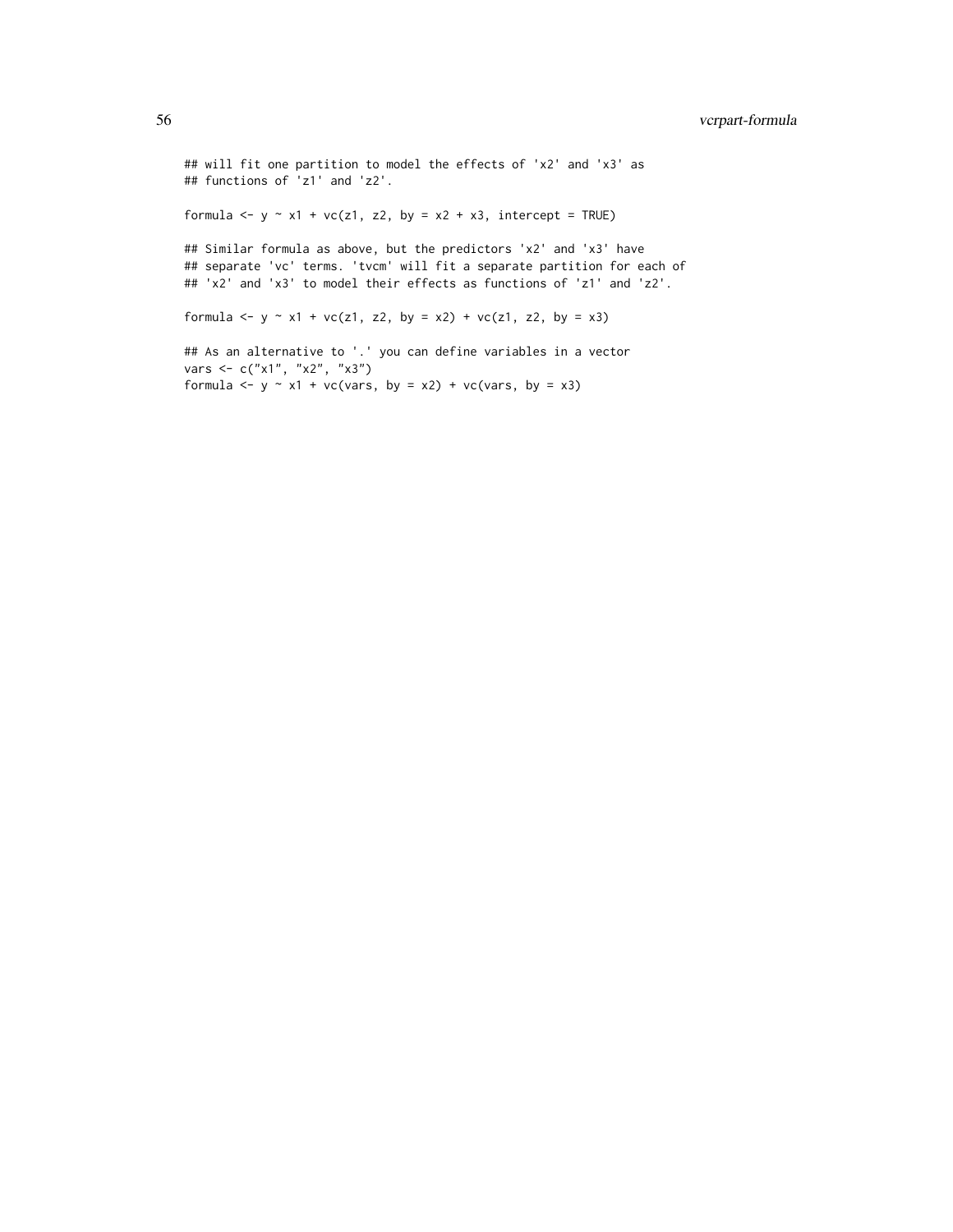# <span id="page-56-0"></span>Index

∗Topic datasets movie, [8](#page-7-0) PL, [27](#page-26-0) poverty, [28](#page-27-0) schizo, [30](#page-29-0) vcrpart-demo, [52](#page-51-0) ∗Topic hplot fvcm-methods, [5](#page-4-0) otsplot, [24](#page-23-0) tvcm-plot, [45](#page-44-0) ∗Topic methods fvcm-methods, [5](#page-4-0) olmm-gefp, [14](#page-13-0) olmm-methods, [17](#page-16-0) olmm-predict, [20](#page-19-0) olmm-summary, [23](#page-22-0) tvcm-methods, [43](#page-42-0) ∗Topic models fvcm, [3](#page-2-0) olmm, [9](#page-8-0) ∗Topic tree tvcglm, [31](#page-30-0) tvcm, [34](#page-33-0) tvcolmm, [48](#page-47-0) ∗Topic validation tvcm-assessment, [37](#page-36-0) adjacent, *[10](#page-9-0)* adjacent *(*olmm*)*, [9](#page-8-0) anova, *[18](#page-17-0)* anova.olmm *(*olmm-methods*)*, [17](#page-16-0) arrow, *[47](#page-46-0)* baseline, *[10](#page-9-0)* baseline *(*olmm*)*, [9](#page-8-0) binomial, *[4](#page-3-0)*

ce, *[9,](#page-8-0) [10](#page-9-0)*, *[55](#page-54-0)* ce *(*vcrpart-formula*)*, [54](#page-53-0) coef, *[18](#page-17-0)*

coef.olmm *(*olmm-methods*)*, [17](#page-16-0) coef.tvcm *(*tvcm-methods*)*, [43](#page-42-0) coefficients.olmm *(*olmm-methods*)*, [17](#page-16-0) coefficients.tvcm *(*tvcm-methods*)*, [43](#page-42-0) contr.sum, *[2,](#page-1-0) [3](#page-2-0)* contr.wsum, [2](#page-1-0) cumulative, *[4](#page-3-0)*, *[10](#page-9-0)* cumulative *(*olmm*)*, [9](#page-8-0) cvloss, *[32](#page-31-0)*, *[38,](#page-37-0) [39](#page-38-0)* cvloss *(*tvcm-assessment*)*, [37](#page-36-0)

data.frame, *[35](#page-34-0)* depth.tvcm *(*tvcm-methods*)*, [43](#page-42-0) deviance, *[18](#page-17-0)* deviance.olmm *(*olmm-methods*)*, [17](#page-16-0)

estfun.olmm, *[15,](#page-14-0) [16](#page-15-0)*, *[50](#page-49-0)* estfun.olmm *(*olmm-gefp*)*, [14](#page-13-0) extract *(*tvcm-methods*)*, [43](#page-42-0) extractAIC, *[18](#page-17-0)*

family, *[31](#page-30-0)*, *[34](#page-33-0)*, *[38,](#page-37-0) [39](#page-38-0)* family.olmm, *[34](#page-33-0)*, *[39](#page-38-0)*, *[49](#page-48-0)* family.olmm *(*olmm*)*, [9](#page-8-0) fe, *[55](#page-54-0)* fe *(*vcrpart-formula*)*, [54](#page-53-0) fitted, *[6](#page-5-0)*, *[18](#page-17-0)*, *[44](#page-43-0)* fitted.fvcm *(*fvcm-methods*)*, [5](#page-4-0) fitted.olmm *(*olmm-predict*)*, [20](#page-19-0) fitted.tvcm *(*tvcm-methods*)*, [43](#page-42-0) fixef, *[18](#page-17-0)* fixef *(*olmm-methods*)*, [17](#page-16-0) folds\_control, *[4](#page-3-0)*, *[32](#page-31-0)*, *[38,](#page-37-0) [39](#page-38-0)* folds\_control *(*tvcm-assessment*)*, [37](#page-36-0) formula, *[18](#page-17-0)*, *[44](#page-43-0)* formula.olmm *(*olmm-methods*)*, [17](#page-16-0) formula.tvcm *(*tvcm-methods*)*, [43](#page-42-0) fvcglm, *[3,](#page-2-0) [4](#page-3-0)*, *[33](#page-32-0)* fvcglm *(*fvcm*)*, [3](#page-2-0) fvcglm\_control, *[3](#page-2-0)*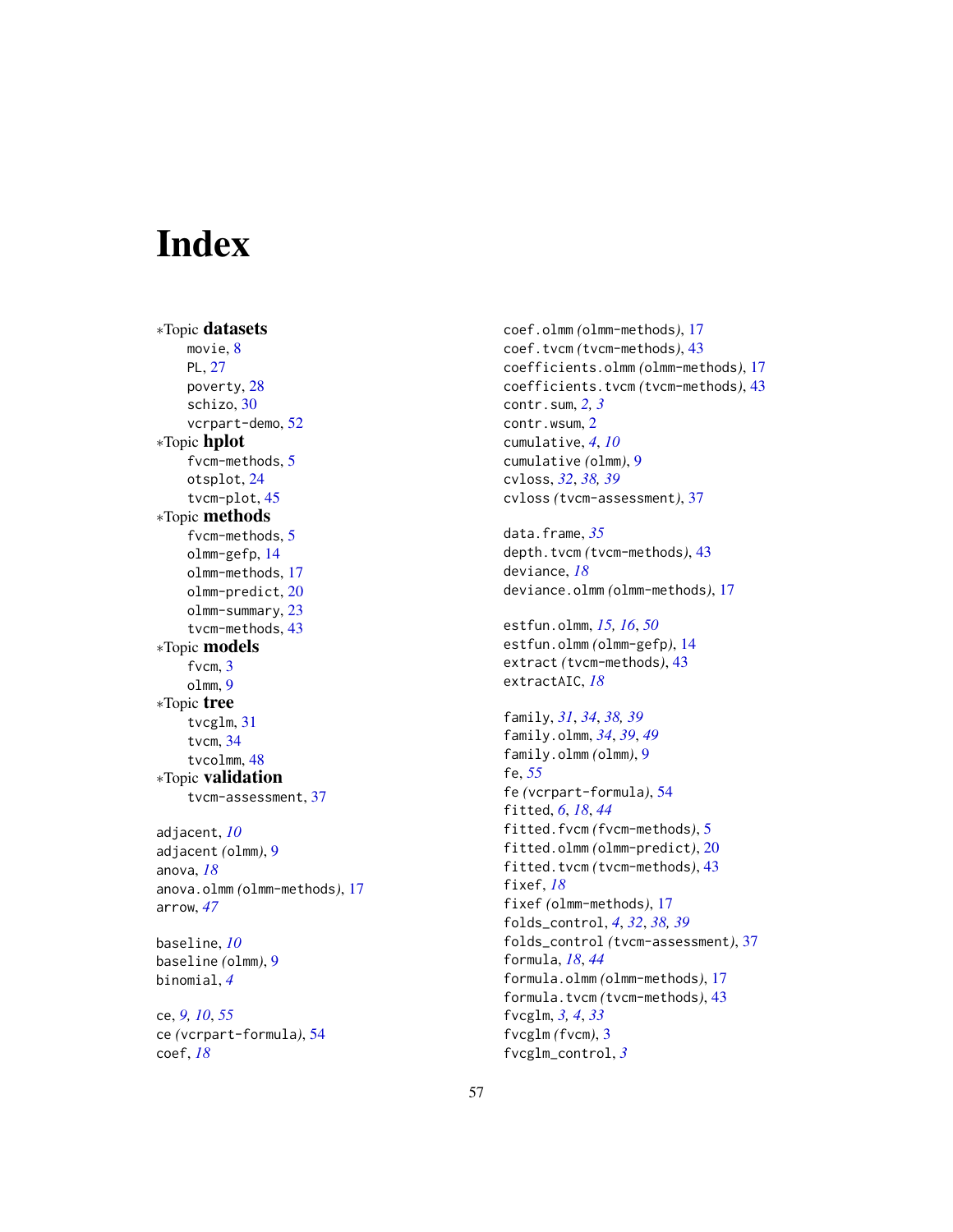## 58 INDEX

fvcglm\_control *(*fvcm*)*, [3](#page-2-0) fvcm, *[3](#page-2-0)*, [3,](#page-2-0) *[5](#page-4-0)[–7](#page-6-0)*, *[42](#page-41-0)*, *[54,](#page-53-0) [55](#page-54-0)* fvcm-methods, [5](#page-4-0) fvcm\_control, *[3,](#page-2-0) [4](#page-3-0)* fvcm\_control *(*fvcm*)*, [3](#page-2-0) fvcolmm, *[3,](#page-2-0) [4](#page-3-0)*, *[51](#page-50-0)* fvcolmm *(*fvcm*)*, [3](#page-2-0) fvcolmm\_control, *[3](#page-2-0)* fvcolmm\_control *(*fvcm*)*, [3](#page-2-0)

ge, *[9,](#page-8-0) [10](#page-9-0)*, *[55](#page-54-0)* ge *(*vcrpart-formula*)*, [54](#page-53-0) gefp.olmm, *[15,](#page-14-0) [16](#page-15-0)*, *[19](#page-18-0)*, *[49](#page-48-0)* gefp.olmm *(*olmm-gefp*)*, [14](#page-13-0) getCall, *[18](#page-17-0)*, *[44](#page-43-0)* getCall.olmm *(*olmm-methods*)*, [17](#page-16-0) getCall.tvcm *(*tvcm-methods*)*, [43](#page-42-0) glm, *[5](#page-4-0)*, *[32](#page-31-0)[–34](#page-33-0)* gpar, *[46](#page-45-0)*

lm, *[10](#page-9-0)* logLik, *[18](#page-17-0)*, *[44](#page-43-0)* logLik.olmm *(*olmm-methods*)*, [17](#page-16-0) logLik.tvcm *(*tvcm-methods*)*, [43](#page-42-0)

```
matrix, 16
mclapply, 42
model.frame, 18, 44
model.frame.olmm (olmm-methods), 17
model.frame.tvcm (tvcm-methods), 43
model.matrix, 14
model.matrix.olmm (olmm-methods), 17
movie, 8
```
na.action, *[32](#page-31-0)*, *[34](#page-33-0)*, *[49](#page-48-0)* na.pass, *[6](#page-5-0)*, *[20](#page-19-0)*, *[44](#page-43-0)* neglogLik2, *[18](#page-17-0)*, *[42](#page-41-0)* neglogLik2 *(*olmm-methods*)*, [17](#page-16-0) neglogLik2.tvcm *(*tvcm-methods*)*, [43](#page-42-0) nlminb, *[14](#page-13-0)* nobs, *[18](#page-17-0)*, *[44](#page-43-0)* nobs.tvcm *(*tvcm-methods*)*, [43](#page-42-0)

olmm, *[5](#page-4-0)*, [9,](#page-8-0) *[10](#page-9-0)*, *[13–](#page-12-0)[21](#page-20-0)*, *[23](#page-22-0)*, *[34](#page-33-0)*, *[39](#page-38-0)*, *[49](#page-48-0)[–52](#page-51-0)*, *[54,](#page-53-0) [55](#page-54-0)* olmm-control, [13](#page-12-0) olmm-gefp, [14](#page-13-0) olmm-methods, [17](#page-16-0) olmm-predict, [20](#page-19-0) olmm-summary, [23](#page-22-0)

olmm\_control, *[10](#page-9-0)[–12](#page-11-0)*, *[14](#page-13-0)* olmm\_control *(*olmm-control*)*, [13](#page-12-0) oobloss, *[38](#page-37-0)[–40](#page-39-0)*, *[42](#page-41-0)* oobloss *(*tvcm-assessment*)*, [37](#page-36-0) oobloss.fvcm, *[6](#page-5-0)* oobloss.fvcm *(*fvcm-methods*)*, [5](#page-4-0) oobloss.tvcm, *[6](#page-5-0)* optim, *[14](#page-13-0)* ordered, *[12](#page-11-0)* otsplot, [24,](#page-23-0) *[52](#page-51-0)* otsplot\_control *(*otsplot*)*, [24](#page-23-0) otsplot\_filter, *[25,](#page-24-0) [26](#page-25-0)* otsplot\_filter *(*otsplot*)*, [24](#page-23-0) panel\_coef, *[46,](#page-45-0) [47](#page-46-0)* panel\_coef *(*tvcm-plot*)*, [45](#page-44-0) panel\_partdep, *[46,](#page-45-0) [47](#page-46-0)* panel\_partdep *(*tvcm-plot*)*, [45](#page-44-0) par, *[25](#page-24-0)* party, *[35](#page-34-0)* partynode, *[35](#page-34-0)* PL, [27](#page-26-0) plot, *[47](#page-46-0)* plot.cvloss.tvcm *(*tvcm-assessment*)*, [37](#page-36-0) plot.fvcm *(*fvcm-methods*)*, [5](#page-4-0) plot.party, *[46,](#page-45-0) [47](#page-46-0)* plot.tvcm, *[6](#page-5-0)* plot.tvcm *(*tvcm-plot*)*, [45](#page-44-0) poverty, [28](#page-27-0) predecor\_control, *[15,](#page-14-0) [16](#page-15-0)* predecor\_control *(*olmm-gefp*)*, [14](#page-13-0) predict, *[44](#page-43-0)* predict.fvcm *(*fvcm-methods*)*, [5](#page-4-0) predict.glm, *[44](#page-43-0)* predict.olmm, *[6](#page-5-0)*, *[18,](#page-17-0) [19](#page-18-0)*, *[44](#page-43-0)* predict.olmm *(*olmm-predict*)*, [20](#page-19-0) predict.tvcm, *[6](#page-5-0)*, *[38](#page-37-0)* predict.tvcm *(*tvcm-methods*)*, [43](#page-42-0) print, *[6](#page-5-0)*, *[44](#page-43-0)* print.fvcm *(*fvcm-methods*)*, [5](#page-4-0) print.olmm *(*olmm-summary*)*, [23](#page-22-0) print.summary.olmm *(*olmm-summary*)*, [23](#page-22-0) print.tvcm *(*tvcm-methods*)*, [43](#page-42-0) print.VarCorr.olmm *(*olmm-methods*)*, [17](#page-16-0) prune, *[38,](#page-37-0) [39](#page-38-0)* prune *(*tvcm-assessment*)*, [37](#page-36-0) prunepath, *[39](#page-38-0)* prunepath *(*tvcm-assessment*)*, [37](#page-36-0)